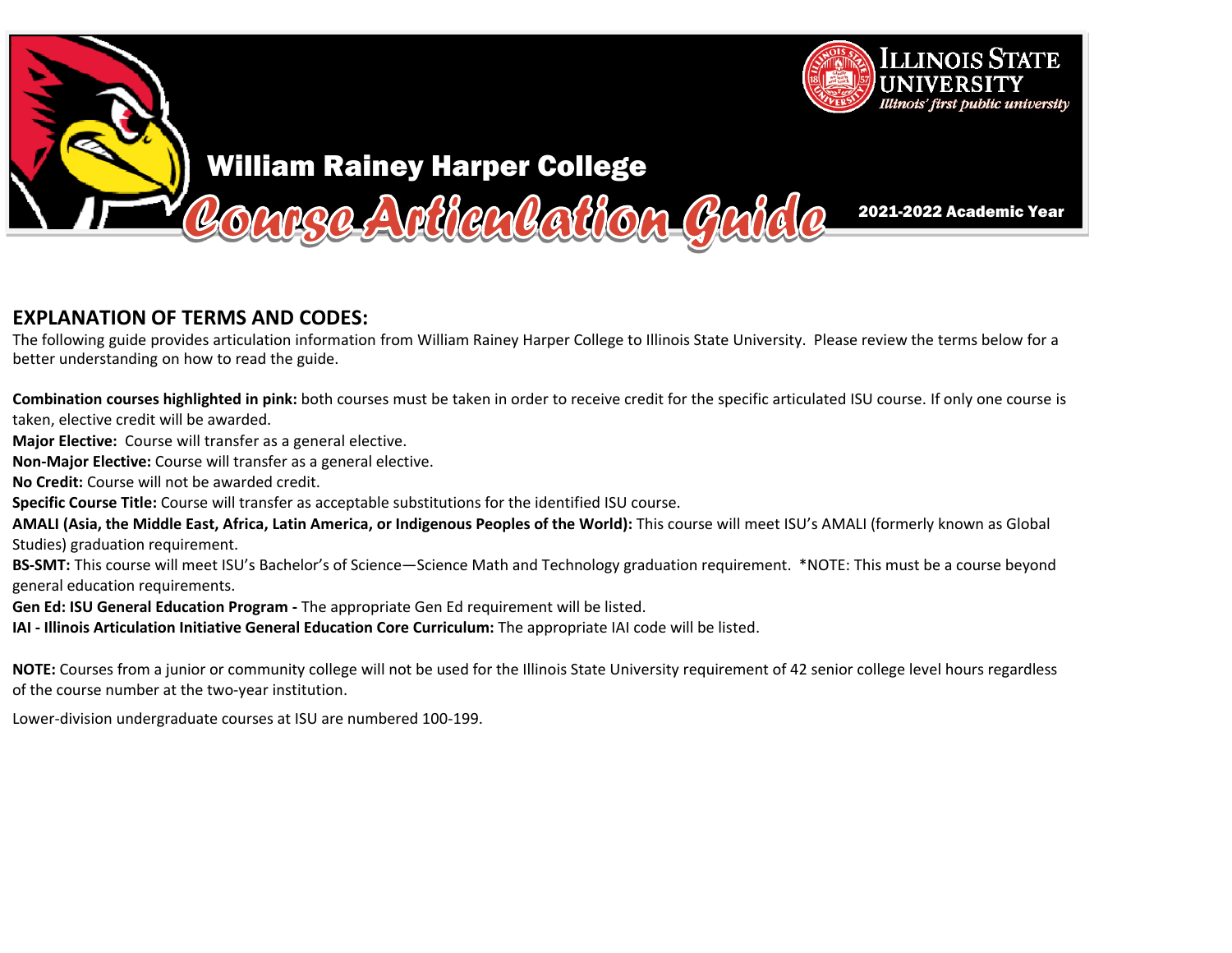



# William Raney Harper College Summary of Combination and Option Courses

**\*Combination courses highlighted in pink:** both courses must be taken in order to receive credit for the specific articulated ISU course. If only one course is taken, elective credit will be awarded.You may also see one course from the Transfer School will receive credit for 2 ISU courses.

**Option courses highlighted in gray:** course has more than one equivalency option. Please consult your ISU academic advisor to determine if the second option is appropriate for your major plan.

| BI <sub>O</sub> | 120 | <b>BSC</b><br><b>BSC</b> | 196<br><b>MJEL</b> | <b>Biological Diversity</b><br>Elective | <b>LIT</b> | 231 | <b>ENG</b><br><b>ENG</b> | 110<br><b>MJEL</b> | English Lit & Contex<br>Elective |
|-----------------|-----|--------------------------|--------------------|-----------------------------------------|------------|-----|--------------------------|--------------------|----------------------------------|
|                 |     |                          |                    |                                         | <b>LIT</b> | 232 | <b>ENG</b>               | 110                | English Lit & Contex             |
| BI <sub>0</sub> | 140 | <b>BSC</b>               | 196                | <b>Biological Diversity</b>             |            |     | <b>ENG</b>               | <b>MJEL</b>        | Elective                         |
|                 |     | <b>BSC</b>               | <b>MJEL</b>        | Elective                                |            |     |                          |                    |                                  |
|                 |     |                          |                    |                                         | <b>MTH</b> | 103 | <b>AND</b>               |                    | *These two combined equal        |
| <b>CHM</b>      | 110 | <b>CHE</b>               | 110                | Fund Chem                               | <b>MTH</b> | 104 | <b>MAT</b>               | 144                | Precalculus                      |
|                 |     | <b>CHE</b>               | 112                | Fund Chem Lab                           |            |     |                          |                    |                                  |
|                 |     |                          |                    |                                         | <b>PED</b> | 203 | <b>FCS</b>               | 208                | U.S. Contem Health OR            |
| <b>CHM</b>      | 204 | <b>CHE</b>               | 230                | Org Chem I AND                          |            |     | <b>HSC</b>               | 208                | U.S. Contem Health OR            |
|                 |     | <b>CHE</b>               | 231                | Org Chem Lab I                          |            |     | <b>KNR</b>               | 208                | U.S. Contem Health               |
| <b>CHM</b>      | 205 | <b>CHE</b>               | 232                | Org Chem II AND                         |            |     |                          |                    |                                  |
|                 |     | <b>CHE</b>               | 233                | Org Chem 2 Lab                          | <b>PSY</b> | 101 | <b>PSY</b>               | 110                | Fundamentals Psychol OR          |
|                 |     |                          |                    |                                         |            |     | <b>PSY</b>               | 111                | Intro To Psychology              |
| <b>EGR</b>      | 260 | <b>AND</b>               |                    | *These two combined equal               |            |     |                          |                    |                                  |
| <b>EGR</b>      | 262 | <b>TEC</b>               | 240                | Elec Circuits & Mach                    | <b>PSY</b> | 216 | <b>AND</b>               |                    | *These two combined equal        |
|                 |     |                          |                    |                                         | <b>PSY</b> | 217 | <b>TCH</b>               | 210                | Child Growth & Devlp             |
| <b>GEG</b>      | 111 | <b>AND</b>               |                    | *These two combined equal               |            |     |                          |                    |                                  |
| <b>GEG</b>      | 112 | <b>GEO</b>               | 100                | Intro To Envir Syst                     | <b>PSY</b> | 228 | <b>PSY</b>               | 213                | Lifespan Development OR          |
|                 |     |                          |                    |                                         |            |     | <b>TCH</b>               | 210                | Child Growth & Devlp             |
| <b>HED</b>      | 200 | FCS                      | 208                | U.S. Contem Health OR                   |            |     |                          |                    |                                  |
|                 |     | <b>HSC</b>               | 208                | U.S. Contem Health OR                   | <b>SOC</b> | 120 | <b>SOC</b>               | 262                | Marriage & Family OR             |
|                 |     | <b>KNR</b>               | 208                | U.S. Contem Health OR                   |            |     | <b>FCS</b>               | 224                | <b>Enduring Issues</b>           |
|                 |     |                          |                    |                                         |            |     |                          |                    |                                  |
| <b>HED</b>      | 202 | <b>PSY</b>               | 123                | Human Sexuality OR                      | <b>SOC</b> | 215 | <b>PSY</b>               | 223                | Social Psychology OR             |
|                 |     | <b>SOC</b>               | 123                | Human Sexuality                         |            |     | <b>SOC</b>               | 223                | <b>Social Psychology</b>         |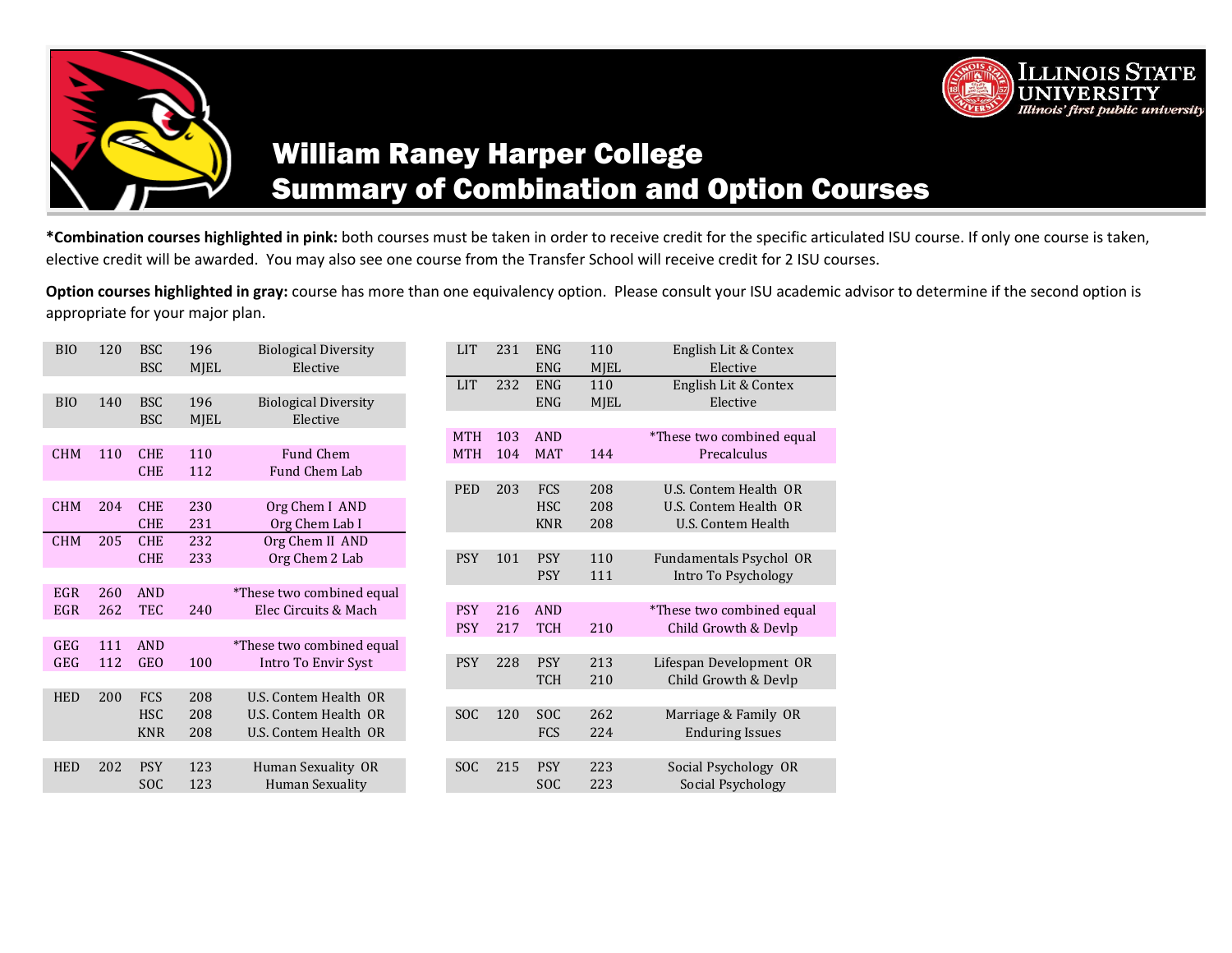#### Course Articulation Guide

### **Institution**: Illinois State University

**School ID:** 000102727 **School Name:** William Rainey Harper College

#### School Details

| Subject    | Course # | <b>ISU</b><br>Subject | <b>ISU Crs #</b> | <b>Course Title</b>         | <b>AMALI</b> | <b>BS-SMT</b> | Gen Ed | IAI |
|------------|----------|-----------------------|------------------|-----------------------------|--------------|---------------|--------|-----|
| <b>ACC</b> | 099      | <b>ACC</b>            | <b>NCEL</b>      | No Credit Elective          |              |               |        |     |
| <b>ACC</b> | 100      | <b>ACC</b>            | <b>NMEL</b>      | Elective                    |              |               |        |     |
| <b>ACC</b> | 101      | <b>ACC</b>            | 131              | <b>Financial Accounting</b> |              |               |        |     |
| <b>ACC</b> | 102      | <b>ACC</b>            | 132              | <b>Managerial Accountin</b> |              |               |        |     |
| <b>ACC</b> | 155      | <b>ACC</b>            | <b>NMEL</b>      | Elective                    |              |               |        |     |
| <b>ACC</b> | 201      | <b>ACC</b>            | <b>NMEL</b>      | Elective                    |              |               |        |     |
| <b>ACC</b> | 202      | <b>ACC</b>            | <b>NMEL</b>      | Elective                    |              |               |        |     |
| <b>ACC</b> | 203      | <b>ACC</b>            | <b>NMEL</b>      | Elective                    |              |               |        |     |
| <b>ACC</b> | 211      | <b>FIL</b>            | <b>NMEL</b>      | Elective                    |              |               |        |     |
| <b>ACC</b> | 212      | <b>FIL</b>            | <b>NMEL</b>      | Elective                    |              |               |        |     |
| <b>ACC</b> | 213      | <b>FIL</b>            | 185              | Legal, Eth, Soc Enviro      |              |               |        |     |
| <b>ACC</b> | 216      | <b>FIL</b>            | <b>NMEL</b>      | Elective                    |              |               |        |     |
| <b>ACC</b> | 250      | <b>ACC</b>            | <b>NMEL</b>      | Elective                    |              |               |        |     |
| <b>ACC</b> | 251      | <b>ACC</b>            | <b>NMEL</b>      | Elective                    |              |               |        |     |
| <b>ACC</b> | 253      | <b>ACC</b>            | <b>NMEL</b>      | Elective                    |              |               |        |     |
| <b>ACC</b> | 254      | <b>ACC</b>            | <b>NMEL</b>      | Elective                    |              |               |        |     |
| AED        | 001      | <b>IDS</b>            | <b>NCEL</b>      | No Credit Elective          |              |               |        |     |
| AED        | 002      | <b>IDS</b>            | <b>NCEL</b>      | No Credit Elective          |              |               |        |     |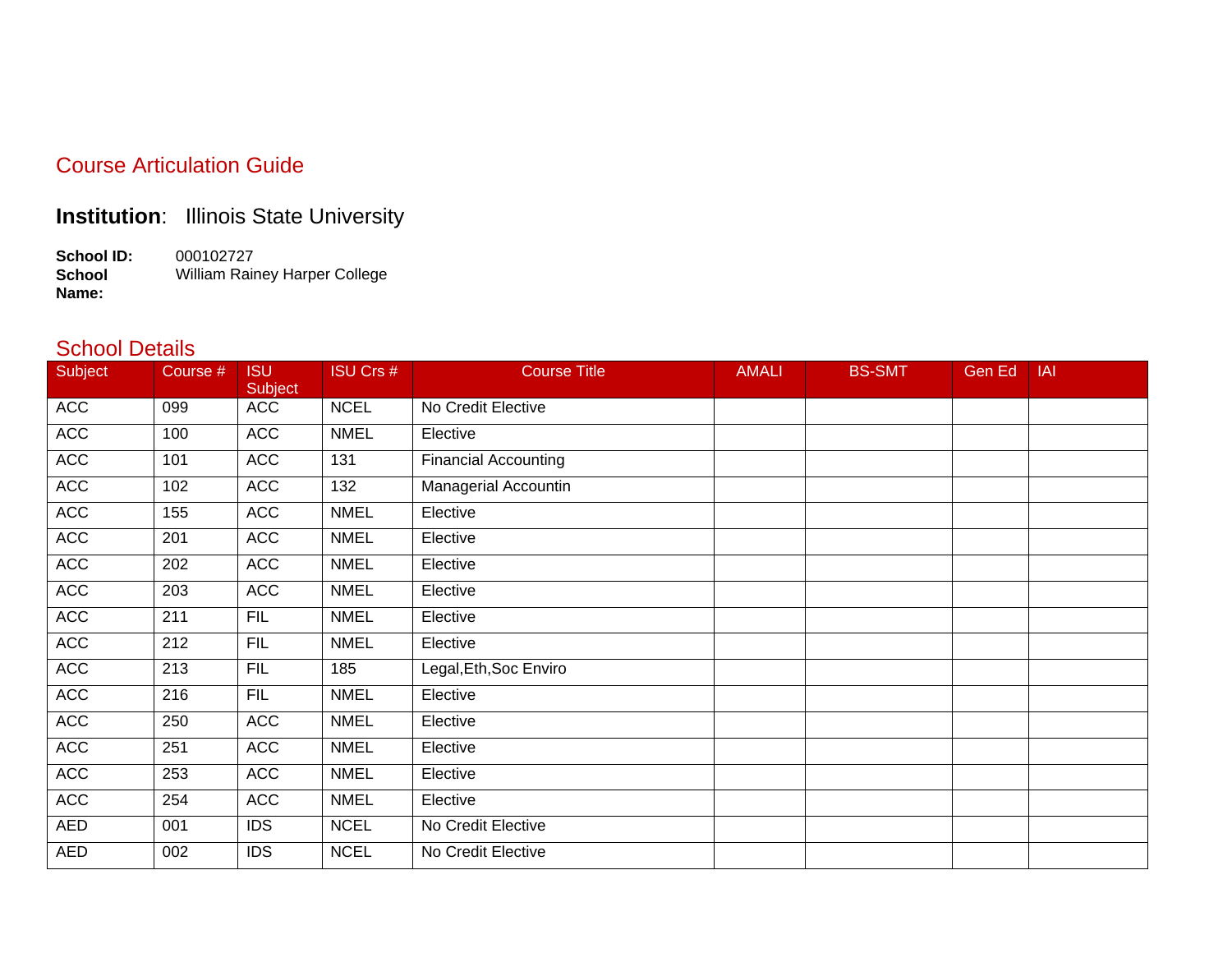| Subject    | Course #         | <b>ISU</b><br>Subject | <b>ISU Crs #</b> | <b>Course Title</b>               | <b>AMALI</b> | <b>BS-SMT</b> | Gen Ed | <b>IAI</b> |
|------------|------------------|-----------------------|------------------|-----------------------------------|--------------|---------------|--------|------------|
| <b>AED</b> | 003              | $\overline{IDS}$      | <b>NCEL</b>      | No Credit Elective                |              |               |        |            |
| <b>AED</b> | 004              | $\overline{IDS}$      | <b>NCEL</b>      | No Credit Elective                |              |               |        |            |
| <b>AED</b> | 013              | <b>IDS</b>            | <b>NCEL</b>      | No Credit Elective                |              |               |        |            |
| <b>AED</b> | 015              | $\overline{IDS}$      | <b>NCEL</b>      | No Credit Elective                |              |               |        |            |
| <b>AED</b> | 021              | <b>IDS</b>            | <b>NCEL</b>      | No Credit Elective                |              |               |        |            |
| <b>AED</b> | 023              | <b>IDS</b>            | <b>NCEL</b>      | No Credit Elective                |              |               |        |            |
| <b>AED</b> | 025              | $\overline{IDS}$      | <b>NCEL</b>      | No Credit Elective                |              |               |        |            |
| <b>AED</b> | 031              | <b>IDS</b>            | <b>NCEL</b>      | No Credit Elective                |              |               |        |            |
| <b>AED</b> | 033              | $\overline{IDS}$      | <b>NCEL</b>      | No Credit Elective                |              |               |        |            |
| <b>AED</b> | 035              | <b>IDS</b>            | <b>NCEL</b>      | No Credit Elective                |              |               |        |            |
| <b>AED</b> | 041              | <b>IDS</b>            | <b>NCEL</b>      | No Credit Elective                |              |               |        |            |
| <b>AED</b> | 043              | $\overline{IDS}$      | <b>NCEL</b>      | No Credit Elective                |              |               |        |            |
| <b>AED</b> | 045              | $\overline{IDS}$      | <b>NCEL</b>      | No Credit Elective                |              |               |        |            |
| <b>AED</b> | 063              | <b>IDS</b>            | <b>NCEL</b>      | No Credit Elective                |              |               |        |            |
| <b>AED</b> | 065              | <b>IDS</b>            | <b>NCEL</b>      | No Credit Elective                |              |               |        |            |
| <b>AED</b> | 071              | <b>IDS</b>            | <b>NCEL</b>      | No Credit Elective                |              |               |        |            |
| <b>ANT</b> | 101              | $\overline{IDS}$      | $\mathbf 1$      | <b>IDS UGRD Conversion Course</b> | <b>AMALI</b> |               |        | S1900N     |
| <b>ANT</b> | $\overline{202}$ | <b>ANT</b>            | <b>MJEL</b>      | <b>Major Elective</b>             | <b>AMALI</b> |               |        | S1901N     |
| ANT        | 203              | <b>ANT</b>            | 272              | Nor Amer Indians                  | <b>AMALI</b> |               |        |            |
| <b>ANT</b> | 205              | <b>ANT</b>            | <b>MJEL</b>      | Major Elective                    |              |               |        | S1902      |
| <b>ANT</b> | 206              | <b>ANT</b>            | <b>MJEL</b>      | Major Elective                    |              |               |        | S1903      |
| <b>ANT</b> | 207              | <b>ANT</b>            | <b>MJEL</b>      | <b>Major Elective</b>             | <b>AMALI</b> |               |        |            |
| <b>ANT</b> | $\overline{208}$ | <b>ANT</b>            | <b>MJEL</b>      | <b>Major Elective</b>             | <b>AMALI</b> |               |        |            |
| <b>ANT</b> | 209              | <b>ANT</b>            | <b>MJEL</b>      | Major Elective                    |              |               |        |            |
| ANT        | 210              | <b>ANT</b>            | <b>MJEL</b>      | Major Elective                    |              |               |        |            |
| <b>ANT</b> | 215              | <b>ANT</b>            | <b>MJEL</b>      | Major Elective                    |              |               |        |            |
| <b>ANT</b> | 220              | ANT                   | <b>MJEL</b>      | Major Elective                    |              |               |        |            |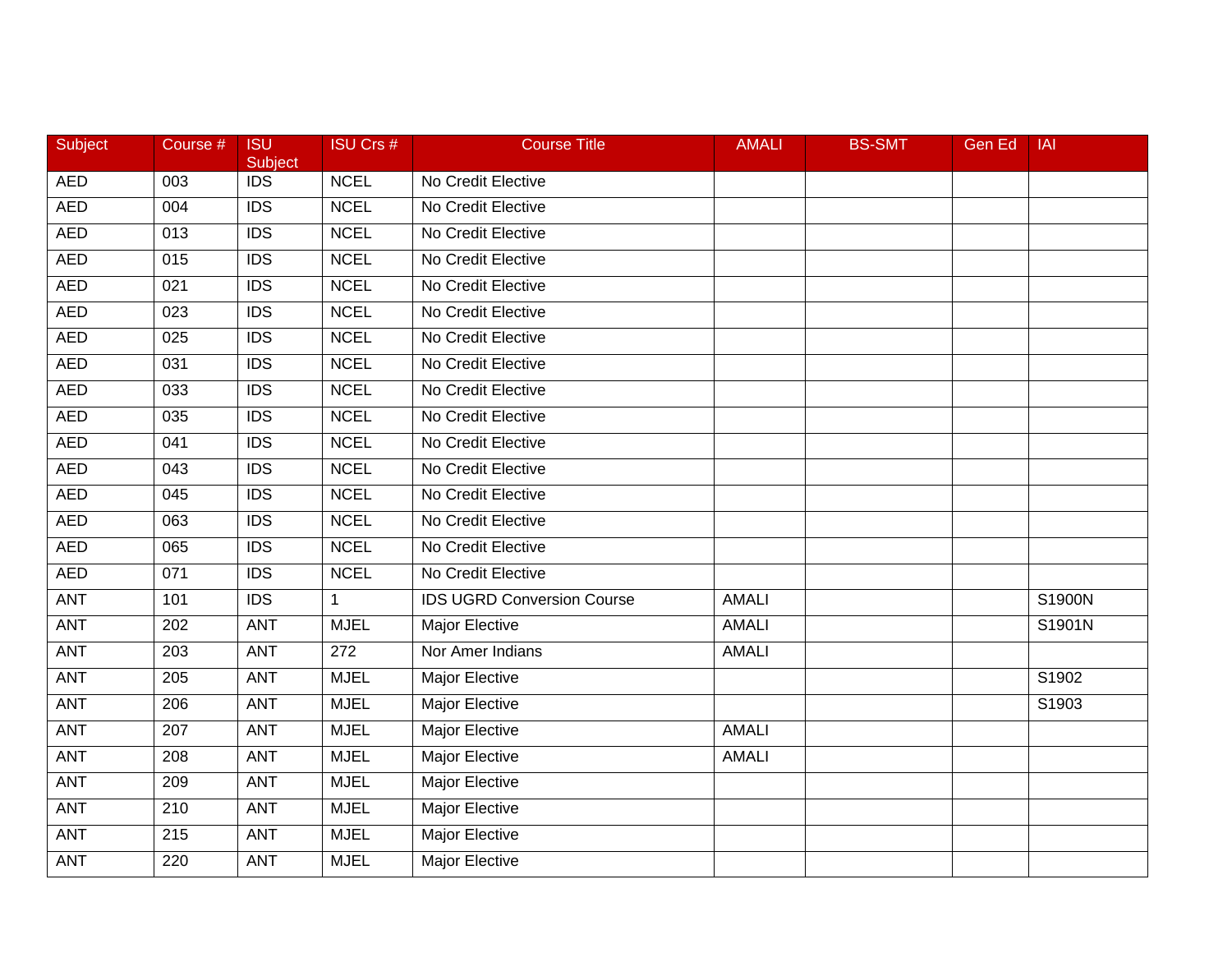| <b>Subject</b> | Course #         | <b>ISU</b><br>Subject | <b>ISU Crs #</b> | <b>Course Title</b>   | <b>AMALI</b> | <b>BS-SMT</b> | <b>Gen Ed</b> | <b>IAI</b> |
|----------------|------------------|-----------------------|------------------|-----------------------|--------------|---------------|---------------|------------|
| ANT            | 250              | <b>ANT</b>            | <b>MJEL</b>      | Major Elective        |              |               |               |            |
| <b>ANT</b>     | 255              | <b>ANT</b>            | <b>MJEL</b>      | <b>Major Elective</b> |              |               |               |            |
| <b>ARB</b>     | 101              | LAN                   | <b>NMEL</b>      | Elective              |              |               |               |            |
| <b>ARB</b>     | 102              | $\overline{IDS}$      | <b>NMEL</b>      | Elective              |              |               |               |            |
| <b>ARB</b>     | 201              | <b>IDS</b>            | <b>NMEL</b>      | Elective              |              |               |               |            |
| <b>ARB</b>     | 202              | <b>IDS</b>            | <b>NMEL</b>      | Elective              |              |               |               |            |
| <b>ARB</b>     | 205              | $\overline{IDS}$      | <b>NMEL</b>      | Elective              |              |               |               |            |
| <b>ARC</b>     | 105              | <b>TEC</b>            | <b>MJEL</b>      | <b>Major Elective</b> |              |               |               |            |
| <b>ARC</b>     | 106              | <b>TEC</b>            | <b>MJEL</b>      | <b>Major Elective</b> |              |               |               |            |
| <b>ARC</b>     | 110              | <b>TEC</b>            | <b>MJEL</b>      | <b>Major Elective</b> |              |               |               |            |
| <b>ARC</b>     | 113              | <b>TEC</b>            | <b>MJEL</b>      | Major Elective        |              |               |               |            |
| <b>ARC</b>     | 116              | <b>TEC</b>            | <b>MJEL</b>      | <b>Major Elective</b> |              |               |               |            |
| <b>ARC</b>     | 117              | <b>TEC</b>            | <b>MJEL</b>      | <b>Major Elective</b> |              |               |               |            |
| <b>ARC</b>     | 122              | <b>TEC</b>            | <b>MJEL</b>      | <b>Major Elective</b> |              |               |               |            |
| <b>ARC</b>     | 125              | <b>IDS</b>            | <b>NMEL</b>      | Elective              |              |               |               |            |
| <b>ARC</b>     | 200              | <b>TEC</b>            | <b>NCEL</b>      | No Credit Elective    |              |               |               |            |
| <b>ARC</b>     | 201              | <b>TEC</b>            | <b>MJEL</b>      | <b>Major Elective</b> |              |               |               |            |
| <b>ARC</b>     | $\overline{202}$ | <b>TEC</b>            | <b>MJEL</b>      | <b>Major Elective</b> |              |               |               |            |
| <b>ARC</b>     | 210              | <b>TEC</b>            | <b>MJEL</b>      | Major Elective        |              |               |               |            |
| <b>ARC</b>     | 213              | <b>TEC</b>            | <b>MJEL</b>      | Major Elective        |              |               |               |            |
| <b>ARC</b>     | 216              | <b>TEC</b>            | <b>MJEL</b>      | <b>Major Elective</b> |              |               |               |            |
| <b>ARC</b>     | $\overline{217}$ | <b>TEC</b>            | <b>MJEL</b>      | <b>Major Elective</b> |              |               |               |            |
| <b>ARC</b>     | 220              | <b>TEC</b>            | <b>MJEL</b>      | <b>Major Elective</b> |              |               |               |            |
| <b>ARC</b>     | 223              | <b>ART</b>            | <b>MJEL</b>      | <b>Major Elective</b> |              |               |               |            |
| <b>ARC</b>     | 226              | <b>TEC</b>            | <b>MJEL</b>      | Major Elective        |              |               |               |            |
| <b>ARC</b>     | 229              | <b>TEC</b>            | <b>MJEL</b>      | Major Elective        |              |               |               |            |
| <b>ARC</b>     | 232              | <b>TEC</b>            | <b>MJEL</b>      | <b>Major Elective</b> |              |               |               |            |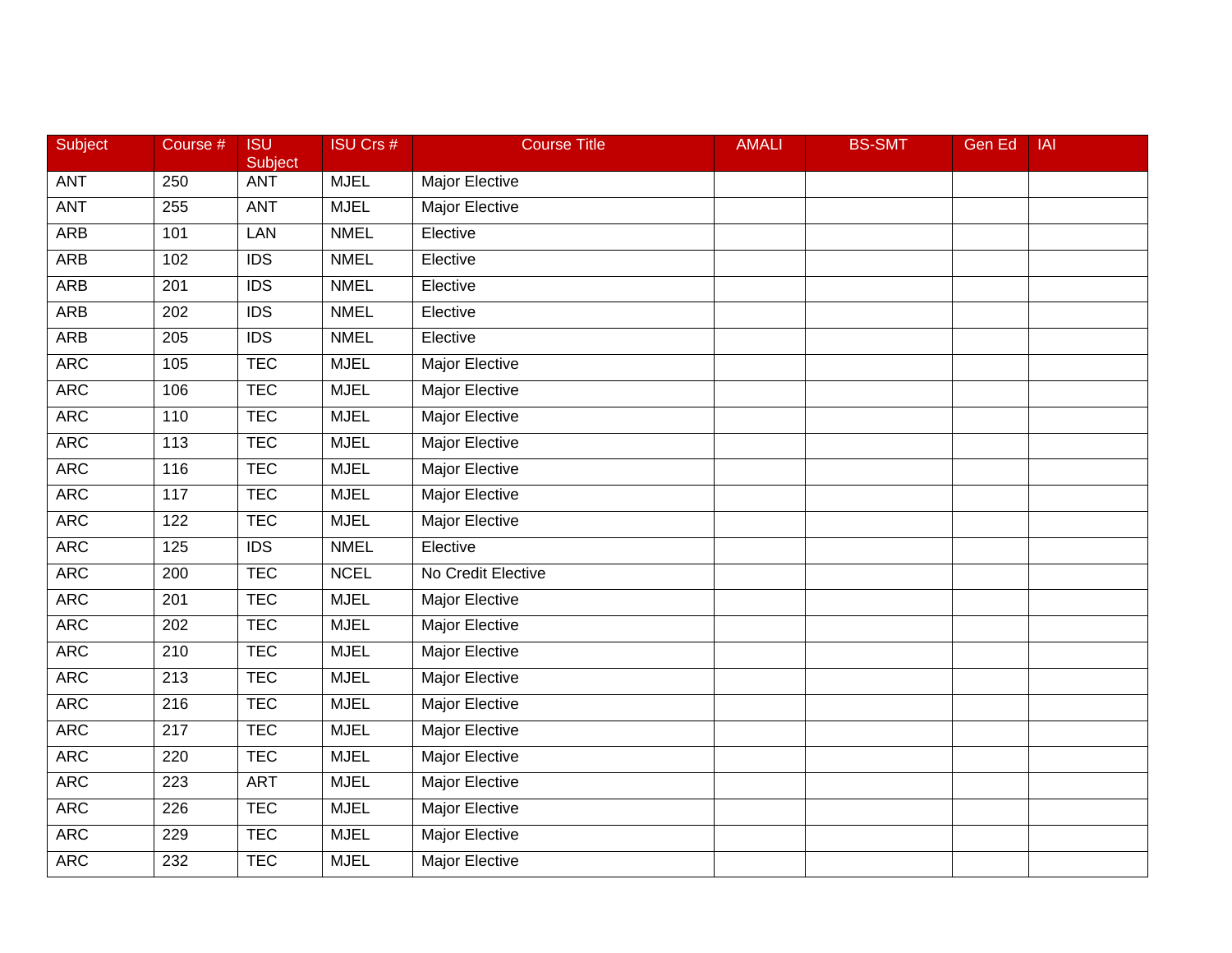| Subject    | Course #         | <b>ISU</b><br>Subject | <b>ISU Crs #</b> | <b>Course Title</b>               | <b>AMALI</b> | <b>BS-SMT</b> | Gen Ed | <b>IAI</b> |
|------------|------------------|-----------------------|------------------|-----------------------------------|--------------|---------------|--------|------------|
| <b>ARC</b> | 236              | <b>TEC</b>            | <b>MJEL</b>      | Major Elective                    |              |               |        |            |
| <b>ART</b> | 100              | <b>ART</b>            | <b>MJEL</b>      | <b>Major Elective</b>             |              |               |        |            |
| <b>ART</b> | 105              | <b>ART</b>            | <b>MJEL</b>      | <b>Major Elective</b>             |              |               |        | F2900      |
| <b>ART</b> | 110              | <b>ART</b>            | 104              | Visual Thinking: Drawing Fund     |              |               |        |            |
| <b>ART</b> | 111              | <b>ART</b>            | <b>MJEL</b>      | <b>Major Elective</b>             |              |               |        |            |
| <b>ART</b> | 114              | <b>THE</b>            | 170              | Intro to Film Art                 |              |               |        | F2908      |
| <b>ART</b> | 121              | <b>ART</b>            | 103              | 2-D Fundamentals                  |              |               |        |            |
| <b>ART</b> | 122              | <b>ART</b>            | 109              | 3-D Fundamentals                  |              |               |        |            |
| <b>ART</b> | 130              | <b>ART</b>            | 155              | Survey Of Art I                   |              |               |        | F2901      |
| <b>ART</b> | $\overline{131}$ | <b>ART</b>            | 156              | Survey Of Art II                  |              |               |        | F2902      |
| <b>ART</b> | 132              | <b>ART</b>            | 257              | Survey Of Art III                 |              |               |        | F2902      |
| <b>ART</b> | $\overline{133}$ | <b>ART</b>            | <b>MJEL</b>      | <b>Major Elective</b>             | <b>AMALI</b> |               |        | F2903N     |
| <b>ART</b> | 150              | <b>ATK</b>            | <b>MJEL</b>      | <b>Major Elective</b>             |              |               |        |            |
| <b>ART</b> | 151              | <b>ART</b>            | <b>MJEL</b>      | <b>Major Elective</b>             |              |               |        |            |
| <b>ART</b> | 201              | <b>ART</b>            | <b>MJEL</b>      | <b>Major Elective</b>             |              |               |        |            |
| <b>ART</b> | 206              | <b>ART</b>            | 245              | Intaglio I                        |              |               |        |            |
| <b>ART</b> | $\overline{225}$ | <b>ART</b>            | $\overline{213}$ | <b>Life Drawing</b>               |              |               |        |            |
| <b>ART</b> | 236              | <b>ART</b>            | <b>MJEL</b>      | <b>Major Elective</b>             |              |               |        |            |
| <b>ART</b> | 250              | <b>ART</b>            | <b>MJEL</b>      | <b>Major Elective</b>             |              |               |        |            |
| <b>ART</b> | 261              | <b>ART</b>            | $\overline{261}$ | <b>Painting Survey</b>            |              |               |        |            |
| <b>ART</b> | 280              | <b>ART</b>            | <b>NMEL</b>      | Elective                          |              |               |        |            |
| <b>ART</b> | 281              | <b>ART</b>            | <b>MJEL</b>      | Major Elective                    |              |               |        |            |
| <b>ART</b> | 291              | <b>ART</b>            | 228              | Ceramics I                        |              |               |        |            |
| <b>ART</b> | 296              | <b>ART</b>            | 232              | Sculpture I                       |              |               |        |            |
| <b>AST</b> | 100              | PHY                   | <b>NMEL</b>      | Elective                          |              |               |        | P1906      |
| <b>AST</b> | 101              | <b>IDS</b>            | $\mathbf{1}$     | <b>IDS UGRD Conversion Course</b> |              |               |        | P1906L     |
| <b>AST</b> | $\frac{11}{2}$   | PHY                   | <b>NMEL</b>      | Elective                          |              |               |        | P1906L     |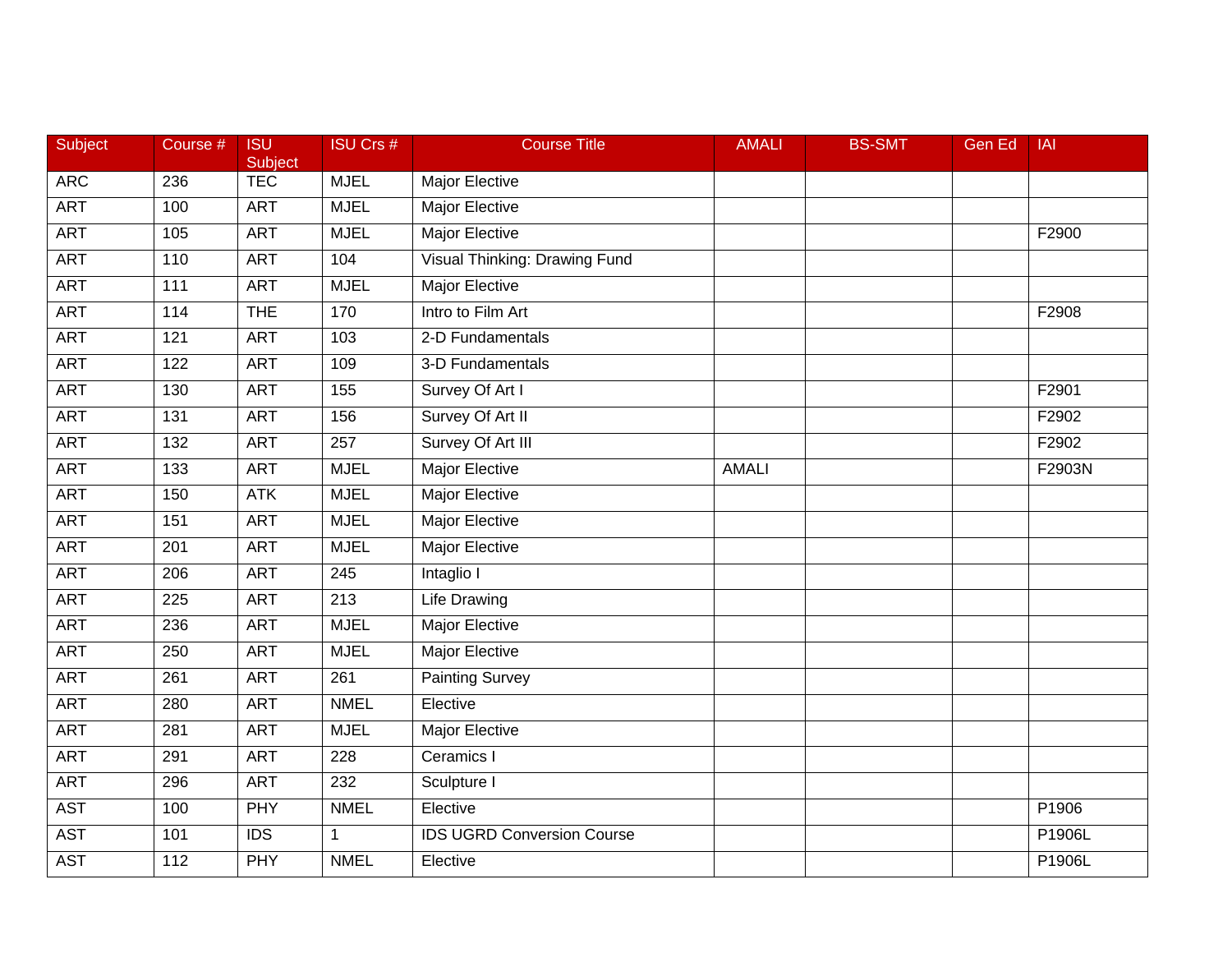| Subject    | Course #          | <b>ISU</b><br>Subject | <b>ISU Crs #</b> | <b>Course Title</b>   | <b>AMALI</b> | <b>BS-SMT</b> | Gen Ed    | <b>IAI</b> |
|------------|-------------------|-----------------------|------------------|-----------------------|--------------|---------------|-----------|------------|
| <b>AST</b> | $\frac{115}{115}$ | PHY                   | <b>NMEL</b>      | Elective              |              |               |           | P1906L     |
| <b>AST</b> | 150               | <b>PHY</b>            | <b>NMEL</b>      | Elective              |              |               |           |            |
| <b>AST</b> | 201               | <b>PHY</b>            | <b>NMEL</b>      | Elective              |              |               |           |            |
| <b>BCE</b> | 101               | <b>TEC</b>            | <b>NCEL</b>      | No Credit Elective    |              |               |           |            |
| <b>BCE</b> | 102               | <b>TEC</b>            | <b>NCEL</b>      | No Credit Elective    |              |               |           |            |
| <b>BCE</b> | 104               | <b>TEC</b>            | <b>NCEL</b>      | No Credit Elective    |              |               |           |            |
| <b>BCE</b> | 105               | <b>TEC</b>            | <b>MJEL</b>      | <b>Major Elective</b> |              |               |           |            |
| <b>BCE</b> | 106               | <b>TEC</b>            | <b>MJEL</b>      | <b>Major Elective</b> |              |               |           |            |
| <b>BCE</b> | 201               | <b>TEC</b>            | <b>NCEL</b>      | No Credit Elective    |              |               |           |            |
| <b>BFC</b> | 101               | <b>FIL</b>            | <b>NCEL</b>      | No Credit Elective    |              |               |           |            |
| <b>BFC</b> | 102               | <b>FIL</b>            | <b>NMEL</b>      | Elective              |              |               |           |            |
| <b>BFC</b> | 115               | FIL                   | <b>NMEL</b>      | Elective              |              |               |           |            |
| <b>BFC</b> | 117               | <b>FIL</b>            | <b>NCEL</b>      | No Credit Elective    |              |               |           |            |
| BFC        | 200               | FIL                   | <b>NCEL</b>      | No Credit Elective    |              |               |           |            |
| BFC        | 201               | <b>FIL</b>            | <b>NMEL</b>      | Elective              |              |               |           |            |
| <b>BFC</b> | 202               | <b>FIL</b>            | <b>NMEL</b>      | Elective              |              |               |           |            |
| <b>BFC</b> | $\overline{211}$  | FIL                   | <b>NCEL</b>      | No Credit Elective    |              |               |           |            |
| <b>BFC</b> | $\overline{212}$  | FIL                   | <b>NCEL</b>      | No Credit Elective    |              |               |           |            |
| <b>BFC</b> | 213               | <b>FIL</b>            | <b>NCEL</b>      | No Credit Elective    |              |               |           |            |
| <b>BFC</b> | 215               | <b>FIL</b>            | <b>NMEL</b>      | Elective              |              |               |           |            |
| <b>BFC</b> | 219               | <b>FIL</b>            | <b>NCEL</b>      | No Credit Elective    |              |               |           |            |
| <b>BFC</b> | 220               | FIL                   | <b>NCEL</b>      | No Credit Elective    |              |               |           |            |
| <b>BFC</b> | $\overline{225}$  | FIL                   | <b>NMEL</b>      | Elective              |              |               |           |            |
| BFC        | 230               | FIL                   | <b>NCEL</b>      | No Credit Elective    |              |               |           |            |
| BFC        | 235               | <b>FIL</b>            | <b>NCEL</b>      | No Credit Elective    |              |               |           |            |
| <b>BIO</b> | 101               | <b>BSC</b>            | 101              | Concepts In Biology   |              |               | <b>NS</b> | L1900      |
| <b>BIO</b> | 103               | <b>BSC</b>            | <b>MJEL</b>      | <b>Major Elective</b> |              |               |           | L1905      |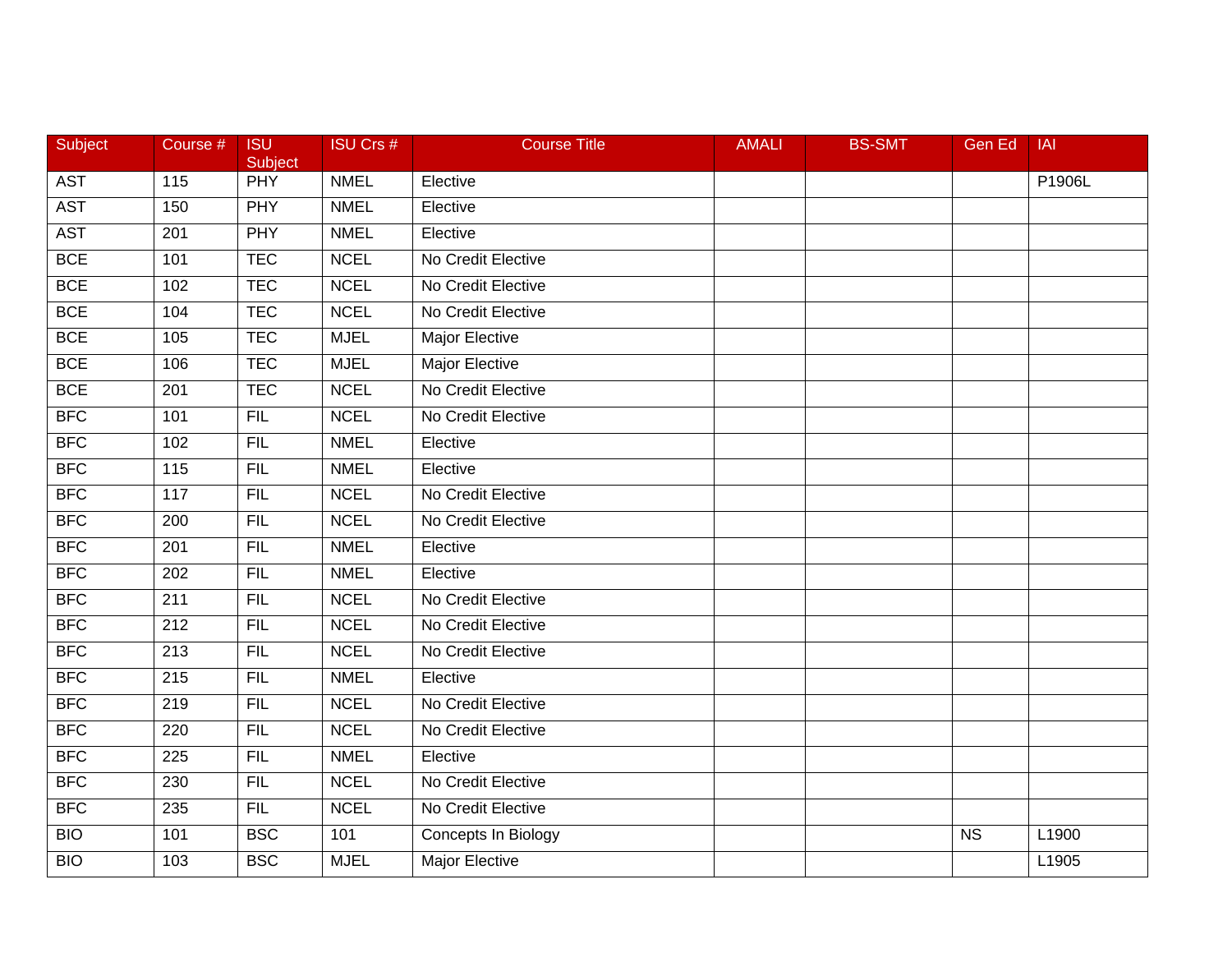| <b>Subject</b> | Course # | <b>ISU</b><br><b>Subject</b> | <b>ISU Crs #</b>  | <b>Course Title</b>           | <b>AMALI</b> | <b>BS-SMT</b> | <b>Gen Ed</b>          | <b>IAI</b> |
|----------------|----------|------------------------------|-------------------|-------------------------------|--------------|---------------|------------------------|------------|
| <b>BIO</b>     | 104      | <b>BSC</b>                   | <b>MJEL</b>       | Major Elective                |              |               |                        | L1905L     |
| <b>BIO</b>     | 105      | <b>BSC</b>                   | 170               | <b>Genetics &amp; Society</b> |              | S(BS-SMT)     | ST                     | L1906      |
| <b>BIO</b>     | 110      | <b>BSC</b>                   | 197               | Molecular & Cellular          |              |               | $\overline{\text{NS}}$ | L1900L     |
| <b>BIO</b>     | 115      | <b>BSC</b>                   | 197               | Molecular & Cellular          |              |               | $\overline{\text{NS}}$ | L1910L     |
| <b>BIO</b>     | 116      | <b>BSC</b>                   | 196               | <b>Biological Diversity</b>   |              |               | <b>NS</b>              | L1910L     |
| <b>BIO</b>     | 120      | <b>BSC</b>                   | 196               | <b>Biological Diversity</b>   |              |               | <b>NS</b>              | L1901L     |
| <b>BIO</b>     | 130      | <b>BSC</b>                   | 160               | Microbiology & Socie          |              | S(BS-SMT)     | $\overline{\text{ST}}$ |            |
| <b>BIO</b>     | 135      | <b>BSC</b>                   | 181               | Human Phys & Anat I           |              |               |                        |            |
| <b>BIO</b>     | 136      | <b>BSC</b>                   | $\frac{145}{145}$ | Human Biology                 |              | S(BS-SMT)     | $\overline{\text{ST}}$ | L1904      |
| <b>BIO</b>     | 140      | <b>BSC</b>                   | 196               | <b>Biological Diversity</b>   |              |               | <b>NS</b>              | L1902L     |
| <b>BIO</b>     | 150      | <b>BSC</b>                   | <b>MJEL</b>       | Major Elective                |              |               |                        |            |
| <b>BIO</b>     | 151      | <b>BSC</b>                   | <b>MJEL</b>       | <b>Major Elective</b>         |              |               |                        | L1905L     |
| <b>BIO</b>     | 152      | <b>BSC</b>                   | <b>MJEL</b>       | <b>Major Elective</b>         |              |               |                        | L1905L     |
| <b>BIO</b>     | 153      | <b>BSC</b>                   | <b>MJEL</b>       | <b>Major Elective</b>         |              |               |                        | L1905L     |
| <b>BIO</b>     | 154      | <b>BSC</b>                   | <b>MJEL</b>       | <b>Major Elective</b>         |              |               |                        | L1905L     |
| <b>BIO</b>     | 160      | <b>BSC</b>                   | 181               | Human Phys & Anat I           |              |               |                        |            |
| <b>BIO</b>     | 161      | <b>BSC</b>                   | 182               | Human Phys & Anat II          |              |               |                        |            |
| <b>BIO</b>     | 295      | <b>BSC</b>                   | <b>MJEL</b>       | <b>Major Elective</b>         |              |               |                        |            |
| <b>BIO</b>     | 296      | <b>BSC</b>                   | <b>MJEL</b>       | <b>Major Elective</b>         |              |               |                        |            |
| <b>BIO</b>     | 297      | <b>BSC</b>                   | <b>MJEL</b>       | <b>Major Elective</b>         |              |               |                        |            |
| CAS            | 105      | $\mathsf{I}\mathsf{T}$       | <b>NMEL</b>       | Elective                      |              |               |                        |            |
| CAS            | 110      | $\overline{\mathbb{I}}$      | <b>NMEL</b>       | Elective                      |              |               |                        |            |
| CAS            | 115      | $\overline{\mathsf{T}}$      | <b>NMEL</b>       | Elective                      |              |               |                        |            |
| CAS            | 116      | <b>ACC</b>                   | <b>NMEL</b>       | Elective                      |              |               |                        |            |
| CAS            | 120      | $\sf IT$                     | <b>NMEL</b>       | Elective                      |              |               |                        |            |
| CAS            | 125      | $\sf IT$                     | <b>NMEL</b>       | Elective                      |              |               |                        |            |
| CAS            | 130      | $\overline{\mathsf{T}}$      | <b>NMEL</b>       | Elective                      |              |               |                        |            |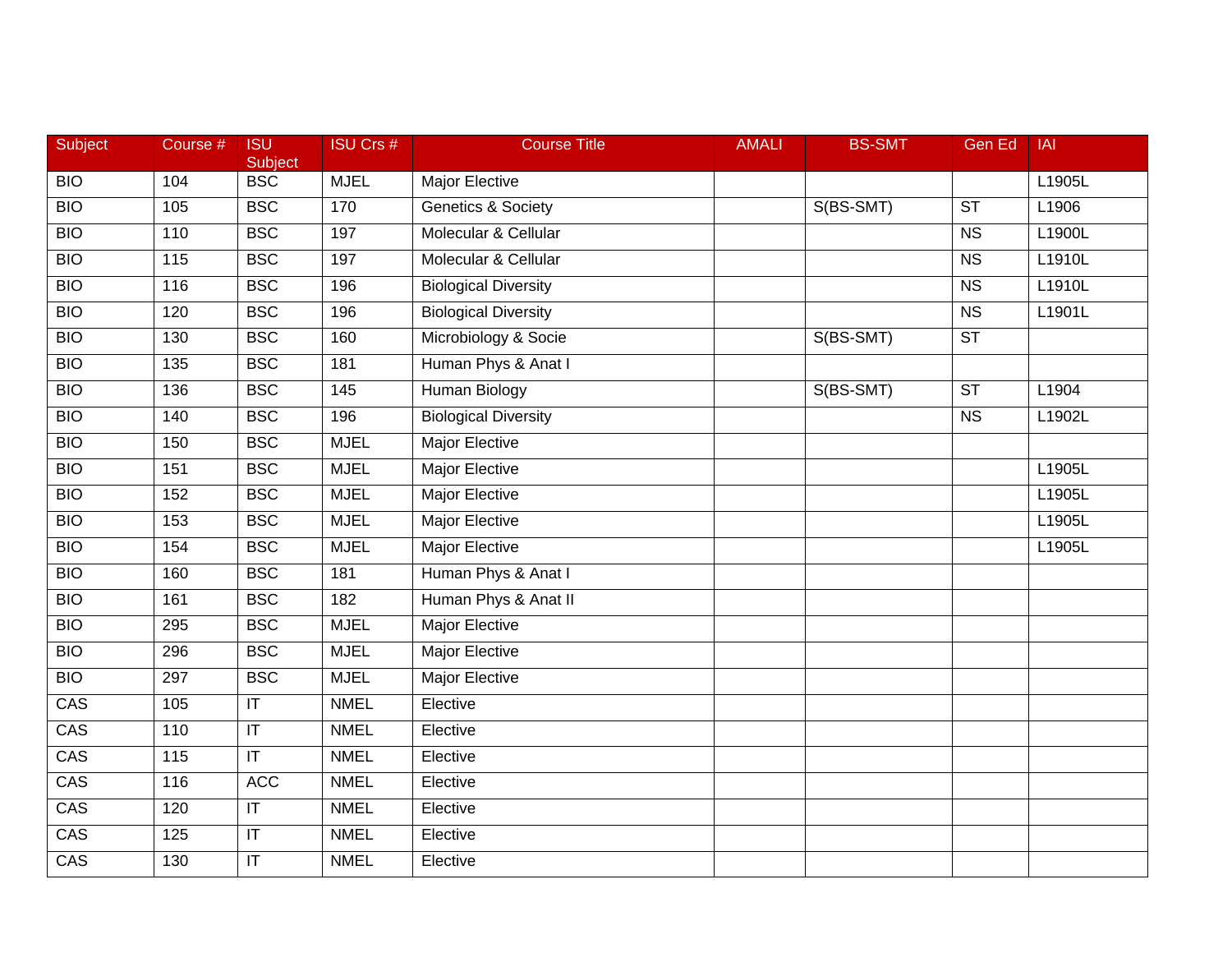| Subject    | Course # | <b>ISU</b><br>Subject             | <b>ISU Crs #</b> | <b>Course Title</b>            | <b>AMALI</b> | <b>BS-SMT</b> | Gen Ed                 | <b>IAI</b>          |
|------------|----------|-----------------------------------|------------------|--------------------------------|--------------|---------------|------------------------|---------------------|
| CAS        | 135      | ACC                               | <b>NMEL</b>      | Elective                       |              |               |                        |                     |
| CAS        | 140      | $\mathsf{I}\mathsf{T}$            | <b>NMEL</b>      | Elective                       |              |               |                        |                     |
| CAS        | 150      | $ \mathsf{T} $                    | <b>NMEL</b>      | Elective                       |              |               |                        |                     |
| CAS        | 160      | <b>ACC</b>                        | <b>NMEL</b>      | Elective                       |              |               |                        |                     |
| CAS        | 175      | $ \mathsf{T} $                    | <b>NMEL</b>      | Elective                       |              |               |                        |                     |
| CAS        | 210      | $\sf IT$                          | <b>NMEL</b>      | Elective                       |              |               |                        |                     |
| CAS        | 215      | $\overline{\mathbb{T}}$           | <b>NMEL</b>      | Elective                       |              |               |                        |                     |
| CAS        | 216      | $ \mathsf{T} $                    | <b>NMEL</b>      | Elective                       |              |               |                        |                     |
| CAS        | 217      | $\overline{\mathsf{I}\mathsf{T}}$ | <b>NMEL</b>      | Elective                       |              |               |                        |                     |
| CAS        | 220      | $\mathsf{I}\mathsf{T}$            | <b>NMEL</b>      | Elective                       |              |               |                        |                     |
| CAS        | 225      | $\mathsf{I}\mathsf{T}$            | <b>NMEL</b>      | Elective                       |              |               |                        |                     |
| CAS        | 226      | $\overline{\mathbb{T}}$           | <b>NMEL</b>      | Elective                       |              |               |                        |                     |
| CAS        | 235      | $\overline{\mathbb{T}}$           | <b>NMEL</b>      | Elective                       |              |               |                        |                     |
| CAS        | 260      | <b>ACC</b>                        | <b>NMEL</b>      | Elective                       |              |               |                        |                     |
| <b>CDV</b> | 110      | $\overline{IDS}$                  | <b>NMEL</b>      | Elective                       |              |               |                        |                     |
| <b>CHM</b> | 100      | <b>CHE</b>                        | 102              | <b>Chemistry &amp; Society</b> |              |               | <b>NS</b>              | P1902L              |
| <b>CHM</b> | 103      | <b>CHE</b>                        | 102              | <b>Chemistry &amp; Society</b> |              |               | $\overline{\text{NS}}$ | P1903L              |
| <b>CHM</b> | 105      | <b>CHE</b>                        | <b>MJEL</b>      | <b>Major Elective</b>          |              |               |                        | P1902L              |
| <b>CHM</b> | 110      | <b>CHE</b>                        | 110              | Fund Chem                      |              |               | N <sub>S</sub>         | P1902L              |
| <b>CHM</b> | 121      | <b>CHE</b>                        | 140              | Gen Chem I                     |              |               | <b>NS</b>              | P1902L              |
| <b>CHM</b> | 122      | <b>CHE</b>                        | 141              | Gen Chem II                    |              | S(BS-SMT)     |                        |                     |
| <b>CHM</b> | 125      | <b>CHE</b>                        | 204              | <b>Chemistry Of Life</b>       |              | S(BS-SMT)     | $\overline{\text{ST}}$ | P <sub>1902</sub> L |
| CHM        | 201      | <b>CHE</b>                        | 220              | Elem Organ Chem                |              | S(BS-SMT)     |                        |                     |
| <b>CHM</b> | 204      | <b>CHE</b>                        | 230              | Org Chem I                     |              | S(BS-SMT)     |                        |                     |
| <b>CHM</b> | 205      | <b>CHE</b>                        | 232              | Org Chem II                    |              |               |                        |                     |
| <b>CHM</b> | 210      | <b>CHE</b>                        | 215              | <b>Analytical Chemistry</b>    |              |               |                        |                     |
| <b>CHM</b> | 220      | <b>CHE</b>                        | 242              | <b>Basic Biochem</b>           |              |               |                        |                     |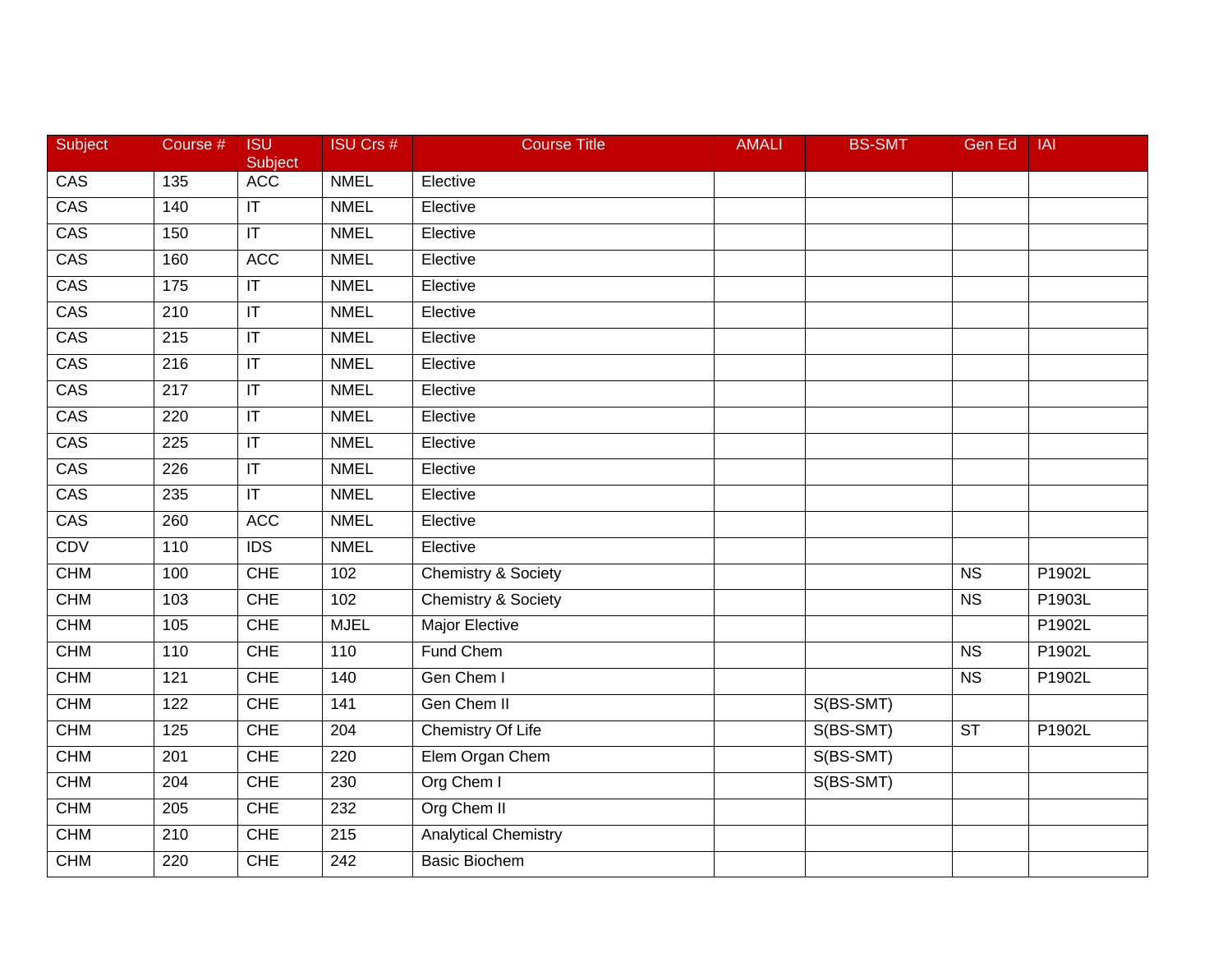| Subject          | Course #        | <b>ISU</b><br>Subject             | <b>ISU Crs #</b> | <b>Course Title</b>               | <b>AMALI</b> | <b>BS-SMT</b> | Gen Ed                 | IAI           |
|------------------|-----------------|-----------------------------------|------------------|-----------------------------------|--------------|---------------|------------------------|---------------|
| <b>CHM</b>       | 295             | <b>CHE</b>                        | <b>MJEL</b>      | Major Elective                    |              |               |                        |               |
| <b>CHM</b>       | 296             | <b>CHE</b>                        | <b>MJEL</b>      | <b>Major Elective</b>             |              |               |                        |               |
| <b>CHM</b>       | 297             | <b>CHE</b>                        | <b>MJEL</b>      | <b>Major Elective</b>             |              |               |                        |               |
| CHN              | 101             | CHI                               | $\frac{111}{11}$ | 1st Yr Chi(Part I)                | <b>AMALI</b> |               |                        |               |
| <b>CHN</b>       | 102             | <b>CHI</b>                        | 112              | 1st Yr Chi(Part II)               | <b>AMALI</b> |               |                        |               |
| CHN              | 201             | <b>CHI</b>                        | $\overline{115}$ | 2nd Yr Chi(Part I)                | <b>AMALI</b> |               | QR                     |               |
| CHN              | 202             | LAN                               | <b>NMEL</b>      | Elective                          |              |               |                        | H1900         |
| CIS              | 050             | $\overline{\mathsf{I}\mathsf{T}}$ | <b>NCEL</b>      | No Credit Elective                |              |               |                        |               |
| $\overline{CIS}$ | 100             | $\overline{\mathsf{T}}$           | $\frac{140}{ }$  | <b>Inter Digital World</b>        |              |               | $\overline{\text{ST}}$ |               |
| $\overline{CIS}$ | 101             | <b>IDS</b>                        | $\mathbf{1}$     | <b>IDS UGRD Conversion Course</b> |              |               |                        | <b>BUS902</b> |
| <b>CIS</b>       | 103             | $\mathsf{I}\mathsf{T}$            | <b>NMEL</b>      | Elective                          |              |               |                        |               |
| CIS              | 104             | $\overline{\mathsf{I}\mathsf{T}}$ | <b>NMEL</b>      | Elective                          |              |               |                        |               |
| $\overline{CIS}$ | 106             | $\overline{\mathsf{I}\mathsf{T}}$ | <b>NMEL</b>      | Elective                          |              |               |                        |               |
| $\overline{CIS}$ | 129             | $\overline{\mathsf{I}\mathsf{T}}$ | <b>NMEL</b>      | Elective                          |              |               |                        |               |
| $\overline{CIS}$ | 130             | $\overline{\mathsf{I}\mathsf{T}}$ | <b>MJEL</b>      | <b>Major Elective</b>             |              |               |                        |               |
| $\overline{CIS}$ | 133             | $\mathsf{I}\mathsf{T}$            | <b>MJEL</b>      | Major Elective                    |              |               |                        |               |
| $\overline{CIS}$ | 137             | $\overline{\mathsf{T}}$           | <b>NCEL</b>      | No Credit Elective                |              |               |                        |               |
| $\overline{CIS}$ | $\frac{143}{ }$ | $\overline{\mathsf{I}\mathsf{T}}$ | <b>NMEL</b>      | Elective                          |              |               |                        |               |
| CIS              | 148             | $\overline{\mathsf{I}\mathsf{T}}$ | <b>MJEL</b>      | Major Elective                    |              |               |                        |               |
| $\overline{CIS}$ | 151             | $\overline{\mathsf{T}}$           | <b>NMEL</b>      | Elective                          |              |               |                        |               |
| $\overline{CIS}$ | 153             | $\overline{\mathsf{I}\mathsf{T}}$ | <b>NMEL</b>      | Elective                          |              |               |                        |               |
| CIS              | 168             | $\overline{\mathsf{I}\mathsf{T}}$ | <b>NMEL</b>      | Elective                          |              |               |                        |               |
| $\overline{CIS}$ | 170             | $\overline{\mathsf{T}}$           | <b>MJEL</b>      | <b>Major Elective</b>             |              |               |                        |               |
| $\overline{CIS}$ | 178             | $\overline{\mathsf{I}\mathsf{T}}$ | <b>NMEL</b>      | Elective                          |              |               |                        |               |
| CIS              | 186             | $\mathsf{I}\mathsf{T}$            | <b>MJEL</b>      | Major Elective                    |              |               |                        |               |
| $\overline{CIS}$ | 196             | $\mathsf{I}\mathsf{T}$            | <b>NMEL</b>      | Elective                          |              |               |                        |               |
| CIS              | 202             | $\overline{\mathsf{I}\mathsf{T}}$ | <b>MJEL</b>      | <b>Major Elective</b>             |              |               |                        |               |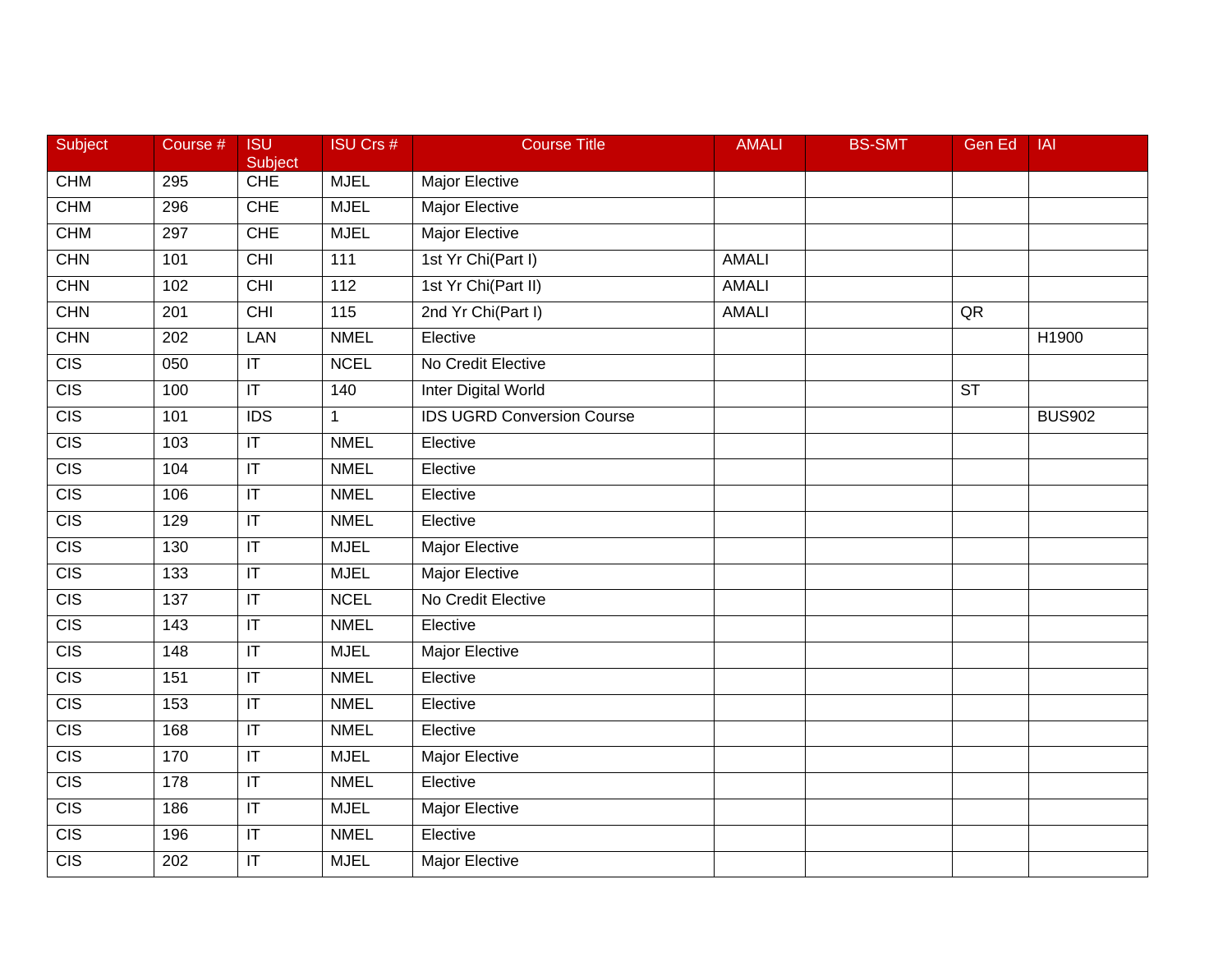| Subject           | Course #         | <b>ISU</b><br>Subject             | <b>ISU Crs #</b> | <b>Course Title</b>               | <b>AMALI</b> | <b>BS-SMT</b> | <b>Gen Ed</b> | <b>IAI</b> |
|-------------------|------------------|-----------------------------------|------------------|-----------------------------------|--------------|---------------|---------------|------------|
| CIS               | 203              | $\overline{\mathbb{T}}$           | <b>MJEL</b>      | Major Elective                    |              |               |               |            |
| $\overline{CIS}$  | 204              | $\overline{\mathsf{I}\mathsf{T}}$ | <b>MJEL</b>      | <b>Major Elective</b>             |              |               |               |            |
| CIS               | 216              | $\overline{\mathsf{I}\mathsf{T}}$ | 168              | <b>Struct Prob Sol Comp</b>       |              |               |               |            |
| CIS               | 220              | $\mathsf{I}\mathsf{T}$            | <b>MJEL</b>      | Major Elective                    |              |               |               |            |
| CIS               | 223              | $\sf IT$                          | <b>NMEL</b>      | Elective                          |              |               |               |            |
| $\overline{CIS}$  | 224              | $\mathsf{I}\mathsf{T}$            | <b>NMEL</b>      | Elective                          |              |               |               |            |
| CIS               | 230              | $\overline{\mathsf{I}\mathsf{T}}$ | <b>NCEL</b>      | No Credit Elective                |              |               |               |            |
| CIS               | 231              | <b>ACC</b>                        | <b>NMEL</b>      | Elective                          |              |               |               |            |
| $\overline{CIS}$  | 243              | $\overline{\mathbb{I}}$           | <b>NMEL</b>      | Elective                          |              |               |               |            |
| $\overline{CIS}$  | 244              | $\overline{\mathsf{I}\mathsf{T}}$ | <b>NMEL</b>      | Elective                          |              |               |               |            |
| CIS               | 266              | $\sf IT$                          | <b>NMEL</b>      | Elective                          |              |               |               |            |
| $\overline{CIS}$  | $\overline{278}$ | $\overline{\mathsf{T}}$           | <b>NMEL</b>      | Elective                          |              |               |               |            |
| CIS               | 280              | $\overline{\mathsf{T}}$           | <b>NMEL</b>      | Elective                          |              |               |               |            |
| <b>CNA</b>        | 101              | <b>NUR</b>                        | <b>NCEL</b>      | No Credit Elective                |              |               |               |            |
| <b>CSC</b>        | 121              | $\mathsf{I}\mathsf{T}$            | 168              | <b>Struct Prob Sol Comp</b>       |              |               |               |            |
| $\overline{\csc}$ | 122              | <b>IDS</b>                        | $\mathbf{1}$     | <b>IDS UGRD Conversion Course</b> |              |               |               |            |
| CSC               | 208              | $\overline{\mathsf{I}\mathsf{T}}$ | 165              | <b>Programming Scientist</b>      |              | S(BS-SMT)     |               |            |
| CSC               | 211              | $\overline{\mathsf{T}}$           | <b>MJEL</b>      | <b>Major Elective</b>             |              |               |               |            |
| <b>CSC</b>        | 214              | $\sf IT$                          | <b>NMEL</b>      | Elective                          |              |               |               |            |
| $\overline{\csc}$ | 216              | $\mathsf{I}\mathsf{T}$            | 279              | Algorithms & Data St              |              |               |               |            |
| $\overline{\csc}$ | 217              | $\overline{\mathsf{I}\mathsf{T}}$ | <b>MJEL</b>      | <b>Major Elective</b>             |              |               |               |            |
| <b>CTE</b>        | 101              | $\overline{IDS}$                  | <b>NCEL</b>      | No Credit Elective                |              |               |               |            |
| <b>CTE</b>        | 102              | $\overline{IDS}$                  | <b>NCEL</b>      | No Credit Elective                |              |               |               |            |
| <b>CTE</b>        | 103              | $\overline{IDS}$                  | <b>NCEL</b>      | No Credit Elective                |              |               |               |            |
| <b>CTE</b>        | 104              | <b>IDS</b>                        | <b>NCEL</b>      | No Credit Elective                |              |               |               |            |
| <b>CTE</b>        | 105              | <b>IDS</b>                        | <b>NCEL</b>      | No Credit Elective                |              |               |               |            |
| <b>CTE</b>        | 106              | $\overline{IDS}$                  | <b>NCEL</b>      | No Credit Elective                |              |               |               |            |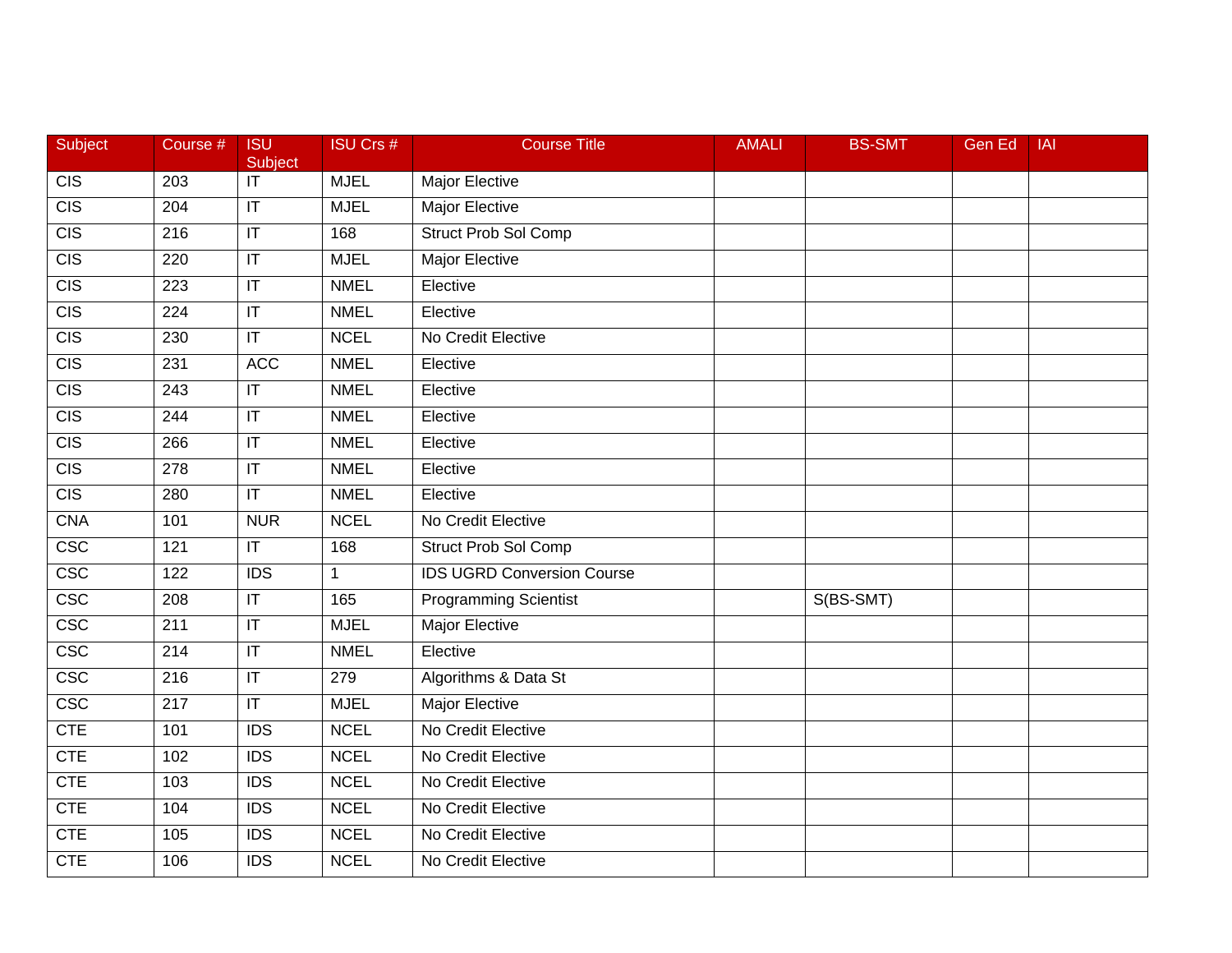| Subject    | Course # | <b>ISU</b><br>Subject | <b>ISU Crs #</b> | <b>Course Title</b> | <b>AMALI</b> | <b>BS-SMT</b> | <b>Gen Ed</b> | <b>IAI</b> |
|------------|----------|-----------------------|------------------|---------------------|--------------|---------------|---------------|------------|
| <b>CTE</b> | 107      | <b>IDS</b>            | <b>NCEL</b>      | No Credit Elective  |              |               |               |            |
| <b>CTE</b> | 108      | <b>IDS</b>            | <b>NCEL</b>      | No Credit Elective  |              |               |               |            |
| <b>CTE</b> | 109      | <b>IDS</b>            | <b>NCEL</b>      | No Credit Elective  |              |               |               |            |
| <b>CTE</b> | 110      | <b>IDS</b>            | <b>NCEL</b>      | No Credit Elective  |              |               |               |            |
| <b>CTE</b> | 112      | <b>IDS</b>            | <b>NCEL</b>      | No Credit Elective  |              |               |               |            |
| CTE        | 120      | <b>IDS</b>            | <b>NCEL</b>      | No Credit Elective  |              |               |               |            |
| <b>CTE</b> | 130      | <b>IDS</b>            | <b>NCEL</b>      | No Credit Elective  |              |               |               |            |
| <b>CTE</b> | 200      | $\overline{IDS}$      | <b>NCEL</b>      | No Credit Elective  |              |               |               |            |
| <b>CTE</b> | 201      | <b>IDS</b>            | <b>NCEL</b>      | No Credit Elective  |              |               |               |            |
| <b>CTE</b> | 202      | <b>IDS</b>            | <b>NCEL</b>      | No Credit Elective  |              |               |               |            |
| <b>CWE</b> | 220      | <b>IDS</b>            | <b>NCEL</b>      | No Credit Elective  |              |               |               |            |
| <b>CWE</b> | 221      | $\overline{IDS}$      | <b>NCEL</b>      | No Credit Elective  |              |               |               |            |
| <b>DHY</b> | 100      | <b>IDS</b>            | <b>NCEL</b>      | No Credit Elective  |              |               |               |            |
| <b>DHY</b> | 101      | <b>IDS</b>            | <b>NCEL</b>      | No Credit Elective  |              |               |               |            |
| <b>DHY</b> | 111      | <b>IDS</b>            | <b>NCEL</b>      | No Credit Elective  |              |               |               |            |
| <b>DHY</b> | 119      | <b>IDS</b>            | <b>NCEL</b>      | No Credit Elective  |              |               |               |            |
| <b>DHY</b> | 151      | <b>IDS</b>            | <b>NCEL</b>      | No Credit Elective  |              |               |               |            |
| <b>DHY</b> | 159      | <b>IDS</b>            | <b>NCEL</b>      | No Credit Elective  |              |               |               |            |
| <b>DHY</b> | 161      | <b>IDS</b>            | <b>NCEL</b>      | No Credit Elective  |              |               |               |            |
| <b>DHY</b> | 190      | <b>IDS</b>            | <b>NCEL</b>      | No Credit Elective  |              |               |               |            |
| <b>DHY</b> | 200      | <b>IDS</b>            | <b>NCEL</b>      | No Credit Elective  |              |               |               |            |
| <b>DHY</b> | 201      | <b>IDS</b>            | <b>NCEL</b>      | No Credit Elective  |              |               |               |            |
| <b>DHY</b> | 202      | $\overline{IDS}$      | <b>NCEL</b>      | No Credit Elective  |              |               |               |            |
| <b>DHY</b> | 203      | <b>IDS</b>            | <b>NCEL</b>      | No Credit Elective  |              |               |               |            |
| <b>DHY</b> | 220      | <b>IDS</b>            | <b>NCEL</b>      | No Credit Elective  |              |               |               |            |
| <b>DHY</b> | 221      | <b>IDS</b>            | <b>NCEL</b>      | No Credit Elective  |              |               |               |            |
| <b>DHY</b> | 240      | <b>IDS</b>            | <b>NCEL</b>      | No Credit Elective  |              |               |               |            |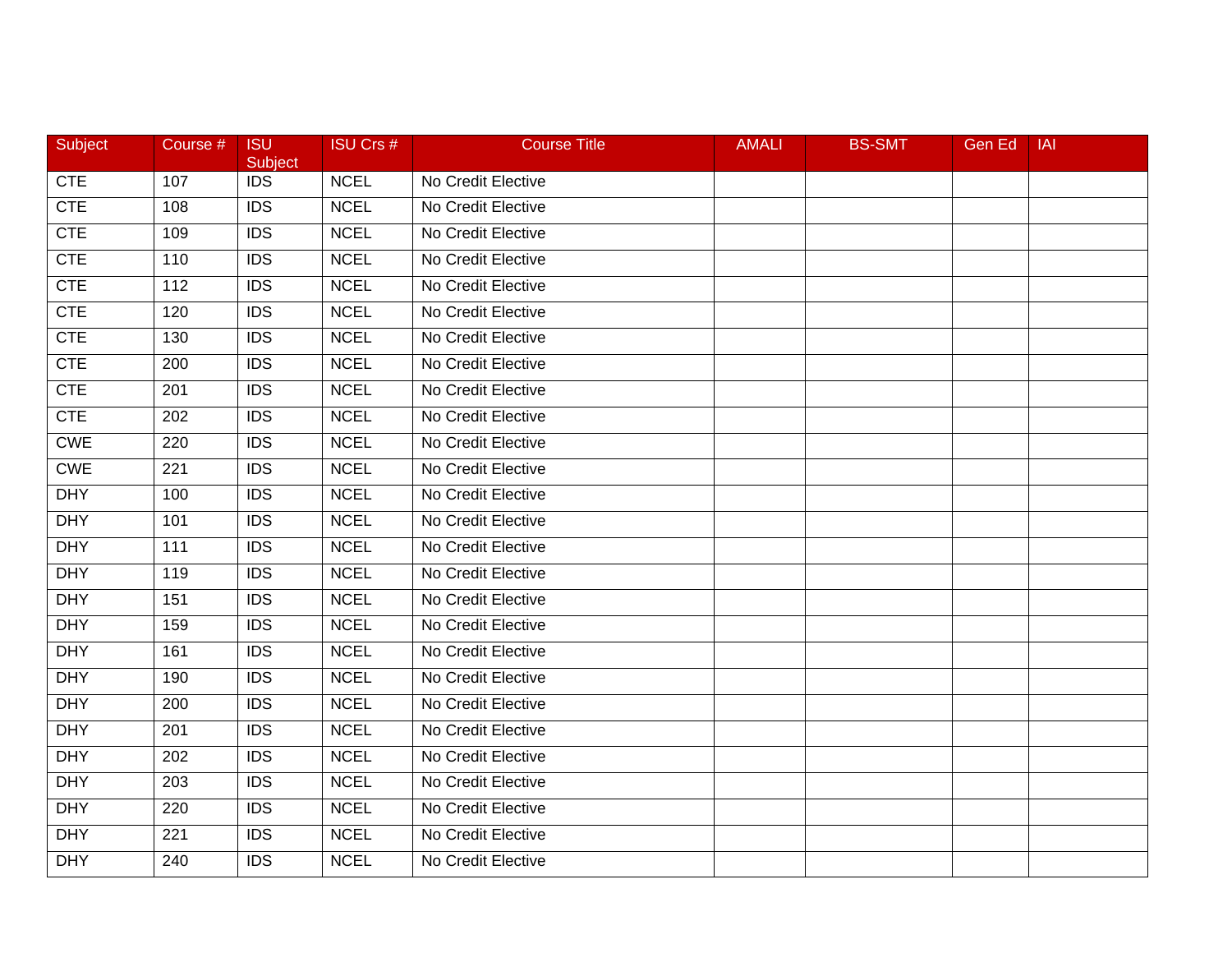| Subject          | Course #         | <b>ISU</b><br>Subject | <b>ISU Crs #</b> | <b>Course Title</b>         | <b>AMALI</b> | <b>BS-SMT</b> | Gen Ed | <b>IAI</b> |
|------------------|------------------|-----------------------|------------------|-----------------------------|--------------|---------------|--------|------------|
| <b>DHY</b>       | 250              | $\overline{IDS}$      | <b>NCEL</b>      | No Credit Elective          |              |               |        |            |
| <b>DHY</b>       | 251              | $\overline{IDS}$      | <b>NCEL</b>      | No Credit Elective          |              |               |        |            |
| <b>DHY</b>       | 269              | <b>IDS</b>            | <b>NCEL</b>      | No Credit Elective          |              |               |        |            |
| <b>DHY</b>       | 270              | $\overline{IDS}$      | <b>NCEL</b>      | No Credit Elective          |              |               |        |            |
| <b>DIT</b>       | 100              | FCS                   | <b>NMEL</b>      | Elective                    |              |               |        |            |
| $\overline{D}$   | 101              | <b>FCS</b>            | 102              | <b>Fund Human Nutrition</b> |              |               |        |            |
| $\overline{DIT}$ | 102              | <b>FCS</b>            | <b>MJEL</b>      | <b>Major Elective</b>       |              |               |        |            |
| DIT              | 110              | <b>FCS</b>            | <b>MJEL</b>      | <b>Major Elective</b>       |              |               |        |            |
| $\overline{DIT}$ | 150              | <b>FCS</b>            | <b>NMEL</b>      | Elective                    |              |               |        |            |
| $\overline{DIT}$ | 200              | <b>FCS</b>            | <b>NMEL</b>      | Elective                    |              |               |        |            |
| <b>DIT</b>       | 201              | <b>FCS</b>            | <b>NMEL</b>      | Elective                    |              |               |        |            |
| $\overline{DIT}$ | 202              | <b>FCS</b>            | <b>NMEL</b>      | Elective                    |              |               |        |            |
| $\overline{D}$   | $\overline{203}$ | FCS                   | <b>NMEL</b>      | Elective                    |              |               |        |            |
| DT               | 205              | <b>FCS</b>            | <b>MJEL</b>      | Major Elective              |              |               |        |            |
| $\overline{DIT}$ | 220              | FCS                   | <b>NMEL</b>      | Elective                    |              |               |        |            |
| <b>DIT</b>       | 250              | <b>FCS</b>            | <b>NMEL</b>      | Elective                    |              |               |        |            |
| Div              | 101              | <b>SOC</b>            | <b>MJEL</b>      | <b>Major Elective</b>       |              |               |        |            |
| <b>DMS</b>       | $\overline{202}$ | $\overline{IDS}$      | <b>NCEL</b>      | No Credit Elective          |              |               |        |            |
| DMS              | 204              | <b>IDS</b>            | <b>NCEL</b>      | No Credit Elective          |              |               |        |            |
| <b>DMS</b>       | 205              | <b>IDS</b>            | <b>NCEL</b>      | No Credit Elective          |              |               |        |            |
| <b>DMS</b>       | 206              | <b>IDS</b>            | <b>NCEL</b>      | No Credit Elective          |              |               |        |            |
| <b>DMS</b>       | 207              | <b>IDS</b>            | <b>NCEL</b>      | No Credit Elective          |              |               |        |            |
| <b>DMS</b>       | $\overline{208}$ | IDS                   | <b>NCEL</b>      | No Credit Elective          |              |               |        |            |
| <b>DMS</b>       | 209              | <b>IDS</b>            | <b>NCEL</b>      | No Credit Elective          |              |               |        |            |
| <b>DMS</b>       | 210              | <b>IDS</b>            | <b>NCEL</b>      | No Credit Elective          |              |               |        |            |
| <b>DMS</b>       | 211              | <b>IDS</b>            | <b>NCEL</b>      | No Credit Elective          |              |               |        |            |
| <b>DMS</b>       | 214              | $\overline{IDS}$      | <b>NCEL</b>      | No Credit Elective          |              |               |        |            |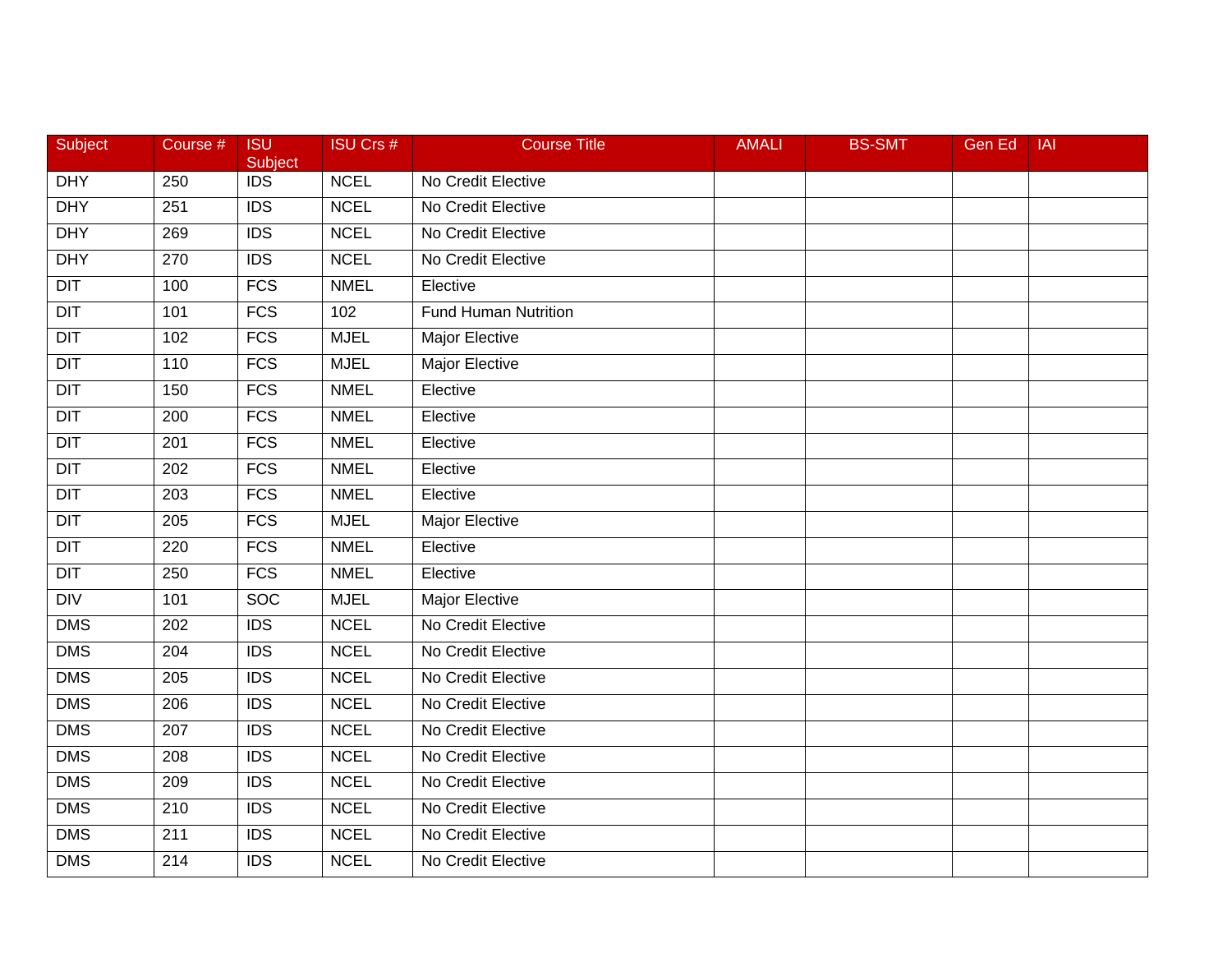| Subject    | Course #         | <b>ISU</b><br>Subject | <b>ISU Crs #</b> | <b>Course Title</b>   | <b>AMALI</b> | <b>BS-SMT</b> | Gen Ed | <b>IAI</b> |
|------------|------------------|-----------------------|------------------|-----------------------|--------------|---------------|--------|------------|
| <b>DMS</b> | 220              | $\overline{IDS}$      | <b>NCEL</b>      | No Credit Elective    |              |               |        |            |
| <b>DMS</b> | 222              | <b>IDS</b>            | <b>NCEL</b>      | No Credit Elective    |              |               |        |            |
| <b>DMS</b> | 223              | <b>IDS</b>            | <b>NCEL</b>      | No Credit Elective    |              |               |        |            |
| <b>DMS</b> | 225              | $\overline{IDS}$      | <b>NCEL</b>      | No Credit Elective    |              |               |        |            |
| <b>DMS</b> | 230              | <b>IDS</b>            | <b>NCEL</b>      | No Credit Elective    |              |               |        |            |
| ECE        | 101              | <b>TCH</b>            | <b>NMEL</b>      | Elective              |              |               |        |            |
| ECE        | 102              | <b>PSY</b>            | <b>MJEL</b>      | <b>Major Elective</b> |              |               |        |            |
| <b>ECE</b> | 111              | <b>TCH</b>            | <b>NMEL</b>      | Elective              |              |               |        |            |
| ECE        | 112              | <b>TCH</b>            | <b>NMEL</b>      | Elective              |              |               |        |            |
| ECE        | 115              | <b>TCH</b>            | <b>NMEL</b>      | Elective              |              |               |        |            |
| ECE        | 120              | <b>SED</b>            | <b>NMEL</b>      | Elective              |              |               |        |            |
| ECE        | $\overline{121}$ | <b>SED</b>            | <b>NMEL</b>      | Elective              |              |               |        |            |
| ECE        | 140              | FCS                   | <b>MJEL</b>      | <b>Major Elective</b> |              |               |        |            |
| ECE        | 143              | <b>FCS</b>            | <b>MJEL</b>      | Major Elective        |              |               |        |            |
| ECE        | 144              | <b>FCS</b>            | <b>MJEL</b>      | <b>Major Elective</b> |              |               |        |            |
| ECE        | 146              | <b>FCS</b>            | <b>MJEL</b>      | Major Elective        |              |               |        |            |
| ECE        | 149              | <b>TCH</b>            | <b>NMEL</b>      | Elective              |              |               |        |            |
| <b>ECE</b> | 151              | <b>TCH</b>            | <b>NMEL</b>      | Elective              |              |               |        |            |
| ECE        | 152              | <b>TCH</b>            | <b>NMEL</b>      | Elective              |              |               |        |            |
| ECE        | 153              | <b>TCH</b>            | <b>NMEL</b>      | Elective              |              |               |        |            |
| ECE        | 154              | <b>TCH</b>            | <b>NMEL</b>      | Elective              |              |               |        |            |
| ECE        | 155              | <b>TCH</b>            | <b>NMEL</b>      | Elective              |              |               |        |            |
| ECE        | 156              | <b>TCH</b>            | <b>NMEL</b>      | Elective              |              |               |        |            |
| ECE        | 209              | <b>TCH</b>            | <b>NMEL</b>      | Elective              |              |               |        |            |
| ECE        | 210              | <b>TCH</b>            | <b>NMEL</b>      | Elective              |              |               |        |            |
| ECE        | 221              | <b>TCH</b>            | <b>NMEL</b>      | Elective              |              |               |        |            |
| ECE        | 226              | <b>TCH</b>            | <b>NMEL</b>      | Elective              |              |               |        |            |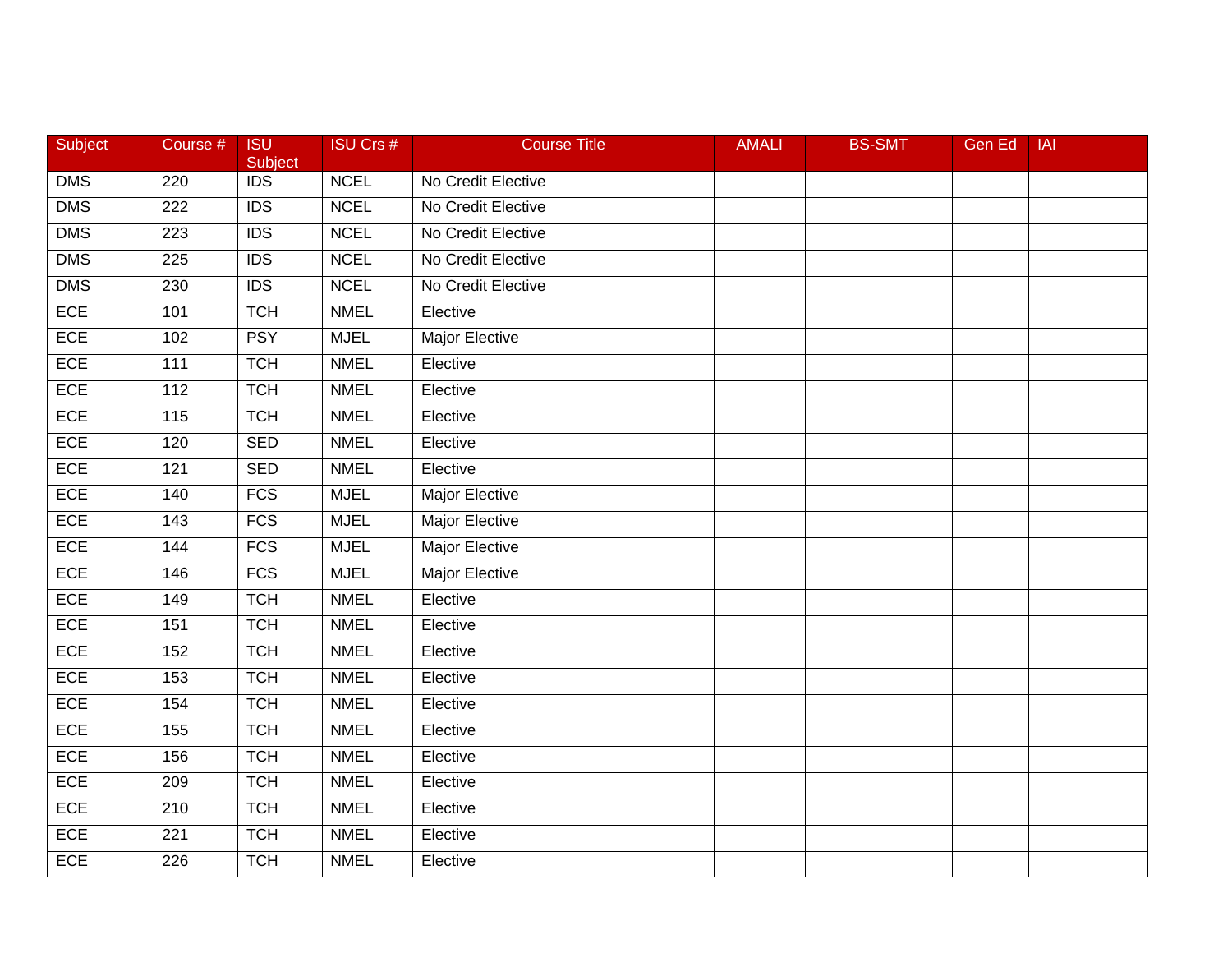| Subject    | Course #         | <b>ISU</b><br>Subject | <b>ISU Crs #</b> | <b>Course Title</b>        | <b>AMALI</b> | <b>BS-SMT</b> | Gen Ed | <b>IAI</b> |
|------------|------------------|-----------------------|------------------|----------------------------|--------------|---------------|--------|------------|
| ECE        | 230              | <b>TCH</b>            | <b>NMEL</b>      | Elective                   |              |               |        |            |
| ECE        | 235              | FCS                   | <b>MJEL</b>      | <b>Major Elective</b>      |              |               |        |            |
| <b>ECE</b> | 250              | <b>FCS</b>            | <b>MJEL</b>      | <b>Major Elective</b>      |              |               |        |            |
| ECE        | 252              | FCS                   | <b>MJEL</b>      | <b>Major Elective</b>      |              |               |        |            |
| ECE        | 253              | FCS                   | <b>MJEL</b>      | Major Elective             |              |               |        |            |
| ECE        | 254              | FCS                   | <b>MJEL</b>      | Major Elective             |              |               |        |            |
| <b>ECE</b> | 291              | <b>FCS</b>            | <b>NCEL</b>      | No Credit Elective         |              |               |        |            |
| <b>ECE</b> | 292              | <b>FCS</b>            | <b>NCEL</b>      | No Credit Elective         |              |               |        |            |
| ECE        | 293              | <b>FCS</b>            | <b>NCEL</b>      | No Credit Elective         |              |               |        |            |
| ECO        | 115              | ECO                   | <b>NMEL</b>      | Elective                   |              |               |        |            |
| ECO        | 200              | ECO                   | <b>NMEL</b>      | Elective                   |              |               |        | S3900      |
| ECO        | 210              | ECO                   | <b>NMEL</b>      | Elective                   |              |               |        |            |
| ECO        | $\overline{211}$ | ECO                   | 101              | Prin of Micro              |              |               |        | S3902      |
| ECO        | 212              | ECO                   | 102              | Prin of Macro              |              |               |        | S3901      |
| <b>EDU</b> | 201              | <b>TCH</b>            | 104              | Intro To Education         |              |               |        |            |
| EDU        | 202              | <b>TCH</b>            | <b>NMEL</b>      | Elective                   |              |               |        |            |
| EDU        | $\overline{211}$ | <b>PSY</b>            | 215              | <b>Educational Psych</b>   |              |               |        |            |
| EDU        | 219              | <b>SED</b>            | 101              | <b>Exceptional Learner</b> |              |               |        |            |
| EDU        | 220              | <b>TCH</b>            | 110              | Cross Cltr Tch & Lrn       |              |               |        |            |
| EDU        | 230              | <b>TCH</b>            | <b>NMEL</b>      | Elective                   |              |               |        |            |
| EDU        | 250              | <b>TCH</b>            | <b>NMEL</b>      | Elective                   |              |               |        |            |
| EDU        | 290              | <b>TCH</b>            | <b>NMEL</b>      | Elective                   |              |               |        |            |
| EDU        | 999              | $\overline{IDS}$      | <b>NCEL</b>      | No Credit Elective         |              |               |        |            |
| <b>EGR</b> | 100              | <b>TEC</b>            | <b>MJEL</b>      | <b>Major Elective</b>      |              |               |        |            |
| <b>EGR</b> | 105              | <b>TEC</b>            | <b>NMEL</b>      | Elective                   |              |               |        |            |
| <b>EGR</b> | 120              | <b>TEC</b>            | <b>MJEL</b>      | Major Elective             |              |               |        |            |
| <b>EGR</b> | 121              | <b>TEC</b>            | <b>MJEL</b>      | Major Elective             |              |               |        |            |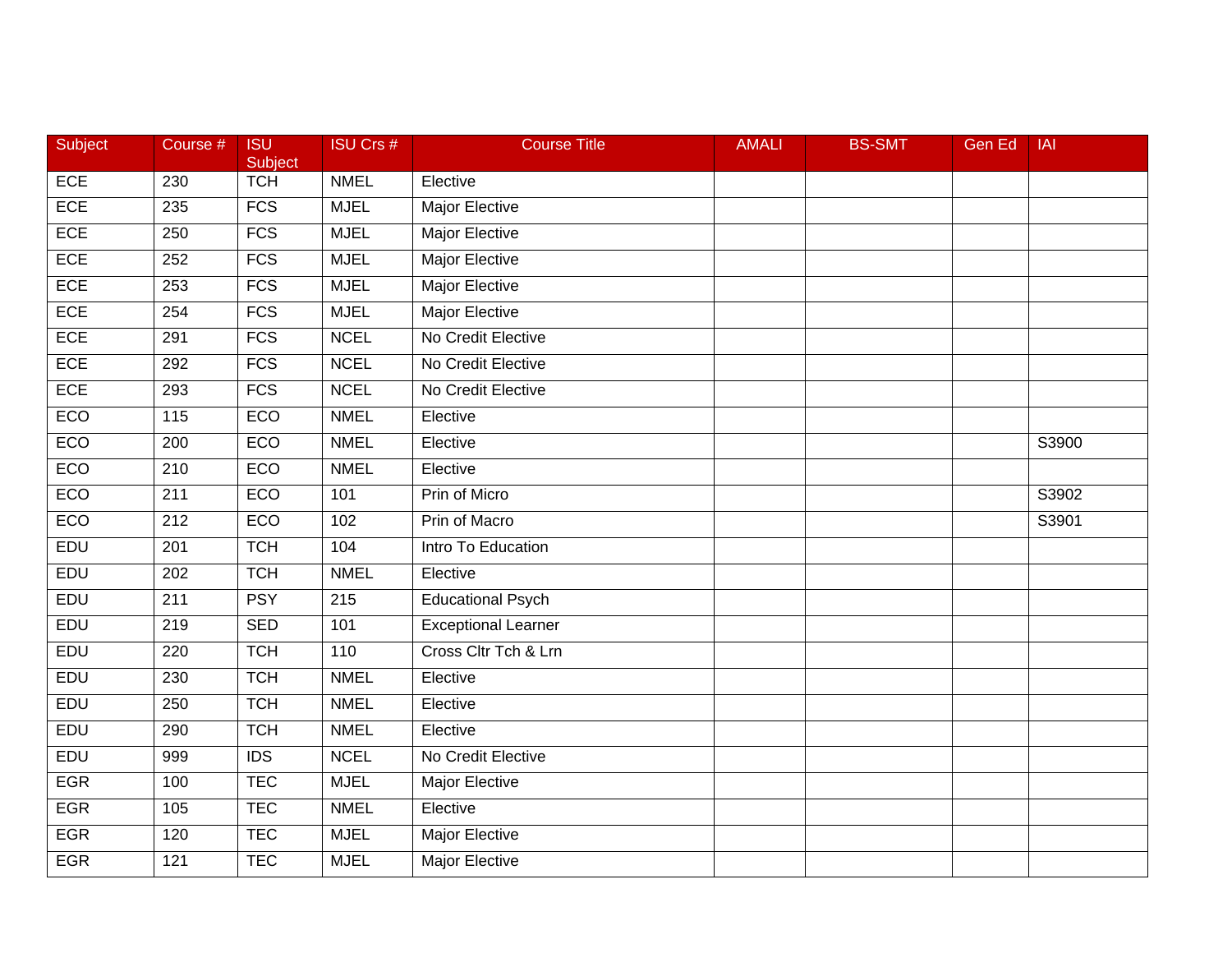| Subject    | Course #         | <b>ISU</b><br>Subject | <b>ISU Crs #</b> | <b>Course Title</b>   | <b>AMALI</b> | <b>BS-SMT</b> | Gen Ed | IAI |
|------------|------------------|-----------------------|------------------|-----------------------|--------------|---------------|--------|-----|
| <b>EGR</b> | $\overline{210}$ | <b>TEC</b>            | <b>MJEL</b>      | Major Elective        |              |               |        |     |
| <b>EGR</b> | 211              | <b>TEC</b>            | <b>MJEL</b>      | <b>Major Elective</b> |              |               |        |     |
| <b>EGR</b> | 212              | <b>TEC</b>            | <b>MJEL</b>      | Major Elective        |              |               |        |     |
| <b>EGR</b> | 240              | <b>TEC</b>            | <b>MJEL</b>      | <b>Major Elective</b> |              |               |        |     |
| <b>EGR</b> | 260              | <b>TEC</b>            | <b>NMEL</b>      | Elective*             |              |               |        |     |
| <b>EGR</b> | 262              | <b>TEC</b>            | <b>NMEL</b>      | Elective*             |              |               |        |     |
| <b>EGR</b> | 265              | <b>TEC</b>            | <b>MJEL</b>      | <b>Major Elective</b> |              |               |        |     |
| <b>EGR</b> | 270              | <b>TEC</b>            | <b>MJEL</b>      | <b>Major Elective</b> |              |               |        |     |
| EIT        | 200              | <b>IDS</b>            | <b>NMEL</b>      | Elective              |              |               |        |     |
| EIT        | 220              | $\overline{IDS}$      | <b>NMEL</b>      | Elective              |              |               |        |     |
| <b>EIT</b> | 250              | <b>IDS</b>            | <b>NMEL</b>      | Elective              |              |               |        |     |
| EIT        | 280              | $\overline{IDS}$      | <b>NMEL</b>      | Elective              |              |               |        |     |
| <b>ELT</b> | 101              | <b>TEC</b>            | <b>MJEL</b>      | <b>Major Elective</b> |              |               |        |     |
| <b>ELT</b> | 102              | <b>TEC</b>            | <b>MJEL</b>      | <b>Major Elective</b> |              |               |        |     |
| <b>ELT</b> | 103              | <b>TEC</b>            | <b>MJEL</b>      | <b>Major Elective</b> |              |               |        |     |
| <b>ELT</b> | 110              | <b>TEC</b>            | <b>MJEL</b>      | Major Elective        |              |               |        |     |
| <b>ELT</b> | $\overline{111}$ | <b>TEC</b>            | <b>MJEL</b>      | <b>Major Elective</b> |              |               |        |     |
| <b>ELT</b> | 120              | <b>TEC</b>            | <b>MJEL</b>      | <b>Major Elective</b> |              |               |        |     |
| <b>ELT</b> | 125              | <b>TEC</b>            | <b>MJEL</b>      | Major Elective        |              |               |        |     |
| <b>ELT</b> | 130              | <b>TEC</b>            | <b>MJEL</b>      | Major Elective        |              |               |        |     |
| <b>ELT</b> | 135              | <b>TEC</b>            | <b>MJEL</b>      | Major Elective        |              |               |        |     |
| <b>ELT</b> | 140              | <b>TEC</b>            | <b>MJEL</b>      | <b>Major Elective</b> |              |               |        |     |
| <b>ELT</b> | 142              | <b>TEC</b>            | <b>MJEL</b>      | <b>Major Elective</b> |              |               |        |     |
| <b>ELT</b> | $\frac{143}{ }$  | <b>TEC</b>            | <b>MJEL</b>      | <b>Major Elective</b> |              |               |        |     |
| <b>ELT</b> | 144              | <b>TEC</b>            | <b>MJEL</b>      | Major Elective        |              |               |        |     |
| <b>ELT</b> | 145              | <b>TEC</b>            | <b>MJEL</b>      | Major Elective        |              |               |        |     |
| <b>ELT</b> | 146              | <b>TEC</b>            | <b>MJEL</b>      | <b>Major Elective</b> |              |               |        |     |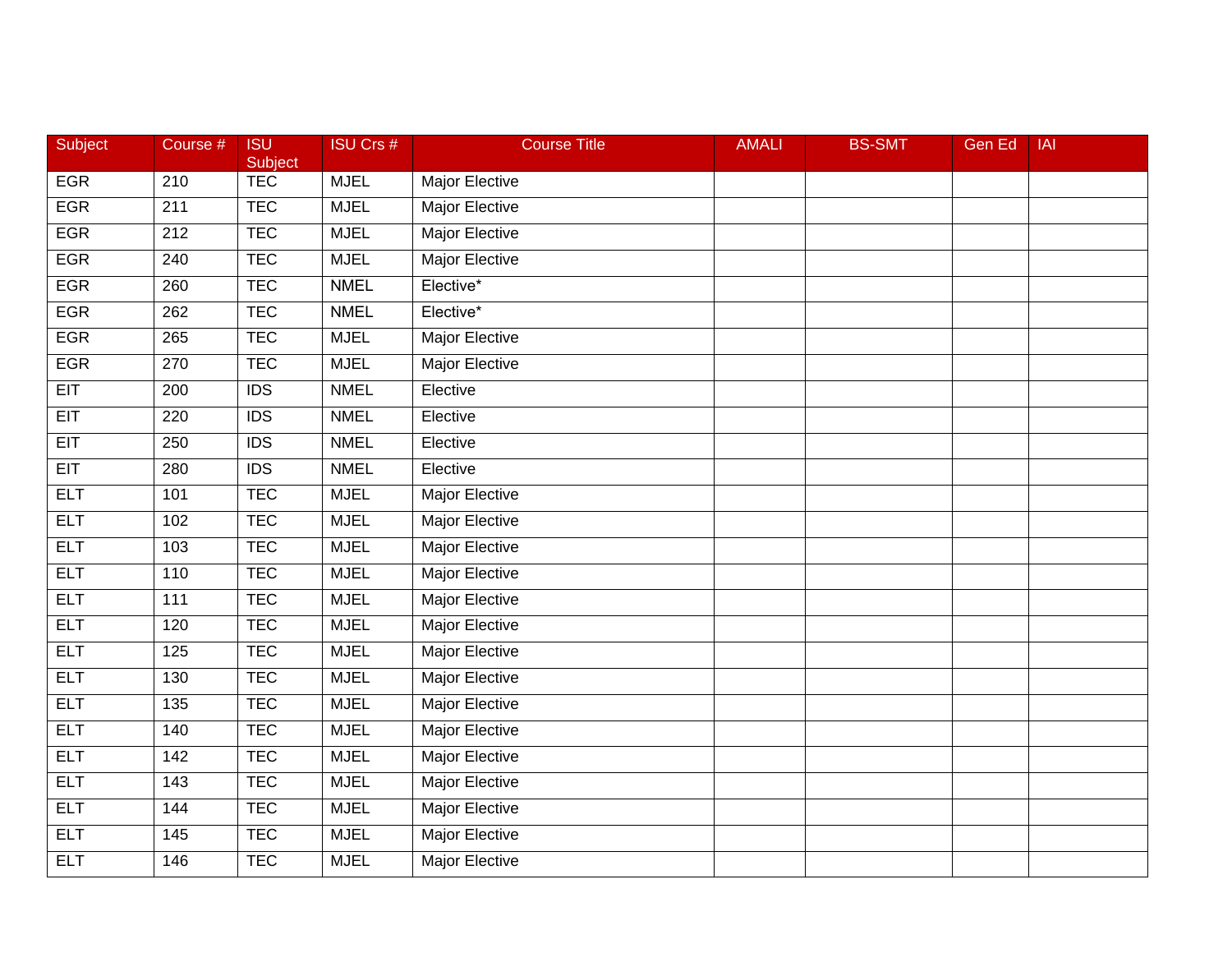| Subject    | Course #         | <b>ISU</b><br>Subject | <b>ISU Crs #</b> | <b>Course Title</b>   | <b>AMALI</b> | <b>BS-SMT</b> | Gen Ed | <b>IAI</b> |
|------------|------------------|-----------------------|------------------|-----------------------|--------------|---------------|--------|------------|
| <b>ELT</b> | 161              | <b>TEC</b>            | <b>MJEL</b>      | Major Elective        |              |               |        |            |
| <b>ELT</b> | 203              | <b>TEC</b>            | <b>MJEL</b>      | <b>Major Elective</b> |              |               |        |            |
| <b>ELT</b> | 204              | <b>TEC</b>            | <b>MJEL</b>      | <b>Major Elective</b> |              |               |        |            |
| <b>ELT</b> | 207              | <b>TEC</b>            | <b>MJEL</b>      | <b>Major Elective</b> |              |               |        |            |
| <b>ELT</b> | 208              | <b>TEC</b>            | <b>MJEL</b>      | Major Elective        |              |               |        |            |
| <b>ELT</b> | 215              | <b>TEC</b>            | <b>MJEL</b>      | Major Elective        |              |               |        |            |
| <b>ELT</b> | 218              | <b>TEC</b>            | <b>MJEL</b>      | <b>Major Elective</b> |              |               |        |            |
| <b>ELT</b> | 281              | <b>TEC</b>            | <b>MJEL</b>      | <b>Major Elective</b> |              |               |        |            |
| <b>EMG</b> | 101              | <b>HSC</b>            | <b>NMEL</b>      | Elective              |              |               |        |            |
| <b>EMG</b> | 103              | <b>HSC</b>            | <b>NMEL</b>      | Elective              |              |               |        |            |
| <b>EMG</b> | 107              | <b>HSC</b>            | <b>NMEL</b>      | Elective              |              |               |        |            |
| <b>EMG</b> | 131              | <b>HSC</b>            | <b>NCEL</b>      | No Credit Elective    |              |               |        |            |
| <b>EMG</b> | 150              | <b>HSC</b>            | <b>NMEL</b>      | Elective              |              |               |        |            |
| <b>EMG</b> | 151              | <b>HSC</b>            | <b>NMEL</b>      | Elective              |              |               |        |            |
| <b>EMG</b> | 153              | <b>HSC</b>            | <b>NMEL</b>      | Elective              |              |               |        |            |
| <b>EMG</b> | 155              | <b>HSC</b>            | <b>NMEL</b>      | Elective              |              |               |        |            |
| <b>EMG</b> | $\overline{205}$ | HSC                   | <b>NMEL</b>      | Elective              |              |               |        |            |
| <b>EMG</b> | 231              | <b>HSC</b>            | <b>NMEL</b>      | Elective              |              |               |        |            |
| <b>EMG</b> | 251              | <b>HSC</b>            | <b>NMEL</b>      | Elective              |              |               |        |            |
| <b>EMG</b> | 253              | <b>HSC</b>            | <b>NMEL</b>      | Elective              |              |               |        |            |
| <b>EMG</b> | 299              | <b>HSC</b>            | <b>NCEL</b>      | No Credit Elective    |              |               |        |            |
| <b>EMS</b> | 110              | IDS                   | <b>NMEL</b>      | Elective              |              |               |        |            |
| <b>EMS</b> | $\overline{210}$ | $\overline{IDS}$      | <b>NCEL</b>      | No Credit Elective    |              |               |        |            |
| <b>EMS</b> | $\overline{211}$ | $\overline{IDS}$      | <b>NCEL</b>      | No Credit Elective    |              |               |        |            |
| <b>EMS</b> | 212              | <b>IDS</b>            | <b>NCEL</b>      | No Credit Elective    |              |               |        |            |
| <b>EMS</b> | 213              | <b>IDS</b>            | <b>NCEL</b>      | No Credit Elective    |              |               |        |            |
| <b>EMS</b> | 214              | $\overline{IDS}$      | <b>NCEL</b>      | No Credit Elective    |              |               |        |            |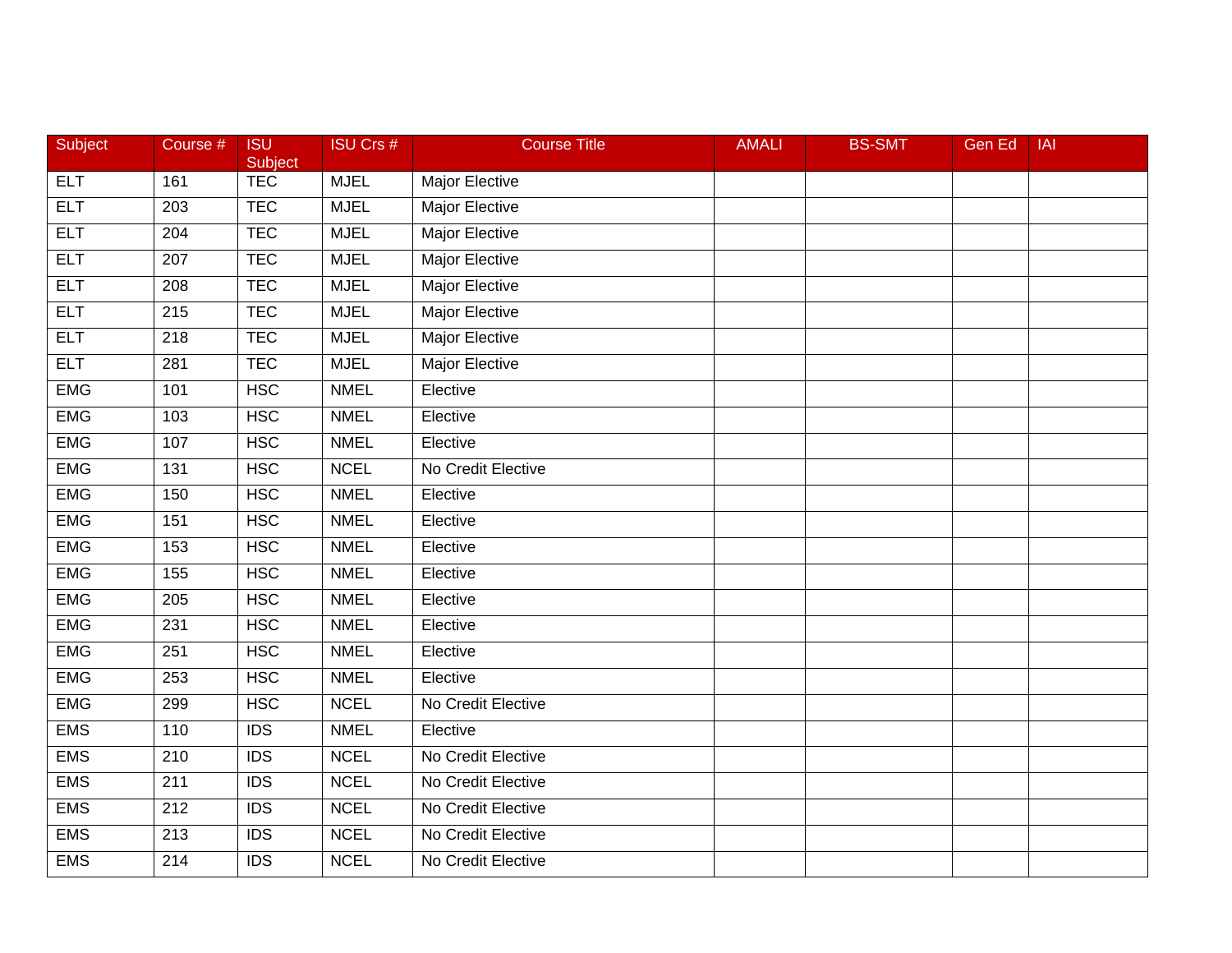| Subject    | Course #         | <b>ISU</b><br>Subject | <b>ISU Crs #</b> | <b>Course Title</b>         | <b>AMALI</b> | <b>BS-SMT</b> | <b>Gen Ed</b>          | <b>IAI</b> |
|------------|------------------|-----------------------|------------------|-----------------------------|--------------|---------------|------------------------|------------|
| <b>EMS</b> | 215              | <b>IDS</b>            | <b>NCEL</b>      | No Credit Elective          |              |               |                        |            |
| <b>EMS</b> | 216              | $\overline{IDS}$      | <b>NCEL</b>      | No Credit Elective          |              |               |                        |            |
| <b>ENG</b> | 001              | <b>ENG</b>            | <b>NCEL</b>      | No Credit Elective          |              |               |                        |            |
| <b>ENG</b> | 080              | <b>ENG</b>            | <b>NCEL</b>      | No Credit Elective          |              |               |                        |            |
| <b>ENG</b> | 085              | <b>ENG</b>            | <b>NCEL</b>      | No Credit Elective          |              |               |                        |            |
| <b>ENG</b> | 098              | <b>ENG</b>            | <b>NCEL</b>      | No Credit Elective          |              |               |                        |            |
| <b>ENG</b> | 100              | <b>ENG</b>            | <b>NMEL</b>      | Elective                    |              |               |                        |            |
| <b>ENG</b> | 101              | <b>ENG</b>            | 101              | Comp As Critical Inq        |              |               | EN                     | C1900      |
| <b>ENG</b> | 102              | <b>ENG</b>            | $\frac{145}{ }$  | <b>Writing Academic Dis</b> |              |               | EN                     | C1901R     |
| <b>ENG</b> | 103              | <b>ENG</b>            | <b>NMEL</b>      | Elective                    |              |               |                        |            |
| <b>ENG</b> | 130              | <b>BE</b>             | 140              | <b>Business Communicati</b> |              |               |                        |            |
| <b>ENG</b> | $\overline{200}$ | <b>ENG</b>            | <b>NMEL</b>      | Elective                    |              |               |                        |            |
| <b>ENG</b> | 201              | <b>ENG</b>            | <b>NMEL</b>      | Elective                    |              |               |                        |            |
| <b>ENG</b> | 220              | <b>ENG</b>            | <b>NMEL</b>      | Elective                    |              |               |                        |            |
| <b>ENG</b> | 221              | <b>ENG</b>            | <b>NMEL</b>      | Elective                    |              |               |                        |            |
| <b>ENG</b> | 222              | <b>ENG</b>            | <b>NMEL</b>      | Elective                    |              |               |                        |            |
| <b>ENG</b> | 230              | <b>ENG</b>            | <b>MJEL</b>      | <b>Major Elective</b>       |              |               |                        |            |
| <b>ESC</b> | 100              | <b>GEO</b>            | <b>MJEL</b>      | <b>Major Elective</b>       |              |               |                        | P1907      |
| <b>ESC</b> | 101              | <b>GEO</b>            | <b>NMEL</b>      | Elective                    |              |               |                        |            |
| <b>ESC</b> | 110              | <b>GEO</b>            | <b>NMEL</b>      | Elective                    |              |               | $\overline{\text{NS}}$ | P1905L     |
| <b>ESC</b> | 111              | GEO                   | 102              | Principles Of Geolog        |              |               | <b>NS</b>              | P1907L     |
| <b>ESC</b> | $\frac{11}{2}$   | <b>GEO</b>            | 102              | <b>Principles Of Geolog</b> |              |               | N <sub>S</sub>         | P1907L     |
| <b>ESC</b> | 113              | <b>GEO</b>            | <b>NMEL</b>      | Elective                    |              |               |                        | P1908L     |
| <b>ESC</b> | 121              | <b>GEO</b>            | $\overline{211}$ | Weather                     |              | S(BS-SMT)     | <b>ST</b>              | P1905L     |
| <b>ESL</b> | 005              | <b>ENG</b>            | <b>NCEL</b>      | No Credit Elective          |              |               |                        |            |
| <b>ESL</b> | 006              | <b>ENG</b>            | <b>NCEL</b>      | No Credit Elective          |              |               |                        |            |
| <b>ESL</b> | $\overline{007}$ | <b>ENG</b>            | <b>NCEL</b>      | No Credit Elective          |              |               |                        |            |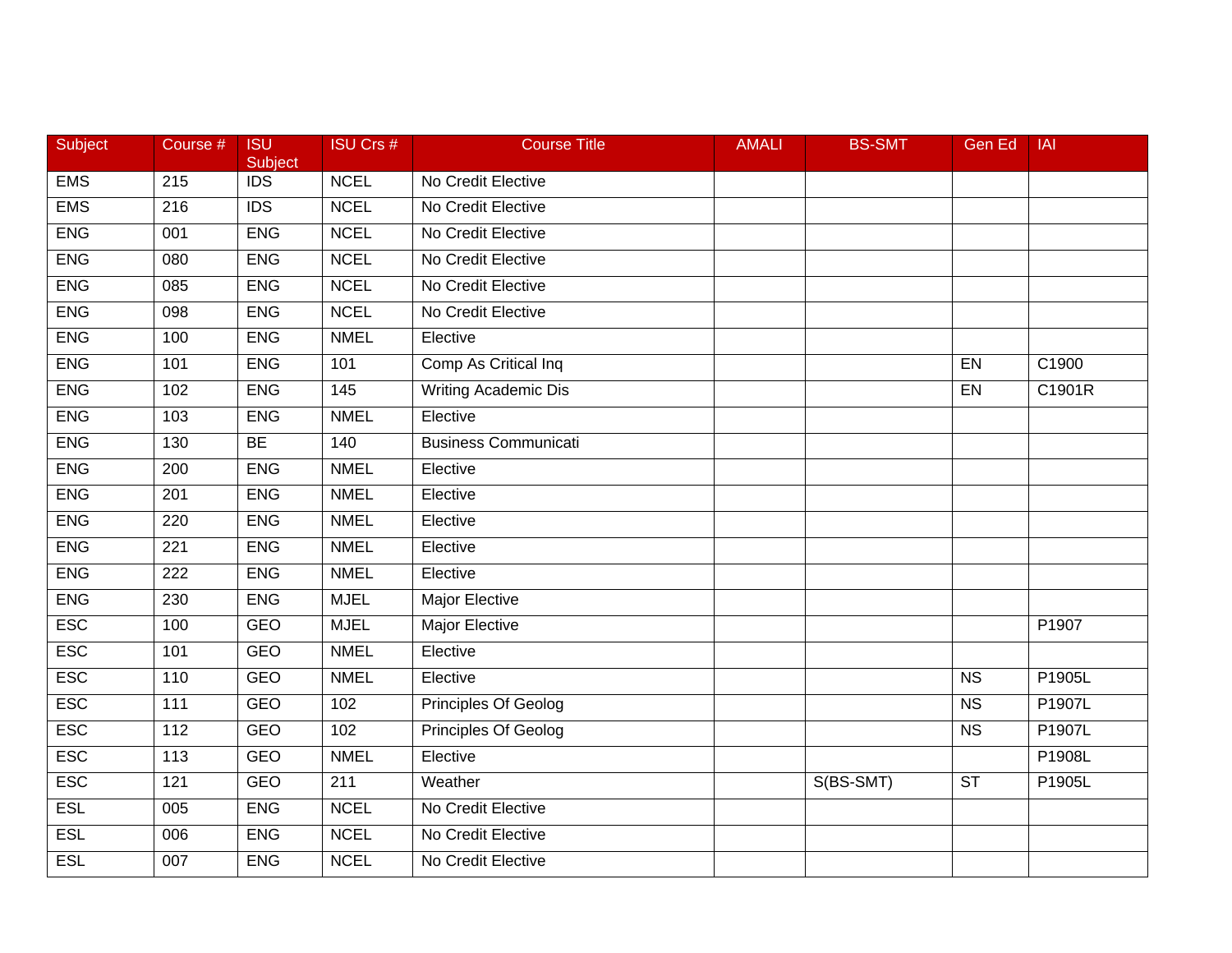| Subject    | Course # | <b>ISU</b><br>Subject | <b>ISU Crs #</b> | <b>Course Title</b> | <b>AMALI</b> | <b>BS-SMT</b> | Gen Ed | IAI |
|------------|----------|-----------------------|------------------|---------------------|--------------|---------------|--------|-----|
| <b>ESL</b> | 008      | <b>ENG</b>            | <b>NCEL</b>      | No Credit Elective  |              |               |        |     |
| <b>ESL</b> | 009      | <b>ENG</b>            | <b>NCEL</b>      | No Credit Elective  |              |               |        |     |
| <b>ESL</b> | 010      | <b>ENG</b>            | <b>NCEL</b>      | No Credit Elective  |              |               |        |     |
| <b>ESL</b> | 015      | <b>ENG</b>            | <b>NCEL</b>      | No Credit Elective  |              |               |        |     |
| <b>ESL</b> | 016      | <b>ENG</b>            | <b>NCEL</b>      | No Credit Elective  |              |               |        |     |
| <b>ESL</b> | 018      | <b>ENG</b>            | <b>NCEL</b>      | No Credit Elective  |              |               |        |     |
| <b>ESL</b> | 020      | <b>ENG</b>            | <b>NCEL</b>      | No Credit Elective  |              |               |        |     |
| <b>ESL</b> | 024      | <b>ENG</b>            | <b>NCEL</b>      | No Credit Elective  |              |               |        |     |
| <b>ESL</b> | 025      | <b>ENG</b>            | <b>NCEL</b>      | No Credit Elective  |              |               |        |     |
| <b>ESL</b> | 026      | <b>ENG</b>            | <b>NCEL</b>      | No Credit Elective  |              |               |        |     |
| ESL        | 028      | <b>ENG</b>            | <b>NCEL</b>      | No Credit Elective  |              |               |        |     |
| <b>ESL</b> | 030      | <b>ENG</b>            | <b>NCEL</b>      | No Credit Elective  |              |               |        |     |
| <b>ESL</b> | 034      | <b>ENG</b>            | <b>NCEL</b>      | No Credit Elective  |              |               |        |     |
| <b>ESL</b> | 035      | <b>ENG</b>            | <b>NCEL</b>      | No Credit Elective  |              |               |        |     |
| <b>ESL</b> | 038      | <b>ENG</b>            | <b>NCEL</b>      | No Credit Elective  |              |               |        |     |
| <b>ESL</b> | 039      | <b>ENG</b>            | <b>NCEL</b>      | No Credit Elective  |              |               |        |     |
| <b>ESL</b> | 040      | <b>ENG</b>            | <b>NCEL</b>      | No Credit Elective  |              |               |        |     |
| <b>ESL</b> | 043      | <b>ENG</b>            | <b>NCEL</b>      | No Credit Elective  |              |               |        |     |
| <b>ESL</b> | 044      | <b>ENG</b>            | <b>NCEL</b>      | No Credit Elective  |              |               |        |     |
| <b>ESL</b> | 045      | <b>ENG</b>            | <b>NCEL</b>      | No Credit Elective  |              |               |        |     |
| <b>ESL</b> | 046      | <b>ENG</b>            | <b>NCEL</b>      | No Credit Elective  |              |               |        |     |
| <b>ESL</b> | 050      | <b>ENG</b>            | <b>NCEL</b>      | No Credit Elective  |              |               |        |     |
| <b>ESL</b> | 052      | <b>ENG</b>            | <b>NCEL</b>      | No Credit Elective  |              |               |        |     |
| <b>ESL</b> | 053      | <b>ENG</b>            | <b>NCEL</b>      | No Credit Elective  |              |               |        |     |
| <b>ESL</b> | 055      | <b>ENG</b>            | <b>NCEL</b>      | No Credit Elective  |              |               |        |     |
| <b>ESL</b> | 056      | <b>ENG</b>            | <b>NCEL</b>      | No Credit Elective  |              |               |        |     |
| <b>ESL</b> | 057      | <b>ENG</b>            | <b>NCEL</b>      | No Credit Elective  |              |               |        |     |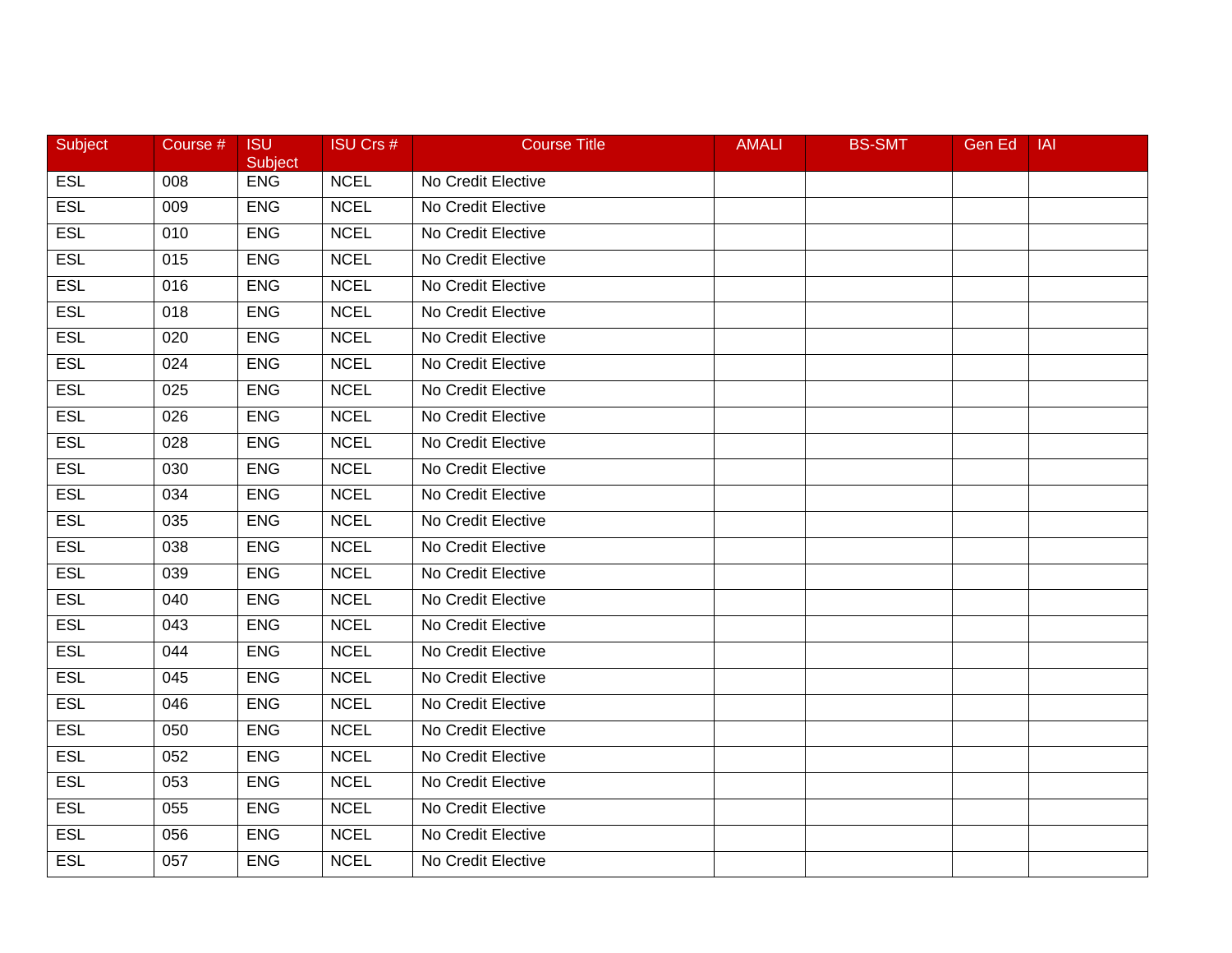| Subject    | Course # | <b>ISU</b><br>Subject | <b>ISU Crs #</b> | <b>Course Title</b>   | <b>AMALI</b> | <b>BS-SMT</b> | <b>Gen Ed</b> | IAI |
|------------|----------|-----------------------|------------------|-----------------------|--------------|---------------|---------------|-----|
| <b>ESL</b> | 058      | <b>ENG</b>            | <b>NCEL</b>      | No Credit Elective    |              |               |               |     |
| <b>ESL</b> | 059      | <b>ENG</b>            | <b>NCEL</b>      | No Credit Elective    |              |               |               |     |
| <b>ESL</b> | 060      | <b>ENG</b>            | <b>NCEL</b>      | No Credit Elective    |              |               |               |     |
| <b>ESL</b> | 063      | <b>ENG</b>            | <b>NCEL</b>      | No Credit Elective    |              |               |               |     |
| <b>ESL</b> | 065      | <b>ENG</b>            | <b>NCEL</b>      | No Credit Elective    |              |               |               |     |
| <b>ESL</b> | 067      | <b>ENG</b>            | <b>NCEL</b>      | No Credit Elective    |              |               |               |     |
| <b>ESL</b> | 073      | <b>ENG</b>            | <b>NCEL</b>      | No Credit Elective    |              |               |               |     |
| <b>ESL</b> | 074      | <b>ENG</b>            | <b>NCEL</b>      | No Credit Elective    |              |               |               |     |
| <b>ESL</b> | 075      | <b>ENG</b>            | <b>NCEL</b>      | No Credit Elective    |              |               |               |     |
| <b>ESL</b> | 076      | <b>ENG</b>            | <b>NCEL</b>      | No Credit Elective    |              |               |               |     |
| ESL        | 077      | <b>ENG</b>            | <b>NCEL</b>      | No Credit Elective    |              |               |               |     |
| <b>ESL</b> | 079      | <b>ENG</b>            | <b>NCEL</b>      | No Credit Elective    |              |               |               |     |
| <b>ESL</b> | 085      | <b>ENG</b>            | <b>NCEL</b>      | No Credit Elective    |              |               |               |     |
| <b>ESL</b> | 086      | <b>ENG</b>            | <b>NCEL</b>      | No Credit Elective    |              |               |               |     |
| <b>ESL</b> | 087      | <b>ENG</b>            | <b>NCEL</b>      | No Credit Elective    |              |               |               |     |
| <b>ESL</b> | 096      | <b>ENG</b>            | <b>NCEL</b>      | No Credit Elective    |              |               |               |     |
| <b>ESL</b> | 098      | <b>ENG</b>            | <b>NCEL</b>      | No Credit Elective    |              |               |               |     |
| <b>ESP</b> | 061      | $\overline{IDS}$      | <b>NCEL</b>      | No Credit Elective    |              |               |               |     |
| <b>ESP</b> | 071      | <b>IDS</b>            | <b>NCEL</b>      | No Credit Elective    |              |               |               |     |
| <b>FAS</b> | 100      | <b>FCS</b>            | <b>MJEL</b>      | Major Elective        |              |               |               |     |
| <b>FAS</b> | 101      | <b>FCS</b>            | <b>MJEL</b>      | Major Elective        |              |               |               |     |
| <b>FAS</b> | 102      | <b>FCS</b>            | <b>MJEL</b>      | <b>Major Elective</b> |              |               |               |     |
| <b>FAS</b> | 103      | FCS                   | 122              | Apparel Prod Dev I    |              |               |               |     |
| <b>FAS</b> | 104      | <b>FCS</b>            | <b>MJEL</b>      | <b>Major Elective</b> |              |               |               |     |
| <b>FAS</b> | 105      | <b>FCS</b>            | <b>MJEL</b>      | Major Elective        |              |               |               |     |
| <b>FAS</b> | 106      | <b>FCS</b>            | <b>MJEL</b>      | Major Elective        |              |               |               |     |
| <b>FAS</b> | 107      | <b>FCS</b>            | 225              | <b>Textiles</b>       |              |               |               |     |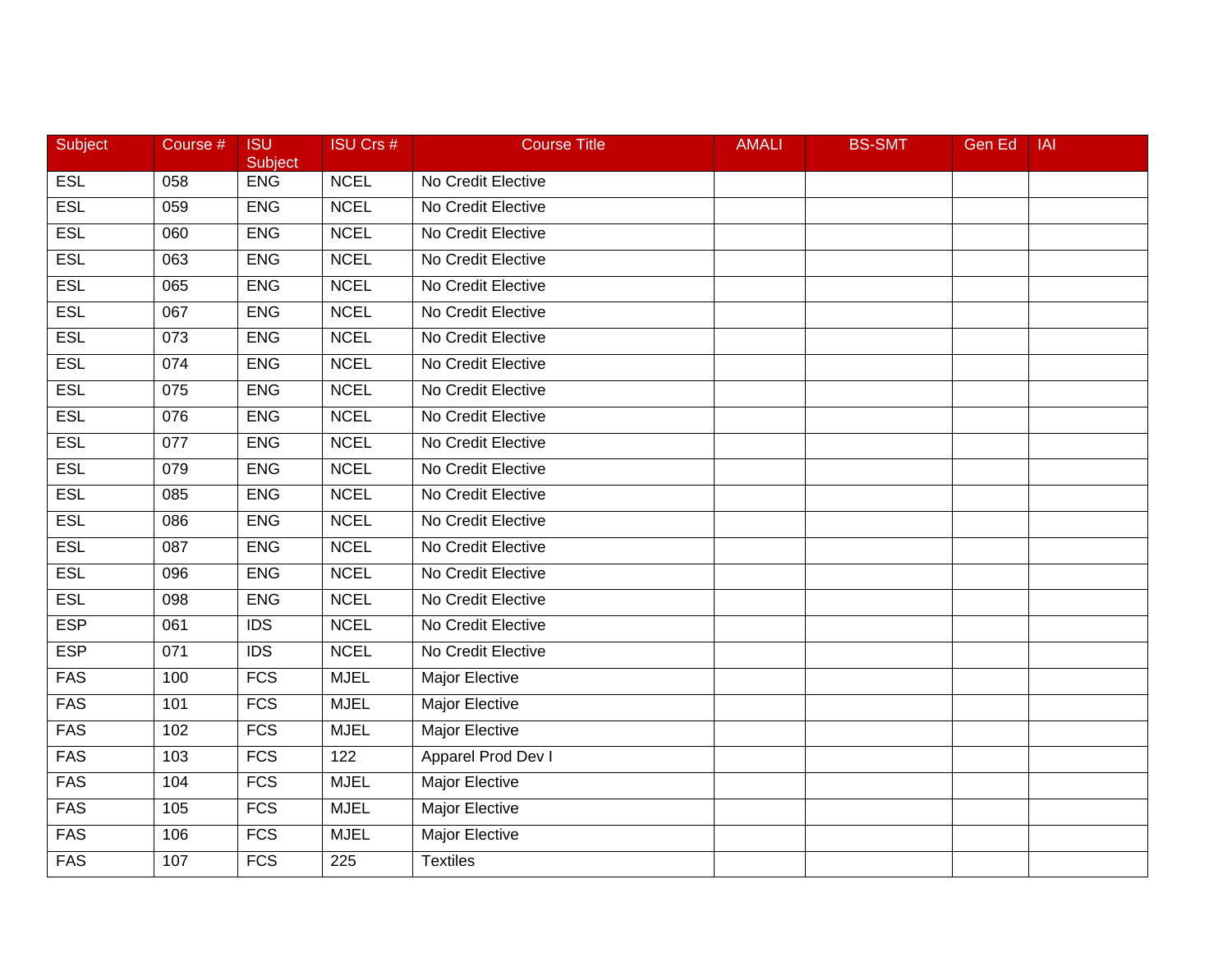| Subject          | Course #         | <b>ISU</b><br>Subject | <b>ISU Crs #</b> | <b>Course Title</b>      | <b>AMALI</b> | <b>BS-SMT</b> | <b>Gen Ed</b> | <b>IAI</b> |
|------------------|------------------|-----------------------|------------------|--------------------------|--------------|---------------|---------------|------------|
| <b>FAS</b>       | 108              | $\overline{FCS}$      | <b>MJEL</b>      | Major Elective           |              |               |               |            |
| <b>FAS</b>       | 109              | FCS                   | <b>MJEL</b>      | <b>Major Elective</b>    |              |               |               |            |
| <b>FAS</b>       | 110              | FCS                   | 361              | <b>Fashion History I</b> |              |               |               |            |
| <b>FAS</b>       | $\frac{111}{11}$ | FCS                   | <b>MJEL</b>      | <b>Major Elective</b>    |              |               |               |            |
| <b>FAS</b>       | 112              | $\overline{FCS}$      | 228              | Apparel Design           |              |               |               |            |
| <b>FAS</b>       | 113              | <b>FCS</b>            | <b>MJEL</b>      | <b>Major Elective</b>    |              |               |               |            |
| <b>FAS</b>       | 116              | <b>FCS</b>            | <b>MJEL</b>      | <b>Major Elective</b>    |              |               |               |            |
| <b>FAS</b>       | 122              | <b>FCS</b>            | <b>MJEL</b>      | <b>Major Elective</b>    |              |               |               |            |
| <b>FAS</b>       | $\overline{201}$ | FCS                   | <b>MJEL</b>      | <b>Major Elective</b>    |              |               |               |            |
| <b>FAS</b>       | 202              | $\overline{FCS}$      | <b>MJEL</b>      | <b>Major Elective</b>    |              |               |               |            |
| <b>FAS</b>       | 203              | <b>FCS</b>            | <b>NMEL</b>      | Elective                 |              |               |               |            |
| <b>FAS</b>       | 204              | <b>FCS</b>            | <b>NMEL</b>      | Elective                 |              |               |               |            |
| <b>FAS</b>       | $\overline{205}$ | FCS                   | <b>MJEL</b>      | <b>Major Elective</b>    |              |               |               |            |
| <b>FAS</b>       | 209              | FCS                   | <b>NMEL</b>      | Elective                 |              |               |               |            |
| <b>FAS</b>       | 210              | FCS                   | <b>NMEL</b>      | Elective                 |              |               |               |            |
| <b>FAS</b>       | 212              | <b>FCS</b>            | <b>MJEL</b>      | Major Elective           |              |               |               |            |
| <b>FAS</b>       | 229              | <b>FCS</b>            | <b>MJEL</b>      | <b>Major Elective</b>    |              |               |               |            |
| <b>FAS</b>       | $\overline{230}$ | FCS                   | <b>NMEL</b>      | Elective                 |              |               |               |            |
| <b>FAS</b>       | 240              | FCS                   | <b>NMEL</b>      | Elective                 |              |               |               |            |
| <b>FAS</b>       | $\overline{245}$ | FCS                   | <b>MJEL</b>      | <b>Major Elective</b>    |              |               |               |            |
| <b>FIN</b>       | 101              | FIL                   | <b>NMEL</b>      | Elective                 |              |               |               |            |
| FIN              | 200              | FIL                   | <b>NMEL</b>      | Elective                 |              |               |               |            |
| FIN              | $\overline{215}$ | FIL                   | <b>NMEL</b>      | Elective                 |              |               |               |            |
| FIN              | $\overline{225}$ | FIL                   | <b>NMEL</b>      | Elective                 |              |               |               |            |
| FIS              | 100              | <b>HSC</b>            | <b>NMEL</b>      | Elective                 |              |               |               |            |
| $\overline{FIS}$ | 102              | <b>HSC</b>            | <b>NCEL</b>      | No Credit Elective       |              |               |               |            |
| FIS              | 103              | <b>HSC</b>            | <b>NCEL</b>      | No Credit Elective       |              |               |               |            |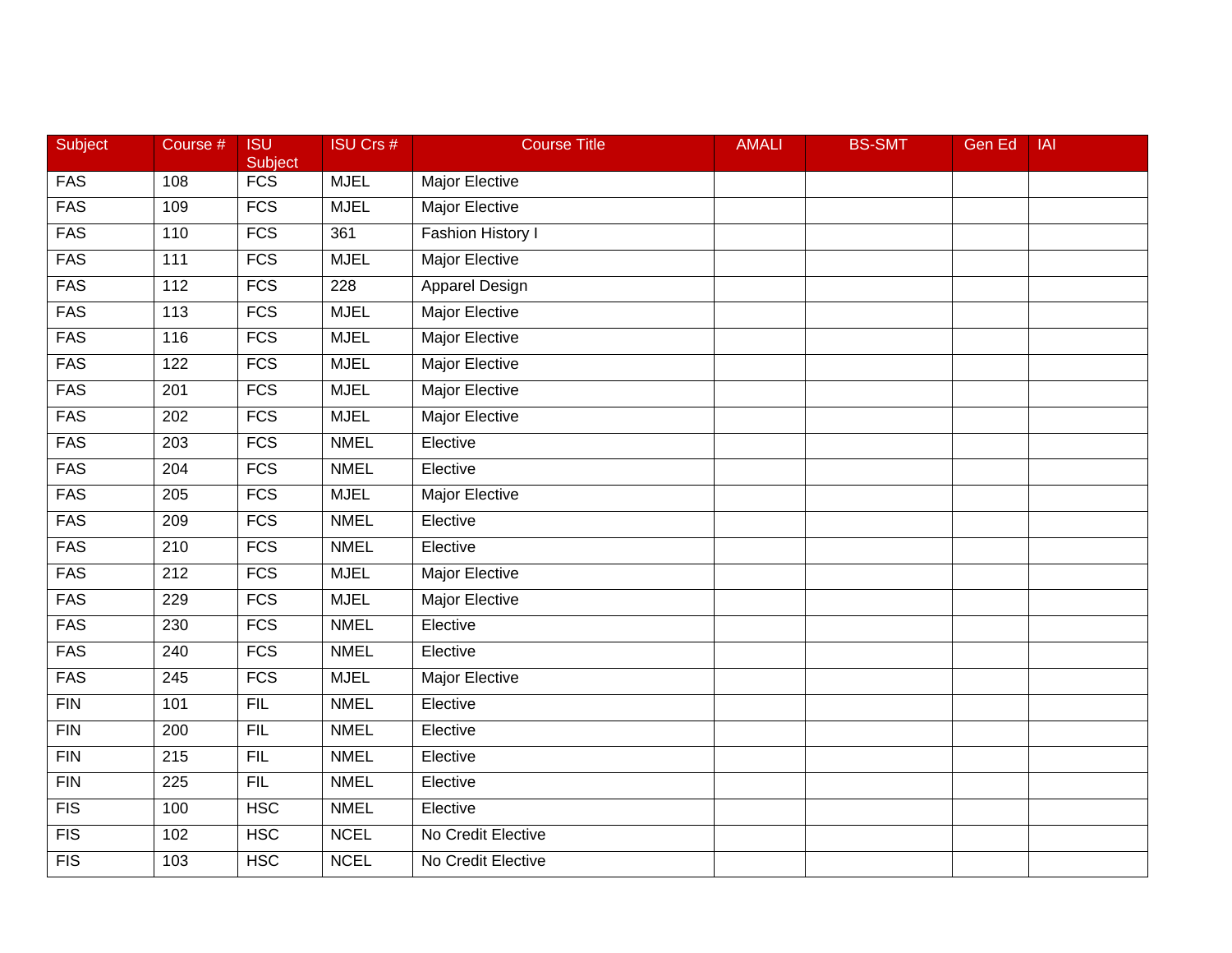| Subject          | Course #         | <b>ISU</b><br>Subject | <b>ISU Crs #</b>  | <b>Course Title</b>   | <b>AMALI</b> | <b>BS-SMT</b> | Gen Ed | <b>IAI</b> |
|------------------|------------------|-----------------------|-------------------|-----------------------|--------------|---------------|--------|------------|
| FIS              | 104              | <b>HSC</b>            | <b>NMEL</b>       | Elective              |              |               |        |            |
| $\overline{FIS}$ | 109              | <b>HSC</b>            | <b>NCEL</b>       | No Credit Elective    |              |               |        |            |
| FIS              | 121              | <b>HSC</b>            | <b>NCEL</b>       | No Credit Elective    |              |               |        |            |
| FIS              | 122              | <b>HSC</b>            | <b>NMEL</b>       | Elective              |              |               |        |            |
| FIS              | 123              | <b>HSC</b>            | <b>NMEL</b>       | Elective              |              |               |        |            |
| FIS              | 132              | <b>HSC</b>            | <b>MJEL</b>       | Major Elective        |              |               |        |            |
| FIS              | $\overline{133}$ | <b>HSC</b>            | <b>MJEL</b>       | <b>Major Elective</b> |              |               |        |            |
| FIS              | 145              | <b>HSC</b>            | <b>NCEL</b>       | No Credit Elective    |              |               |        |            |
| FIS              | 200              | <b>HSC</b>            | <b>NCEL</b>       | No Credit Elective    |              |               |        |            |
| FIS              | 202              | <b>HSC</b>            | <b>NCEL</b>       | No Credit Elective    |              |               |        |            |
| <b>FIS</b>       | 203              | <b>HSC</b>            | <b>NMEL</b>       | Elective              |              |               |        |            |
| FIS              | $\overline{210}$ | HSC                   | <b>NMEL</b>       | Elective              |              |               |        |            |
| FIS              | $\overline{212}$ | <b>HSC</b>            | <b>NCEL</b>       | No Credit Elective    |              |               |        |            |
| $\overline{FIS}$ | 220              | <b>HSC</b>            | <b>NCEL</b>       | No Credit Elective    |              |               |        |            |
| FIS              | 230              | <b>HSC</b>            | <b>NMEL</b>       | Elective              |              |               |        |            |
| FIS              | 240              | <b>HSC</b>            | <b>NMEL</b>       | Elective              |              |               |        |            |
| FIS              | 250              | <b>HSC</b>            | <b>NMEL</b>       | Elective              |              |               |        |            |
| FIS              | 260              | <b>HSC</b>            | <b>MJEL</b>       | <b>Major Elective</b> |              |               |        |            |
| FIS              | 270              | <b>HSC</b>            | <b>MJEL</b>       | Major Elective        |              |               |        |            |
| FIS              | 280              | $\overline{IDS}$      | <b>NMEL</b>       | Elective              |              |               |        |            |
| <b>FRN</b>       | 101              | <b>FRE</b>            | 111               | 1st Yr Fr(Part I)     |              |               |        |            |
| <b>FRN</b>       | 102              | <b>FRE</b>            | 112               | 1st Yr Fr(Part II)    |              |               |        |            |
| <b>FRN</b>       | $\overline{201}$ | <b>FRE</b>            | $\frac{115}{115}$ | 2nd Yr Fr(Part I)     |              |               | QR     |            |
| <b>FRN</b>       | 202              | FRE                   | 116               | 2nd Yr Fr(Part II)    |              |               | LH     | H1900      |
| <b>FRN</b>       | 205              | <b>FRE</b>            | <b>NMEL</b>       | Elective              |              |               |        |            |
| <b>FRN</b>       | 210              | FRE                   | <b>NMEL</b>       | Elective              |              |               |        | H3917      |
| <b>FSM</b>       | 107              | FCS                   | <b>NCEL</b>       | No Credit Elective    |              |               |        |            |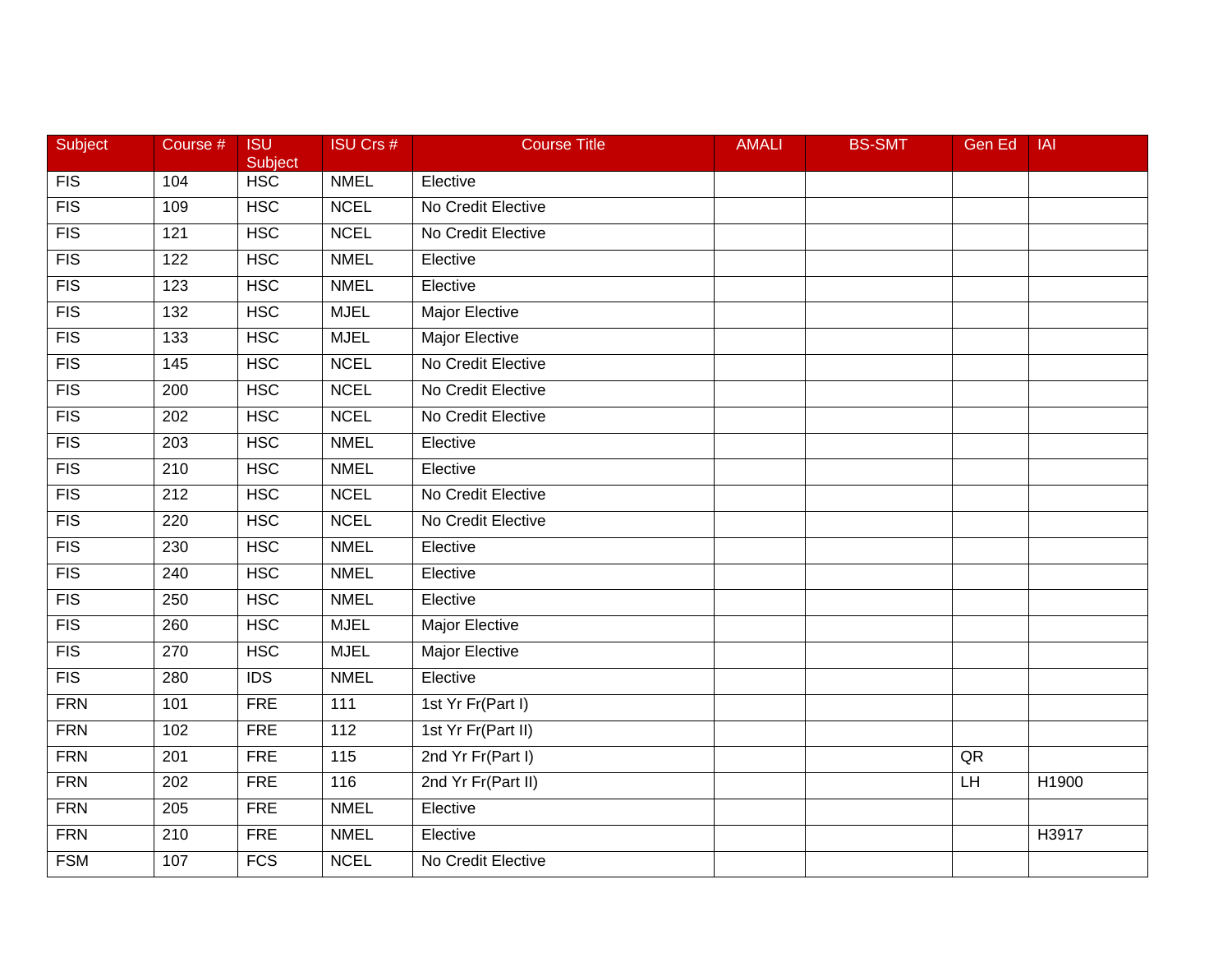| Subject    | Course #          | <b>ISU</b><br>Subject | <b>ISU Crs #</b> | <b>Course Title</b> | <b>AMALI</b> | <b>BS-SMT</b> | Gen Ed | <b>IAI</b> |
|------------|-------------------|-----------------------|------------------|---------------------|--------------|---------------|--------|------------|
| <b>FSM</b> | 108               | <b>FCS</b>            | <b>NCEL</b>      | No Credit Elective  |              |               |        |            |
| <b>FSM</b> | 109               | <b>FCS</b>            | <b>NCEL</b>      | No Credit Elective  |              |               |        |            |
| <b>FSM</b> | 110               | <b>FCS</b>            | <b>NCEL</b>      | No Credit Elective  |              |               |        |            |
| <b>FSM</b> | 111               | FCS                   | <b>NMEL</b>      | Elective            |              |               |        |            |
| <b>FSM</b> | 113               | <b>FCS</b>            | <b>NCEL</b>      | No Credit Elective  |              |               |        |            |
| <b>FSM</b> | 114               | <b>FCS</b>            | <b>MJEL</b>      | Major Elective      |              |               |        |            |
| <b>FSM</b> | $\frac{115}{115}$ | <b>FCS</b>            | <b>NMEL</b>      | Elective            |              |               |        |            |
| <b>FSM</b> | 120               | <b>FCS</b>            | <b>NMEL</b>      | Elective            |              |               |        |            |
| <b>FSM</b> | 121               | <b>FCS</b>            | <b>NCEL</b>      | No Credit Elective  |              |               |        |            |
| <b>FSM</b> | 122               | <b>FCS</b>            | <b>NCEL</b>      | No Credit Elective  |              |               |        |            |
| <b>FSM</b> | 123               | <b>FCS</b>            | <b>NCEL</b>      | No Credit Elective  |              |               |        |            |
| <b>FSM</b> | 124               | <b>FCS</b>            | <b>NCEL</b>      | No Credit Elective  |              |               |        |            |
| <b>FSM</b> | 140               | <b>FCS</b>            | <b>NCEL</b>      | No Credit Elective  |              |               |        |            |
| <b>FSM</b> | 141               | <b>FCS</b>            | <b>NCEL</b>      | No Credit Elective  |              |               |        |            |
| <b>FSM</b> | 142               | <b>FCS</b>            | <b>NCEL</b>      | No Credit Elective  |              |               |        |            |
| <b>FSM</b> | 162               | <b>FCS</b>            | <b>NCEL</b>      | No Credit Elective  |              |               |        |            |
| <b>FSM</b> | 163               | <b>FCS</b>            | <b>NCEL</b>      | No Credit Elective  |              |               |        |            |
| <b>FSM</b> | 172               | <b>FCS</b>            | <b>NCEL</b>      | No Credit Elective  |              |               |        |            |
| <b>FSM</b> | 173               | <b>FCS</b>            | <b>NCEL</b>      | No Credit Elective  |              |               |        |            |
| <b>FSM</b> | 210               | <b>FCS</b>            | <b>NMEL</b>      | Elective            |              |               |        |            |
| <b>FSM</b> | 211               | <b>FCS</b>            | <b>NMEL</b>      | Elective            |              |               |        |            |
| <b>FSM</b> | 213               | <b>FCS</b>            | <b>NCEL</b>      | No Credit Elective  |              |               |        |            |
| <b>FSM</b> | $\overline{214}$  | <b>FCS</b>            | <b>NMEL</b>      | Elective            |              |               |        |            |
| <b>FSM</b> | 215               | FCS                   | <b>NMEL</b>      | Elective            |              |               |        |            |
| <b>FSM</b> | 216               | <b>FCS</b>            | <b>NMEL</b>      | Elective            |              |               |        |            |
| <b>FSM</b> | 220               | <b>FCS</b>            | <b>NMEL</b>      | Elective            |              |               |        |            |
| <b>FSM</b> | 230               | FCS                   | <b>NMEL</b>      | Elective            |              |               |        |            |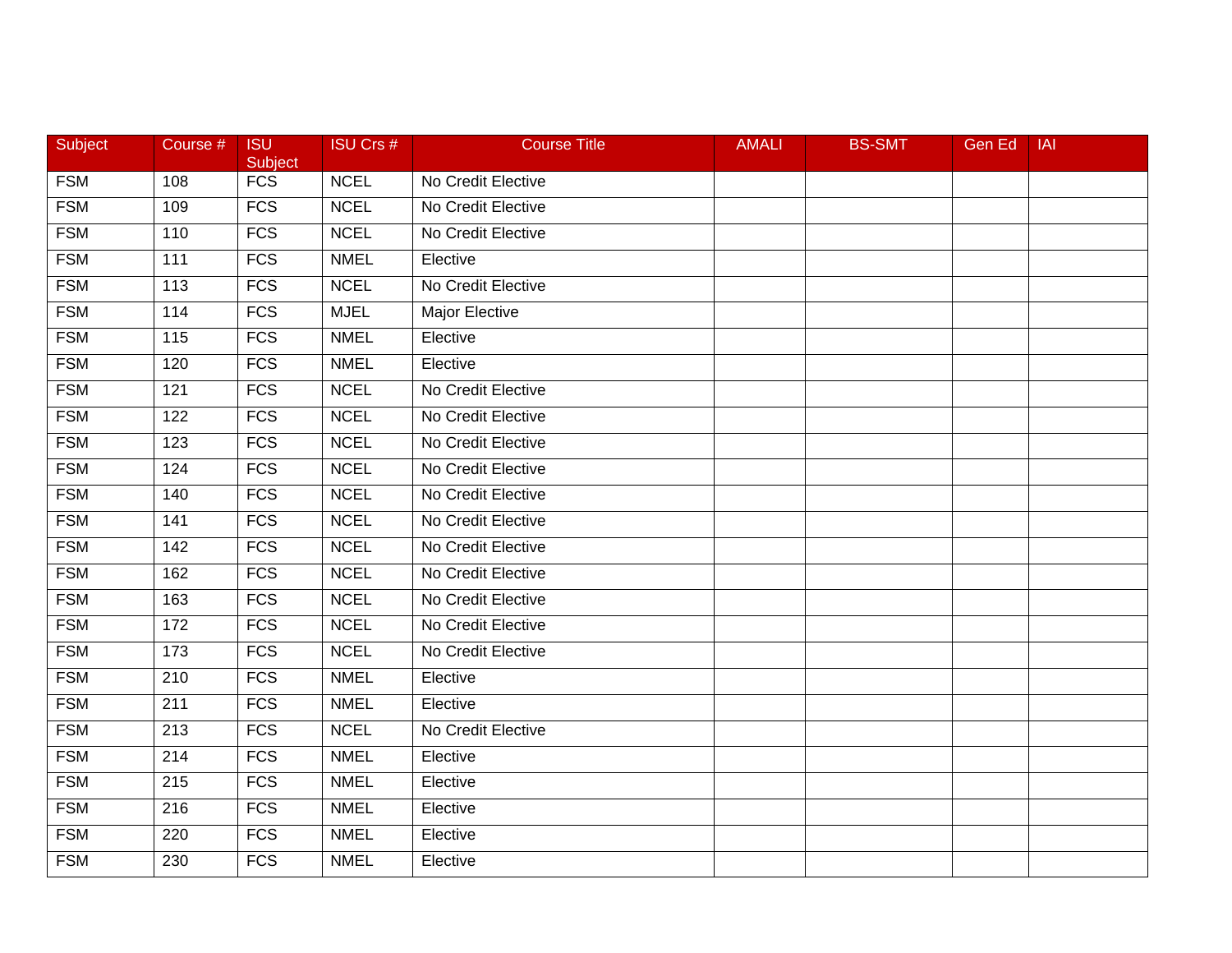| Subject    | Course # | <b>ISU</b><br>Subject | <b>ISU Crs #</b> | <b>Course Title</b>               | <b>AMALI</b> | <b>BS-SMT</b> | <b>Gen Ed</b>          | <b>IAI</b>        |
|------------|----------|-----------------------|------------------|-----------------------------------|--------------|---------------|------------------------|-------------------|
| <b>FSM</b> | 299      | FCS                   | <b>NMEL</b>      | Elective                          |              |               |                        |                   |
| <b>FYE</b> | 101      | $\overline{IDS}$      | <b>NMEL</b>      | Elective                          |              |               |                        |                   |
| <b>FYS</b> | 101      | <b>IDS</b>            | <b>NMEL</b>      | Elective                          |              |               |                        |                   |
| <b>GEG</b> | 100      | <b>GEO</b>            | <b>MJEL</b>      | <b>Major Elective</b>             | <b>AMALI</b> |               |                        | S4900N            |
| <b>GEG</b> | 101      | <b>GEO</b>            | 135              | World Geography                   | <b>AMALI</b> |               | $\overline{\text{SS}}$ | S4900N            |
| <b>GEG</b> | 103      | GEO                   | <b>MJEL</b>      | <b>Major Elective</b>             | <b>AMALI</b> |               |                        | S4902N            |
| <b>GEG</b> | 104      | <b>GEO</b>            | <b>MJEL</b>      | <b>Major Elective</b>             |              |               |                        | S4901             |
| <b>GEG</b> | 111      | <b>GEO</b>            | <b>NMEL</b>      | Elective*                         |              |               |                        | P1909             |
| <b>GEG</b> | 112      | <b>GEO</b>            | <b>NMEL</b>      | Elective*                         |              |               |                        | P1909L            |
| <b>GEG</b> | 150      | GEO                   | <b>MJEL</b>      | Major Elective                    |              |               |                        |                   |
| <b>GEG</b> | 151      | GEO                   | <b>MJEL</b>      | Major Elective                    |              |               |                        |                   |
| <b>GEG</b> | 152      | <b>GEO</b>            | <b>MJEL</b>      | <b>Major Elective</b>             |              |               |                        |                   |
| <b>GEG</b> | 153      | <b>GEO</b>            | <b>MJEL</b>      | <b>Major Elective</b>             |              |               |                        |                   |
| <b>GEG</b> | 154      | GEO                   | <b>MJEL</b>      | <b>Major Elective</b>             |              |               |                        |                   |
| <b>GEG</b> | 210      | <b>IDS</b>            | $\mathbf{1}$     | <b>IDS UGRD Conversion Course</b> | <b>AMALI</b> |               |                        | S4903N            |
| <b>GEO</b> | 101      | <b>IDS</b>            | $\mathbf{1}$     | <b>IDS UGRD Conversion Course</b> |              |               |                        | P1905             |
| <b>GER</b> | 101      | <b>GER</b>            | 111              | 1st Yr Ger(Part I)                |              |               |                        |                   |
| <b>GER</b> | 102      | <b>GER</b>            | 112              | 1st Yr Ger(Part II)               |              |               |                        |                   |
| <b>GER</b> | 201      | <b>GER</b>            | 115              | 2nd Yr Ger(Part I)                |              |               | QR                     |                   |
| <b>GER</b> | 202      | <b>GER</b>            | 116              | 2nd Yr Ger(Part II)               |              |               | LH                     | H1900             |
| <b>GER</b> | 205      | LAN                   | <b>MJEL</b>      | Major Elective                    |              |               |                        |                   |
| <b>GER</b> | 210      | LAN                   | <b>MJEL</b>      | <b>Major Elective</b>             |              |               |                        | H <sub>3917</sub> |
| <b>GER</b> | 230      | <b>LAN</b>            | <b>MJEL</b>      | <b>Major Elective</b>             |              |               |                        |                   |
| <b>GRA</b> | 101      | <b>TEC</b>            | <b>MJEL</b>      | <b>Major Elective</b>             |              |               |                        |                   |
| <b>GRA</b> | 102      | <b>TEC</b>            | <b>MJEL</b>      | Major Elective                    |              |               |                        |                   |
| <b>GRA</b> | 103      | <b>TEC</b>            | <b>MJEL</b>      | Major Elective                    |              |               |                        |                   |
| <b>GRA</b> | 105      | <b>TEC</b>            | <b>MJEL</b>      | Major Elective                    |              |               |                        |                   |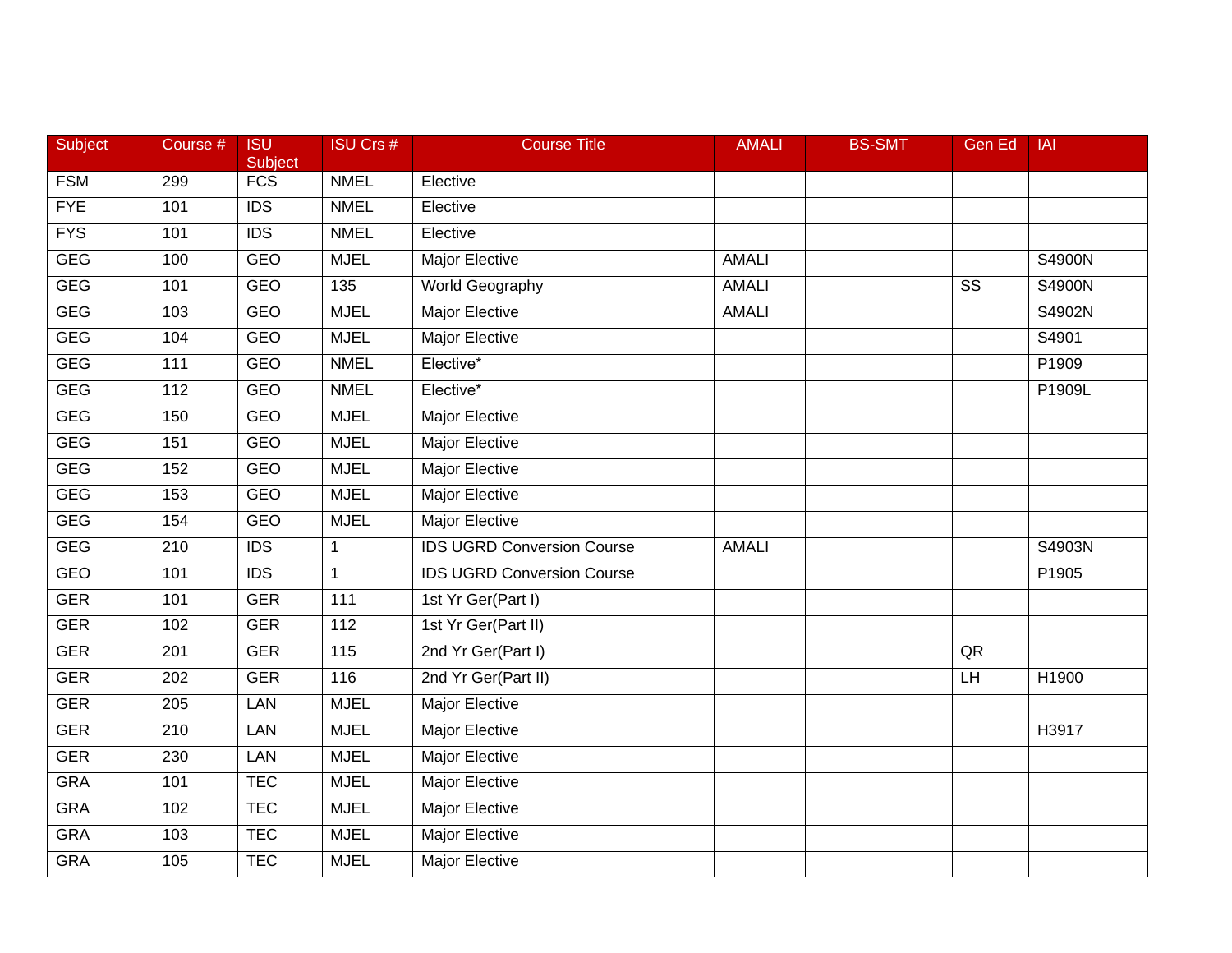| Subject    | Course #       | <b>ISU</b><br>Subject | <b>ISU Crs #</b> | <b>Course Title</b>      | <b>AMALI</b> | <b>BS-SMT</b> | <b>Gen Ed</b> | <b>IAI</b> |
|------------|----------------|-----------------------|------------------|--------------------------|--------------|---------------|---------------|------------|
| <b>GRA</b> | 111            | <b>TEC</b>            | <b>MJEL</b>      | Major Elective           |              |               |               |            |
| <b>GRA</b> | $\frac{11}{2}$ | <b>TEC</b>            | <b>MJEL</b>      | <b>Major Elective</b>    |              |               |               |            |
| <b>GRA</b> | 113            | <b>TEC</b>            | <b>MJEL</b>      | <b>Major Elective</b>    |              |               |               |            |
| <b>GRA</b> | 120            | <b>TEC</b>            | <b>MJEL</b>      | <b>Major Elective</b>    |              |               |               |            |
| <b>GRA</b> | 130            | <b>COM</b>            | 241              | <b>Basic Photography</b> |              |               |               |            |
| <b>GRA</b> | 131            | <b>TEC</b>            | <b>MJEL</b>      | <b>Major Elective</b>    |              |               |               |            |
| <b>GRA</b> | 202            | <b>TEC</b>            | <b>MJEL</b>      | <b>Major Elective</b>    |              |               |               |            |
| <b>GRA</b> | 211            | <b>TEC</b>            | <b>MJEL</b>      | <b>Major Elective</b>    |              |               |               |            |
| <b>GRA</b> | 212            | <b>TEC</b>            | <b>MJEL</b>      | Major Elective           |              |               |               |            |
| <b>GRA</b> | 213            | <b>TEC</b>            | <b>MJEL</b>      | <b>Major Elective</b>    |              |               |               |            |
| <b>GRA</b> | 214            | <b>TEC</b>            | <b>MJEL</b>      | Major Elective           |              |               |               |            |
| <b>GRA</b> | 220            | <b>TEC</b>            | <b>MJEL</b>      | <b>Major Elective</b>    |              |               |               |            |
| <b>GRA</b> | 221            | <b>TEC</b>            | <b>MJEL</b>      | <b>Major Elective</b>    |              |               |               |            |
| <b>GRA</b> | 222            | <b>TEC</b>            | <b>NMEL</b>      | Elective                 |              |               |               |            |
| <b>GRA</b> | 229            | <b>TEC</b>            | <b>MJEL</b>      | <b>Major Elective</b>    |              |               |               |            |
| <b>GRA</b> | 230            | <b>TEC</b>            | <b>MJEL</b>      | Major Elective           |              |               |               |            |
| <b>GRA</b> | 231            | <b>TEC</b>            | <b>MJEL</b>      | <b>Major Elective</b>    |              |               |               |            |
| <b>GRA</b> | 232            | <b>TEC</b>            | <b>MJEL</b>      | <b>Major Elective</b>    |              |               |               |            |
| <b>HED</b> | 200            | <b>FCS</b>            | 208              | U.S. Contem Health       |              |               | <b>ST</b>     |            |
| <b>HED</b> | 201            | <b>HSC</b>            | <b>NMEL</b>      | Elective                 |              |               |               |            |
| <b>HED</b> | 202            | <b>PSY</b>            | 123              | <b>Human Sexuality</b>   |              |               |               |            |
| HED        | 203            | <b>HSC</b>            | <b>NMEL</b>      | Elective                 |              |               |               |            |
| <b>HED</b> | 204            | <b>HSC</b>            | <b>NMEL</b>      | Elective                 |              |               |               |            |
| <b>HED</b> | 206            | IDS                   | <b>NMEL</b>      | Elective                 |              |               |               |            |
| <b>HED</b> | 250            | <b>HSC</b>            | <b>MJEL</b>      | Major Elective           |              |               |               |            |
| <b>HMS</b> | 101            | <b>IDS</b>            | <b>NMEL</b>      | Elective                 |              |               |               |            |
| <b>HMS</b> | 102            | <b>SWK</b>            | <b>MJEL</b>      | <b>Major Elective</b>    |              |               |               |            |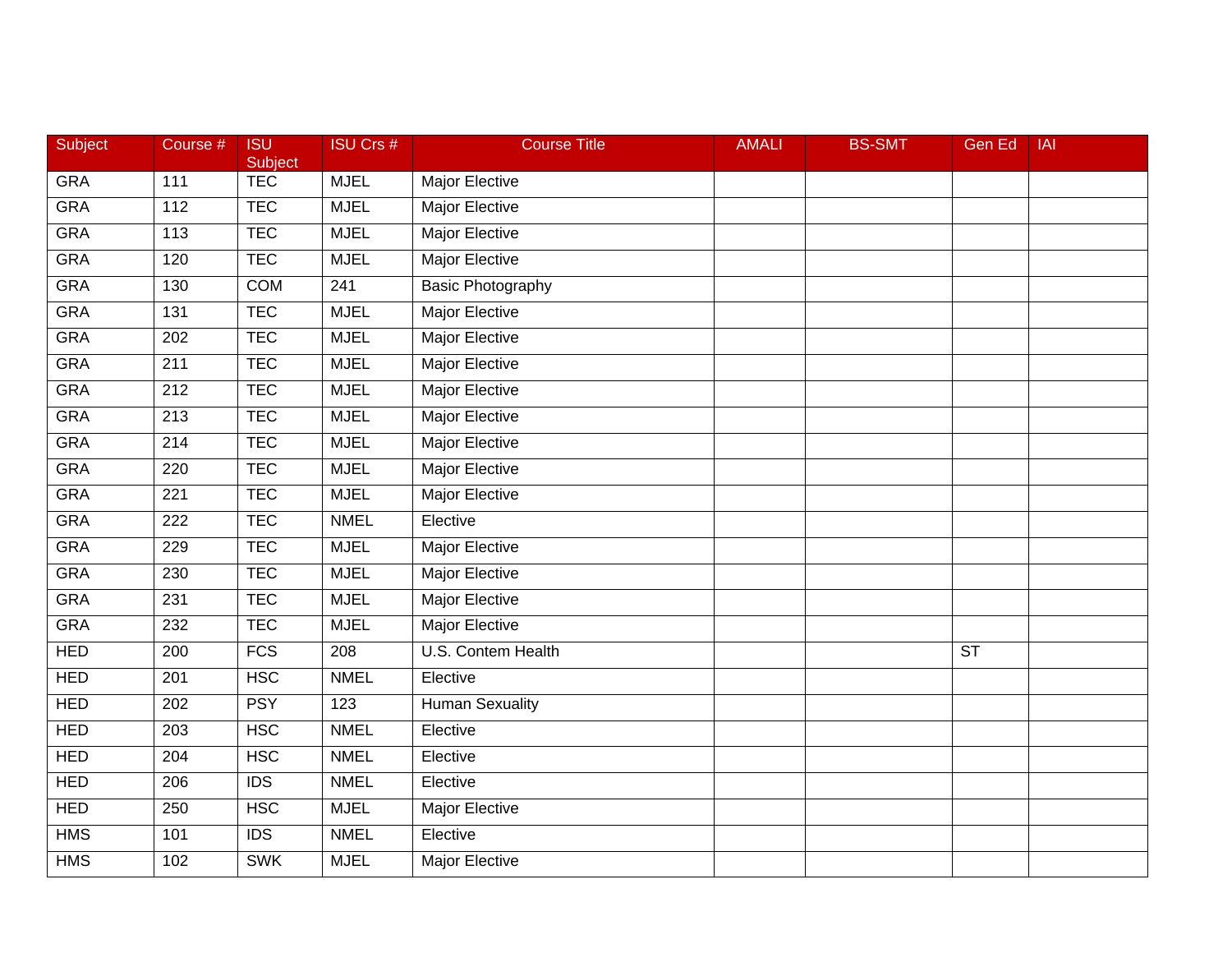| Subject          | Course #         | <b>ISU</b><br>Subject | ISU Crs #        | <b>Course Title</b>               | <b>AMALI</b> | <b>BS-SMT</b> | Gen Ed          | <b>IAI</b> |
|------------------|------------------|-----------------------|------------------|-----------------------------------|--------------|---------------|-----------------|------------|
| <b>HMS</b>       | $\frac{11}{2}$   | <b>SWK</b>            | <b>MJEL</b>      | Major Elective                    |              |               |                 |            |
| <b>HMS</b>       | 211              | <b>SWK</b>            | <b>MJEL</b>      | <b>Major Elective</b>             |              |               |                 |            |
| <b>HSC</b>       | 104              | <b>HSC</b>            | <b>NMEL</b>      | Elective                          |              |               |                 |            |
| <b>HSC</b>       | 105              | <b>HSC</b>            | <b>NMEL</b>      | Elective                          |              |               |                 |            |
| <b>HSC</b>       | 106              | <b>HSC</b>            | <b>NCEL</b>      | No Credit Elective                |              |               |                 |            |
| <b>HSC</b>       | 107              | <b>HSC</b>            | <b>NCEL</b>      | No Credit Elective                |              |               |                 |            |
| <b>HSC</b>       | 112              | <b>HSC</b>            | <b>NMEL</b>      | Elective                          |              |               |                 |            |
| <b>HSC</b>       | 151              | <b>MAT</b>            | <b>NCEL</b>      | No Credit Elective                |              |               |                 |            |
| <b>HSC</b>       | 165              | <b>IDS</b>            | <b>NMEL</b>      | Elective                          |              |               |                 |            |
| <b>HSC</b>       | 201              | $\overline{IDS}$      | <b>NMEL</b>      | Elective                          |              |               |                 |            |
| <b>HSC</b>       | 213              | <b>IDS</b>            | <b>NMEL</b>      | Elective                          |              |               |                 |            |
| $\overline{HST}$ | 105              | $\overline{IDS}$      | <b>NMEL</b>      | Elective                          |              |               |                 | H9900      |
| <b>HST</b>       | $\overline{111}$ | HIS                   | $\overline{135}$ | Hist Of U S To 1865               |              |               | $\overline{US}$ | S2900      |
| <b>HST</b>       | 112              | <b>HIS</b>            | 136              | Hist U S Since 1865               |              |               | <b>US</b>       | S2901      |
| <b>HST</b>       | 121              | <b>HIS</b>            | 104A03           | <b>History Latin Americ</b>       | <b>AMALI</b> |               | HU              | S2910N     |
| <b>HST</b>       | 141              | <b>HIS</b>            | 101              | Western Civ To 1500               |              |               | <b>HU</b>       | S2902      |
| <b>HST</b>       | 142              | $\overline{HIS}$      | 102              | Modern Western Civ                |              |               | H <sub>U</sub>  | S2903      |
| <b>HST</b>       | 151              | HIS                   | 231              | English Hist To 1688              |              |               |                 |            |
| <b>HST</b>       | 152              | <b>HIS</b>            | 232              | Eng His Since 1688                |              |               |                 |            |
| <b>HST</b>       | 153              | <b>IDS</b>            | <b>NMEL</b>      | Elective                          |              |               |                 |            |
| <b>HST</b>       | 202              | HIS                   | <b>NMEL</b>      | Elective                          |              |               |                 |            |
| <b>HST</b>       | 210              | <b>IDS</b>            | $\mathbf{1}$     | <b>IDS UGRD Conversion Course</b> |              |               |                 |            |
| $\overline{HST}$ | $\overline{212}$ | HIS                   | 249              | Us 20th Cent Snce 45              |              |               |                 |            |
| <b>HST</b>       | 214              | <b>HIS</b>            | 258              | Afro-Am His Snce1865              |              |               |                 |            |
| <b>HST</b>       | 219              | <b>HIS</b>            | <b>NMEL</b>      | Elective                          |              |               |                 |            |
| <b>HST</b>       | 224              | <b>HIS</b>            | <b>NMEL</b>      | Elective                          |              |               |                 |            |
| <b>HST</b>       | 231              | HIS                   | <b>NMEL</b>      | Elective                          | <b>AMALI</b> |               |                 | S2918N     |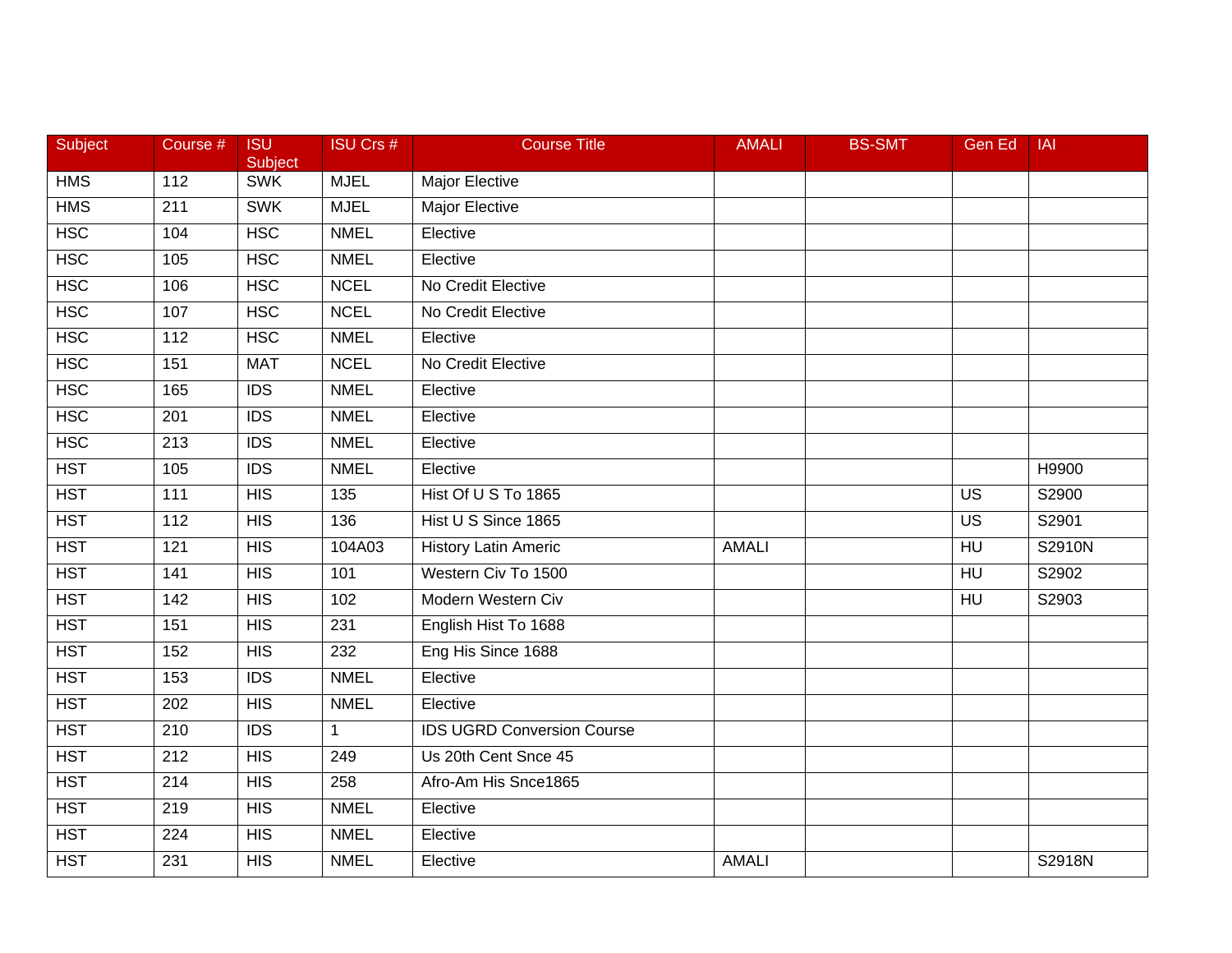| Subject                 | Course #          | <b>ISU</b><br>Subject | <b>ISU Crs #</b> | <b>Course Title</b>       | <b>AMALI</b> | <b>BS-SMT</b> | <b>Gen Ed</b> | <b>IAI</b>    |
|-------------------------|-------------------|-----------------------|------------------|---------------------------|--------------|---------------|---------------|---------------|
| <b>HST</b>              | 232               | HIS                   | <b>NMEL</b>      | Elective                  | <b>AMALI</b> |               |               | S2919N        |
| <b>HST</b>              | 241               | HIS                   | <b>NMEL</b>      | Elective                  | <b>AMALI</b> |               |               | S2914N        |
| <b>HST</b>              | 242               | HIS                   | <b>NMEL</b>      | Elective                  | <b>AMALI</b> |               |               | S2915N        |
| <b>HST</b>              | 243               | HIS                   | <b>NMEL</b>      | Elective                  | <b>AMALI</b> |               |               | S2909N        |
| <b>HST</b>              | 245               | <b>HIS</b>            | 230              | <b>Contemporary World</b> | <b>AMALI</b> |               |               | S2913N        |
| <b>HST</b>              | 261               | <b>HIS</b>            | <b>NMEL</b>      | Elective                  |              |               |               |               |
| <b>HST</b>              | $\overline{270}$  | HIS                   | 220              | <b>Ancient Greece</b>     |              |               |               |               |
| <b>HST</b>              | 281               | HIS                   | <b>NMEL</b>      | Elective                  |              |               |               |               |
| <b>HST</b>              | 282               | HIS                   | 279              | World War II              |              |               |               |               |
| <b>HUM</b>              | 101               | <b>IDS</b>            | <b>NMEL</b>      | Elective                  |              |               |               | <b>HF902</b>  |
| <b>HUM</b>              | 102               | <b>IDS</b>            | <b>NMEL</b>      | Elective                  |              |               |               | <b>HF903</b>  |
| <b>HUM</b>              | 103               | $\overline{IDS}$      | <b>NMEL</b>      | Elective                  | <b>AMALI</b> |               |               | <b>HF904N</b> |
| <b>HUM</b>              | 104               | $\overline{IDS}$      | <b>NMEL</b>      | Elective                  | <b>AMALI</b> |               |               | <b>HF904N</b> |
| <b>HUM</b>              | 105               | $\overline{IDS}$      | <b>NMEL</b>      | Elective                  |              |               |               | H9900         |
| <b>HUM</b>              | 106               | $\overline{IDS}$      | <b>NMEL</b>      | Elective                  | <b>AMALI</b> |               |               | <b>HF904N</b> |
| <b>HUM</b>              | 107               | <b>IDS</b>            | <b>NMEL</b>      | Elective                  | <b>AMALI</b> |               |               | <b>HF904N</b> |
| <b>HUM</b>              | 110               | $\overline{IDS}$      | <b>MJEL</b>      | <b>Major Elective</b>     |              |               |               | <b>HF907D</b> |
| <b>HUM</b>              | $\frac{115}{115}$ | $\overline{IDS}$      | <b>MJEL</b>      | <b>Major Elective</b>     |              |               |               |               |
| <b>HUM</b>              | <b>115CR</b>      | <b>IDS</b>            | <b>NMEL</b>      | Elective                  | <b>AMALI</b> |               |               |               |
| <b>HUM</b>              | 120               | LAN                   | 106              | Myth & Meaning            |              |               |               | H9901         |
| <b>HUM</b>              | 125               | PHI                   | <b>MJEL</b>      | Major Elective            |              |               |               | H9901         |
| $\overline{IDS}$        | 290               | $\overline{IDS}$      | <b>NMEL</b>      | Elective                  |              |               |               |               |
| $\overline{\text{IND}}$ | 100               | FCS                   | <b>MJEL</b>      | <b>Major Elective</b>     |              |               |               |               |
| $\overline{\text{IND}}$ | 101               | $\overline{FCS}$      | <b>MJEL</b>      | <b>Major Elective</b>     |              |               |               |               |
| $\overline{IND}$        | 102               | <b>FCS</b>            | <b>MJEL</b>      | Major Elective            |              |               |               |               |
| $\overline{IND}$        | 103               | <b>FCS</b>            | <b>MJEL</b>      | Major Elective            |              |               |               |               |
| <b>IND</b>              | 106               | <b>FCS</b>            | <b>NMEL</b>      | Elective                  |              |               |               |               |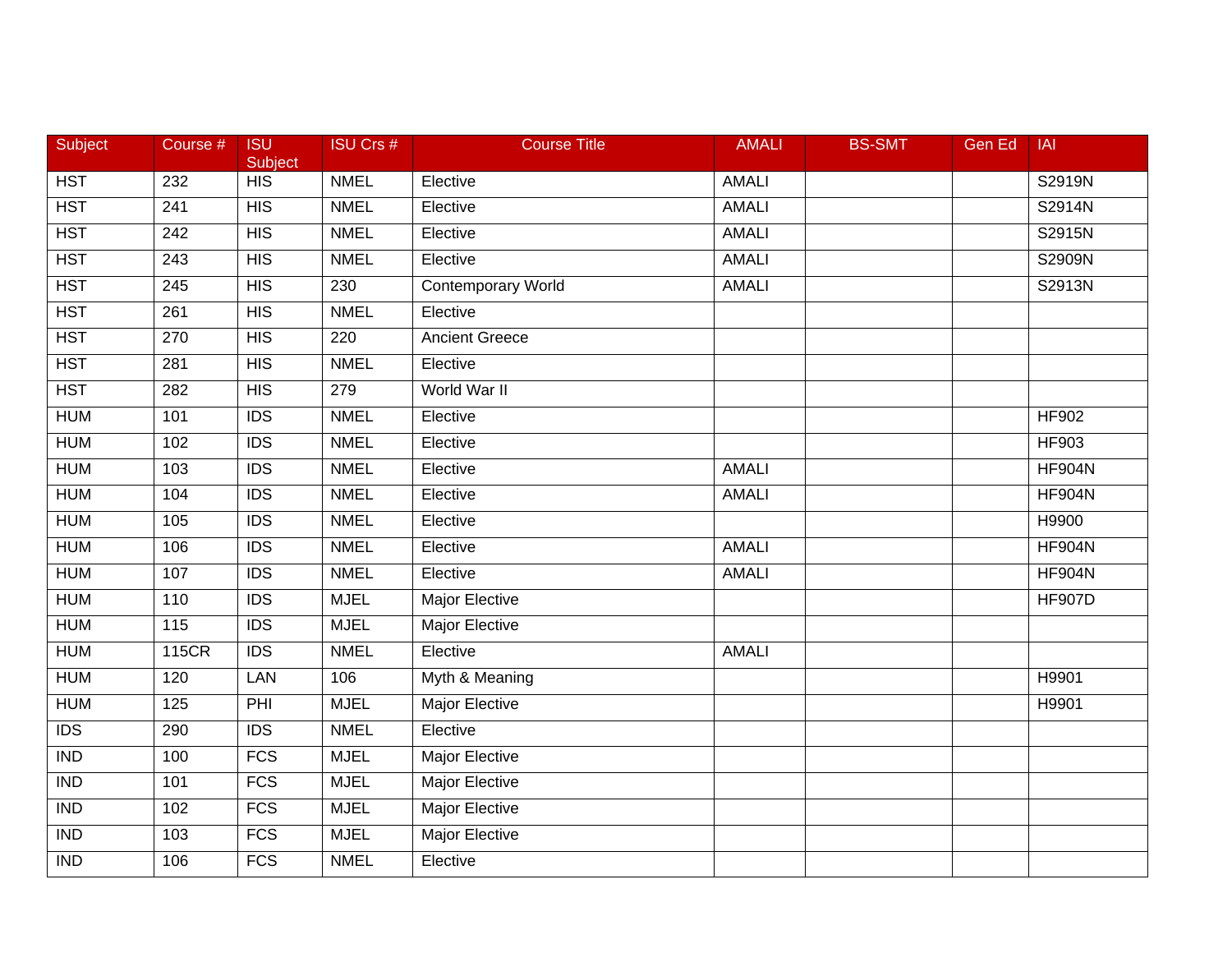| Subject                 | Course #          | <b>ISU</b><br>Subject | <b>ISU Crs #</b> | <b>Course Title</b>   | <b>AMALI</b> | <b>BS-SMT</b> | Gen Ed | <b>IAI</b> |
|-------------------------|-------------------|-----------------------|------------------|-----------------------|--------------|---------------|--------|------------|
| <b>IND</b>              | 107               | FCS                   | <b>NMEL</b>      | Elective              |              |               |        |            |
| <b>IND</b>              | 109               | FCS                   | <b>NMEL</b>      | Elective              |              |               |        |            |
| $\overline{\text{IND}}$ | 110               | <b>FCS</b>            | <b>MJEL</b>      | <b>Major Elective</b> |              |               |        |            |
| $\overline{\text{IND}}$ | $\frac{114}{114}$ | FCS                   | <b>NMEL</b>      | Elective              |              |               |        |            |
| <b>IND</b>              | 116               | $\overline{FCS}$      | <b>MJEL</b>      | Major Elective        |              |               |        |            |
| <b>IND</b>              | 203               | <b>FCS</b>            | <b>NMEL</b>      | Elective              |              |               |        |            |
| $\overline{\text{IND}}$ | 205               | <b>FCS</b>            | <b>NMEL</b>      | Elective              |              |               |        |            |
| <b>IND</b>              | 206               | <b>FCS</b>            | <b>NMEL</b>      | Elective              |              |               |        |            |
| $\overline{IND}$        | 207               | FCS                   | <b>NCEL</b>      | No Credit Elective    |              |               |        |            |
| <b>IND</b>              | 208               | FCS                   | <b>NMEL</b>      | Elective              |              |               |        |            |
| <b>IND</b>              | 209               | <b>FCS</b>            | <b>NMEL</b>      | Elective              |              |               |        |            |
| <b>IND</b>              | 211               | <b>FCS</b>            | <b>NMEL</b>      | Elective              |              |               |        |            |
| $\overline{\text{IND}}$ | $\overline{215}$  | <b>FCS</b>            | <b>NMEL</b>      | Elective              |              |               |        |            |
| <b>IND</b>              | 217               | FCS                   | <b>MJEL</b>      | Major Elective        |              |               |        |            |
| $\overline{IND}$        | 220               | <b>FCS</b>            | <b>MJEL</b>      | <b>Major Elective</b> |              |               |        |            |
| <b>IND</b>              | 230               | <b>FCS</b>            | <b>MJEL</b>      | Major Elective        |              |               |        |            |
| $\overline{\text{IND}}$ | 233               | <b>FCS</b>            | <b>MJEL</b>      | <b>Major Elective</b> |              |               |        |            |
| $\overline{\text{IND}}$ | 250               | <b>FCS</b>            | <b>MJEL</b>      | <b>Major Elective</b> |              |               |        |            |
| <b>ITP</b>              | 101               | <b>SED</b>            | <b>NMEL</b>      | Elective              |              |               |        |            |
| ITP                     | 105               | <b>SED</b>            | <b>NMEL</b>      | Elective              |              |               |        |            |
| ITP                     | 106               | <b>SED</b>            | <b>NMEL</b>      | Elective              |              |               |        |            |
| ITP                     | 110               | <b>SED</b>            | <b>NMEL</b>      | Elective              |              |               |        |            |
| ITP                     | $\frac{111}{11}$  | <b>SED</b>            | <b>NMEL</b>      | Elective              |              |               |        |            |
| ITP                     | 120               | <b>SED</b>            | <b>NMEL</b>      | Elective              |              |               |        |            |
| <b>ITP</b>              | 121               | <b>SED</b>            | <b>NMEL</b>      | Elective              |              |               |        |            |
| ITP                     | 200               | <b>IDS</b>            | <b>NMEL</b>      | Elective              |              |               |        |            |
| <b>ITP</b>              | 201               | $\overline{IDS}$      | <b>NCEL</b>      | No Credit Elective    |              |               |        |            |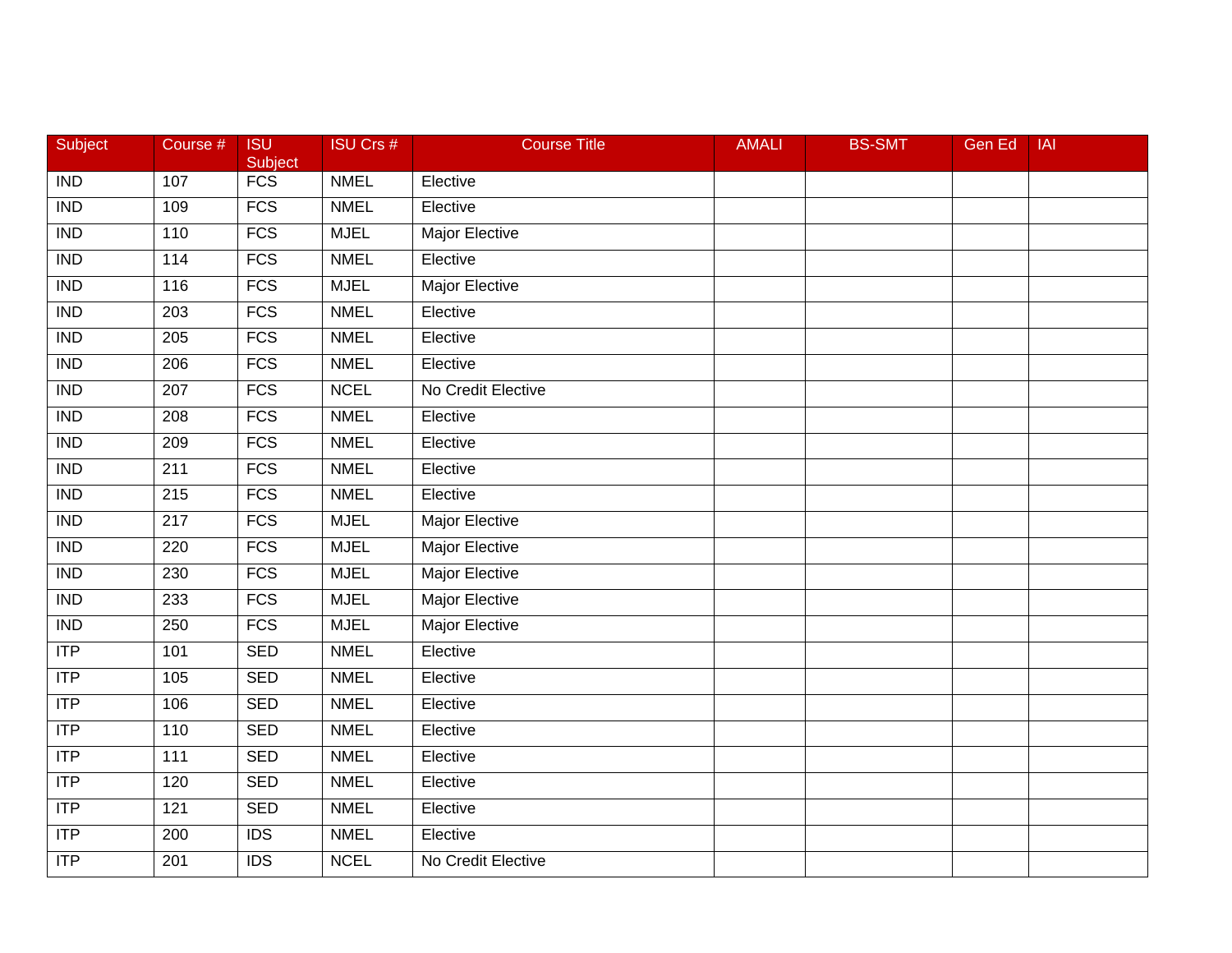| Subject           | Course #         | <b>ISU</b><br>Subject | <b>ISU Crs #</b> | <b>Course Title</b>       | <b>AMALI</b> | <b>BS-SMT</b> | Gen Ed | <b>IAI</b> |
|-------------------|------------------|-----------------------|------------------|---------------------------|--------------|---------------|--------|------------|
| ITP               | $\overline{211}$ | <b>SED</b>            | <b>NMEL</b>      | Elective                  |              |               |        |            |
| ITP               | $\overline{215}$ | <b>SED</b>            | <b>NMEL</b>      | Elective                  |              |               |        |            |
| ITP               | 216              | $\overline{IDS}$      | <b>NMEL</b>      | Elective                  |              |               |        |            |
| ITP               | 220              | <b>SED</b>            | <b>NCEL</b>      | No Credit Elective        |              |               |        |            |
| <b>JPN</b>        | 101              | <b>JPN</b>            | 111              | 1st Yr Jap(Part I)        | <b>AMALI</b> |               |        |            |
| <b>JPN</b>        | 102              | <b>JPN</b>            | 112              | 1st Yr Jap(Part II)       | <b>AMALI</b> |               |        |            |
| <b>JPN</b>        | 201              | <b>JPN</b>            | $\overline{115}$ | 2ndYr Jap (Part I)        | <b>AMALI</b> |               | QR     |            |
| <b>JPN</b>        | 202              | <b>JPN</b>            | 116              | 2ndYr Jap(Part II)        | <b>AMALI</b> |               | $L$ H  | H1900      |
| <b>JPN</b>        | 205              | LAN                   | <b>NMEL</b>      | Elective                  |              |               |        |            |
| $\overline{K}$    | 100              | <b>KNR</b>            | 113              | <b>Personal Fitness</b>   |              |               |        |            |
| <b>KIN</b>        | 102              | <b>KNR</b>            | <b>NMEL</b>      | Elective                  |              |               |        |            |
| KIN               | 103              | <b>KNR</b>            | <b>NMEL</b>      | Elective                  |              |               |        |            |
| $\overline{K}$    | 104              | <b>KNR</b>            | <b>NMEL</b>      | Elective                  |              |               |        |            |
| $\overline{K}$    | 106              | <b>KNR</b>            | <b>NMEL</b>      | Elective                  |              |               |        |            |
| $\overline{K}$ IN | 107              | <b>KNR</b>            | <b>MJEL</b>      | <b>Major Elective</b>     |              |               |        |            |
| <b>KIN</b>        | 108              | <b>KNR</b>            | <b>MJEL</b>      | Major Elective            |              |               |        |            |
| $\overline{K}$    | 109              | <b>KNR</b>            | <b>NMEL</b>      | Elective                  |              |               |        |            |
| $\overline{K}$    | 110              | <b>KNR</b>            | <b>NMEL</b>      | Elective                  |              |               |        |            |
| $\overline{K}$    | 111              | <b>KNR</b>            | 147              | <b>Weight Training</b>    |              |               |        |            |
| <b>KIN</b>        | 112              | <b>KNR</b>            | <b>NMEL</b>      | Elective                  |              |               |        |            |
| $\overline{K}$    | 113              | <b>KNR</b>            | 147              | <b>Weight Training</b>    |              |               |        |            |
| KIN               | 115              | <b>KNR</b>            | <b>NMEL</b>      | Elective                  |              |               |        |            |
| $\overline{K}$    | 116              | <b>KNR</b>            | <b>NMEL</b>      | Elective                  |              |               |        |            |
| $\overline{K}$ IN | 120              | <b>KNR</b>            | <b>NMEL</b>      | Elective                  |              |               |        |            |
| KIN               | 139              | <b>KNR</b>            | <b>NMEL</b>      | Elective                  |              |               |        |            |
| <b>KIN</b>        | 140              | <b>DAN</b>            | 105              | Modern Dance I            |              |               |        |            |
| $\overline{K}$    | 142              | <b>DAN</b>            | 107              | <b>Classical Ballet I</b> |              |               |        |            |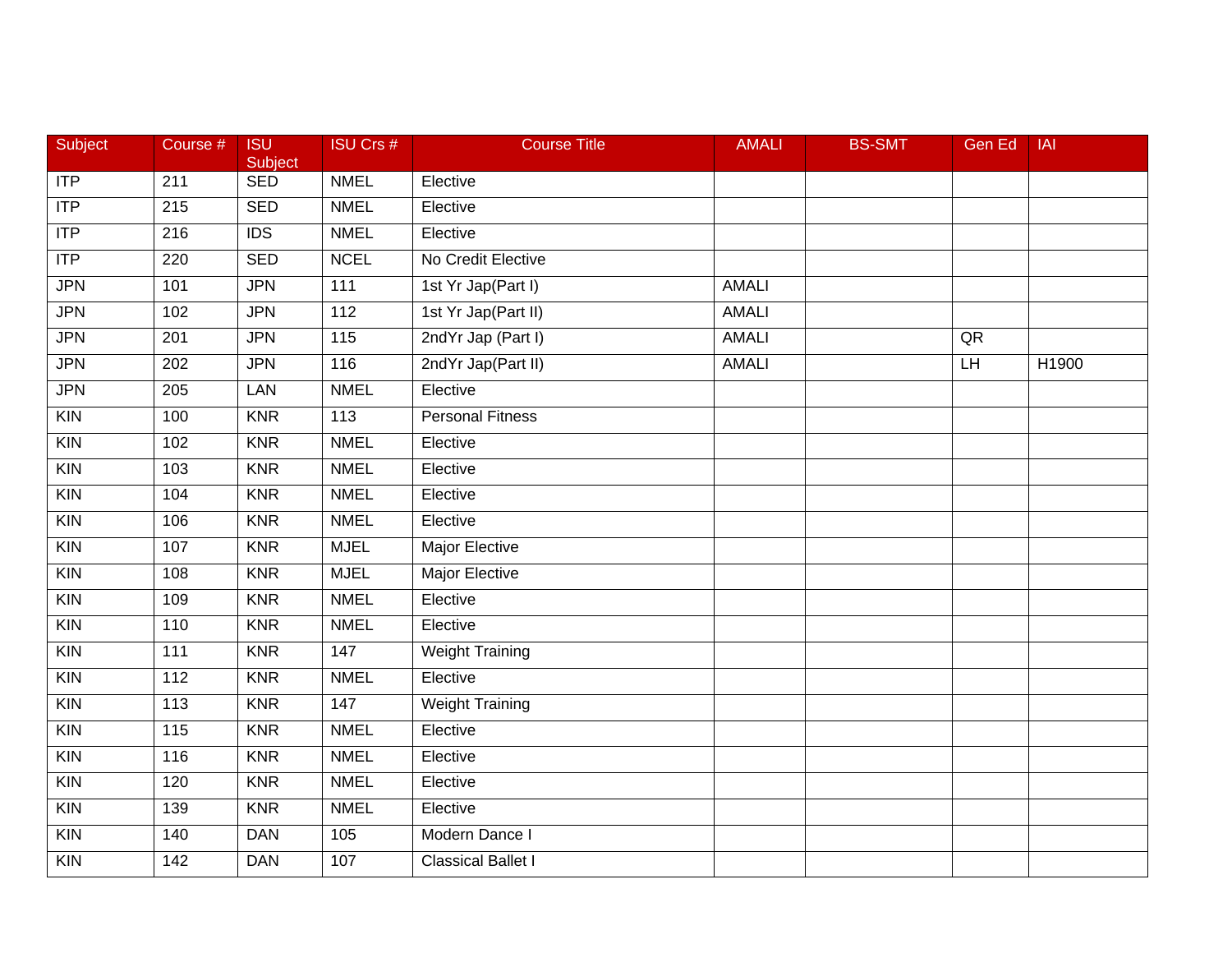| Subject           | Course #         | <b>ISU</b><br>Subject   | <b>ISU Crs #</b> | <b>Course Title</b>   | <b>AMALI</b> | <b>BS-SMT</b> | Gen Ed | <b>IAI</b> |
|-------------------|------------------|-------------------------|------------------|-----------------------|--------------|---------------|--------|------------|
| $\overline{K}$    | 143              | <b>DAN</b>              | 119              | Jazz Dance I          |              |               |        |            |
| $\overline{K}$    | 144              | <b>DAN</b>              | <b>MJEL</b>      | <b>Major Elective</b> |              |               |        |            |
| $\overline{K}$    | 163              | <b>KNR</b>              | <b>MJEL</b>      | <b>Major Elective</b> |              |               |        |            |
| $\overline{K}$ IN | 180              | <b>KNR</b>              | <b>NMEL</b>      | Elective              |              |               |        |            |
| KIN               | 181              | <b>KNR</b>              | <b>NMEL</b>      | Elective              |              |               |        |            |
| $\overline{K}$    | 183              | <b>KNR</b>              | <b>NMEL</b>      | Elective              |              |               |        |            |
| KIN               | 184              | <b>KNR</b>              | 137              | Soccer                |              |               |        |            |
| $\overline{K}$    | $\overline{200}$ | IDS                     | <b>NMEL</b>      | Elective              |              |               |        |            |
| $\overline{K}$ IN | 202              | <b>KNR</b>              | 180              | First Aid And CPR     |              |               |        |            |
| $\overline{K}$    | 203              | $\overline{IDS}$        | <b>NMEL</b>      | Elective              |              |               |        |            |
| <b>KIN</b>        | 214              | <b>KNR</b>              | <b>NMEL</b>      | Elective              |              |               |        |            |
| KIN               | 217              | <b>KNR</b>              | <b>NMEL</b>      | Elective              |              |               |        |            |
| $\overline{K}$    | $\overline{221}$ | $\overline{IDS}$        | <b>NMEL</b>      | Elective              |              |               |        |            |
| KIN               | 230              | <b>KNR</b>              | <b>MJEL</b>      | Major Elective        |              |               |        |            |
| $\overline{K}$ IN | 231              | <b>KNR</b>              | <b>NMEL</b>      | Elective              |              |               |        |            |
| $\overline{K}$    | 234              | <b>KNR</b>              | <b>NMEL</b>      | Elective              |              |               |        |            |
| $\overline{K}$ IN | 236              | <b>KNR</b>              | <b>NMEL</b>      | Elective              |              |               |        |            |
| LEJ               | 101              | CJS                     | 101              | Intro Crim Jus Sci    |              |               |        |            |
| LEJ               | 104              | CJS                     | 200              | Contemporary Correct  |              |               |        |            |
| <b>LEJ</b>        | 105              | $\overline{CJS}$        | <b>MJEL</b>      | <b>Major Elective</b> |              |               |        |            |
| LEJ               | 107              | $\overline{\text{CJS}}$ | <b>MJEL</b>      | <b>Major Elective</b> |              |               |        |            |
| LEJ               | $\frac{111}{11}$ | IDS                     | <b>NMEL</b>      | Elective              |              |               |        |            |
| LEJ               | 116              | CJS                     | <b>NMEL</b>      | Elective              |              |               |        |            |
| LEJ               | 122              | CJS                     | <b>NMEL</b>      | Elective              |              |               |        |            |
| LEJ               | 135              | CJS                     | <b>MJEL</b>      | Major Elective        |              |               |        |            |
| <b>LEJ</b>        | 138              | CJS                     | <b>MJEL</b>      | Major Elective        |              |               |        |            |
| <b>LEJ</b>        | 140              | CJS                     | <b>NMEL</b>      | Elective              |              |               |        |            |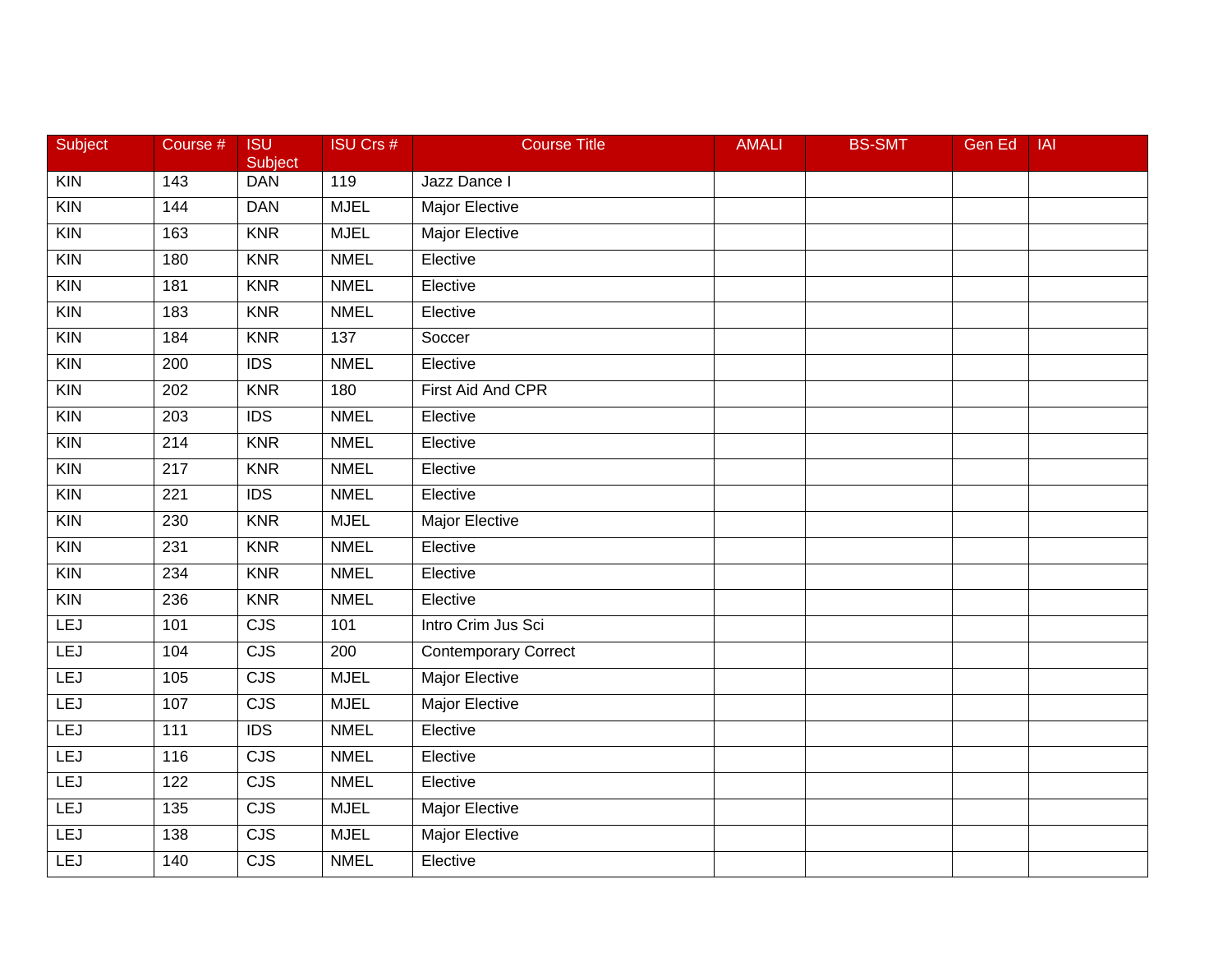| Subject                     | Course #         | <b>ISU</b><br>Subject   | <b>ISU Crs #</b> | <b>Course Title</b>        | <b>AMALI</b> | <b>BS-SMT</b> | Gen Ed          | <b>IAI</b>    |
|-----------------------------|------------------|-------------------------|------------------|----------------------------|--------------|---------------|-----------------|---------------|
| <b>LEJ</b>                  | 200              | $\overline{\text{CJS}}$ | <b>NMEL</b>      | Elective                   |              |               |                 |               |
| LEJ                         | 201              | CJS                     | 208              | <b>Criminal Law</b>        |              |               |                 |               |
| LEJ                         | 202              | CJS                     | <b>MJEL</b>      | <b>Major Elective</b>      |              |               |                 |               |
| LEJ                         | 205              | $\overline{\text{CJS}}$ | <b>MJEL</b>      | <b>Major Elective</b>      |              |               |                 |               |
| LEJ                         | 210              | $\overline{\text{CJS}}$ | 201              | <b>Crime and Behavior</b>  |              |               |                 |               |
| LEJ                         | 214              | <b>CJS</b>              | <b>NMEL</b>      | Elective                   |              |               |                 |               |
| LEJ                         | $\overline{216}$ | CJS                     | <b>MJEL</b>      | <b>Major Elective</b>      |              |               |                 |               |
| LEJ                         | $\overline{217}$ | CJS                     | <b>MJEL</b>      | <b>Major Elective</b>      |              |               |                 |               |
| LEJ                         | 230              | CJS                     | <b>MJEL</b>      | <b>Major Elective</b>      |              |               |                 |               |
| <b>LEJ</b>                  | 240              | $\overline{\text{CJS}}$ | <b>NMEL</b>      | Elective                   |              |               |                 |               |
| LEJ                         | 298              | <b>IDS</b>              | <b>NMEL</b>      | Elective                   |              |               |                 |               |
| LEJ                         | 299              | CJS                     | <b>NCEL</b>      | No Credit Elective         |              |               |                 |               |
| LEJ                         | 301              | CJS                     | $\overline{208}$ | <b>Criminal Law</b>        |              |               |                 |               |
| LT                          | 105              | <b>ENG</b>              | <b>NMEL</b>      | Elective                   |              |               |                 | H3903         |
| LIT                         | 110              | <b>ENG</b>              | <b>MJEL</b>      | <b>Major Elective</b>      |              |               |                 | H3902         |
| LIT                         | 112              | <b>ENG</b>              | <b>NMEL</b>      | Elective                   |              |               |                 | <b>HF908</b>  |
| LIT                         | $\overline{115}$ | <b>ENG</b>              | <b>NMEL</b>      | Elective                   |              |               |                 | H3901         |
| LT                          | $\overline{206}$ | <b>ENG</b>              | 150              | World Lit To 14th C        |              |               | $H\overline{U}$ | H3906         |
| LIT                         | $\overline{207}$ | <b>ENG</b>              | <b>MJEL</b>      | <b>Major Elective</b>      |              |               |                 | H3907         |
| LIT                         | 208              | <b>ENG</b>              | <b>MJEL</b>      | <b>Major Elective</b>      | <b>AMALI</b> |               |                 | <b>H3908N</b> |
| LIT.                        | 210              | <b>ENG</b>              | <b>NMEL</b>      | Elective                   |              |               |                 | H3905         |
| LIT                         | $\overline{215}$ | <b>ENG</b>              | <b>NMEL</b>      | Elective                   |              |               |                 |               |
| LT                          | $\overline{216}$ | <b>ENG</b>              | <b>NMEL</b>      | Elective                   |              |               |                 |               |
| LT                          | $\overline{217}$ | <b>ENG</b>              | <b>NMEL</b>      | Elective                   |              |               |                 |               |
| $\ensuremath{\mathsf{LIT}}$ | 219              | <b>ENG</b>              | 170              | Found Lit Children         |              |               |                 | H3918         |
| LIT                         | 220              | <b>ENG</b>              | <b>NMEL</b>      | Elective                   |              |               |                 | H3909         |
| LIT                         | $\overline{221}$ | <b>ENG</b>              | 130              | <b>Survey American Lit</b> |              |               |                 | H3914         |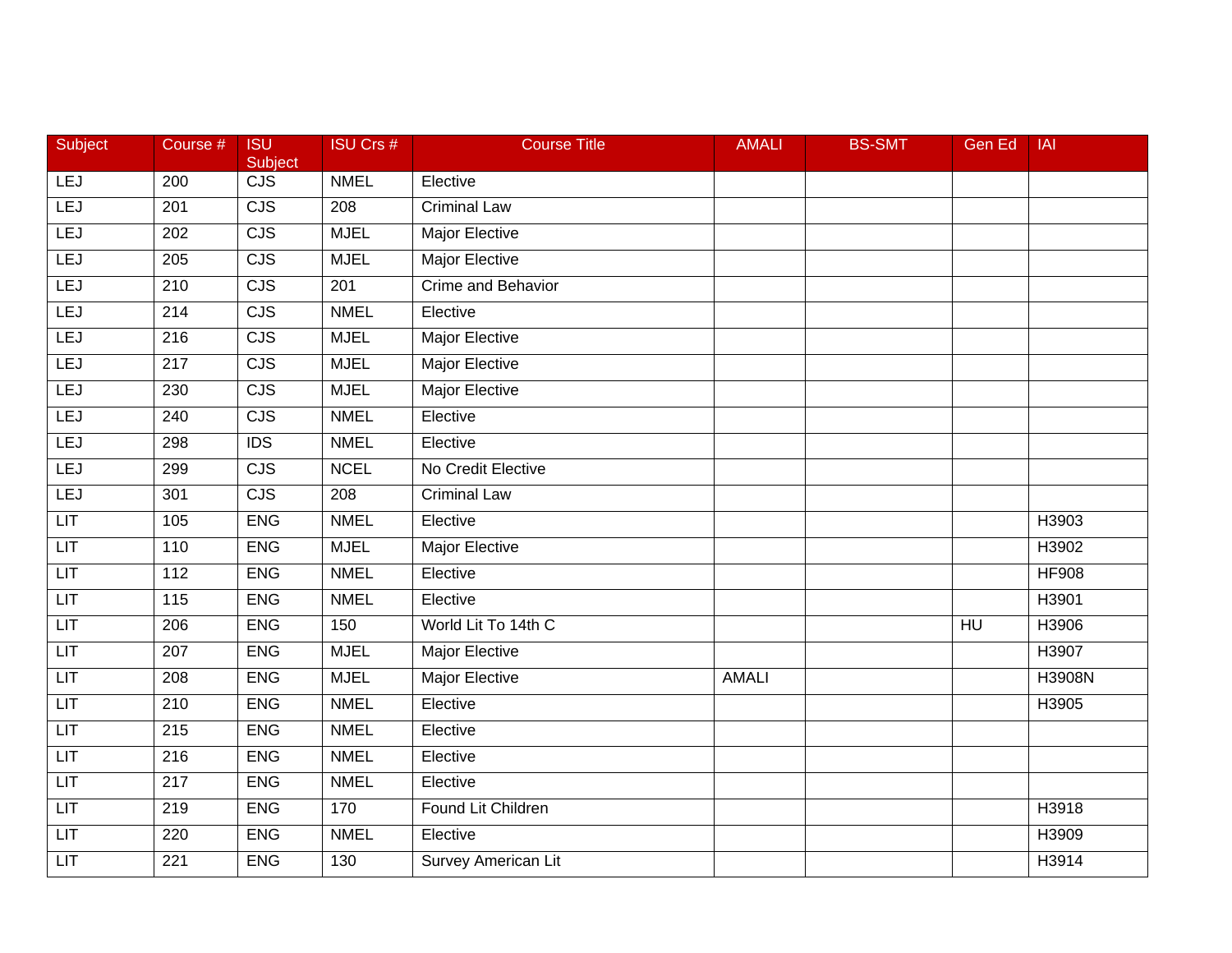| Subject      | Course #         | <b>ISU</b><br>Subject | <b>ISU Crs #</b> | <b>Course Title</b>       | <b>AMALI</b> | <b>BS-SMT</b> | Gen Ed         | <b>IAI</b> |
|--------------|------------------|-----------------------|------------------|---------------------------|--------------|---------------|----------------|------------|
| <b>LIT</b>   | $\overline{222}$ | <b>ENG</b>            | <b>MJEL</b>      | Major Elective            |              |               |                | H3915      |
| LT           | 223              | <b>ENG</b>            | <b>MJEL</b>      | <b>Major Elective</b>     |              |               |                | H3910D     |
| LT           | $\overline{224}$ | <b>ENG</b>            | 160              | Women's Writing           |              |               |                | H3911D     |
| LT           | 231              | <b>ENG</b>            | 110              | English Lit & Contex      |              |               | HU             | H3912      |
| $_{\square}$ | 232              | <b>ENG</b>            | 110              | English Lit & Contex      |              |               | H <sub>U</sub> | H3913      |
| LT           | 241              | <b>ENG</b>            | <b>MJEL</b>      | <b>Major Elective</b>     |              |               |                |            |
| <b>LNG</b>   | 105              | <b>ENG</b>            | <b>MJEL</b>      | <b>Major Elective</b>     |              |               |                |            |
| <b>LNG</b>   | 205              | <b>ANT</b>            | $\overline{277}$ | Prin Lang & Culture       |              |               |                |            |
| <b>LNG</b>   | 220              | <b>ENG</b>            | <b>MJEL</b>      | <b>Major Elective</b>     |              |               |                |            |
| <b>LNG</b>   | 230              | <b>ENG</b>            | <b>NMEL</b>      | Elective                  |              |               |                |            |
| <b>LNG</b>   | 235              | <b>ENG</b>            | <b>NMEL</b>      | Elective                  |              |               |                |            |
| <b>LNG</b>   | 240              | <b>ENG</b>            | <b>NMEL</b>      | Elective                  |              |               |                |            |
| <b>MCM</b>   | 120              | <b>COM</b>            | <b>NMEL</b>      | Elective                  |              |               |                |            |
| <b>MCM</b>   | 126              | <b>COM</b>            | <b>NMEL</b>      | Elective                  |              |               |                |            |
| <b>MCM</b>   | 130              | <b>COM</b>            | <b>NMEL</b>      | Elective                  |              |               |                |            |
| <b>MCM</b>   | 131              | COM                   | <b>NMEL</b>      | Elective                  |              |               |                |            |
| <b>MCM</b>   | 133              | <b>COM</b>            | <b>NMEL</b>      | Elective                  |              |               |                |            |
| <b>MCM</b>   | 136              | <b>COM</b>            | <b>NMEL</b>      | Elective                  |              |               |                |            |
| <b>MCM</b>   | 137              | <b>COM</b>            | <b>NMEL</b>      | Elective                  |              |               |                |            |
| <b>MCM</b>   | 140              | $\overline{IDS}$      | <b>NMEL</b>      | Elective                  |              |               |                |            |
| <b>MCM</b>   | 141              | <b>COM</b>            | <b>NMEL</b>      | Elective                  |              |               |                |            |
| <b>MCM</b>   | 200              | <b>THE</b>            | <b>MJEL</b>      | <b>Major Elective</b>     |              |               |                | F2909      |
| <b>MCM</b>   | 205              | <b>COM</b>            | <b>MJEL</b>      | <b>Major Elective</b>     |              |               |                |            |
| <b>MCM</b>   | 211              | COM                   | 163              | <b>TV Production</b>      |              |               |                |            |
| <b>MCM</b>   | 212              | <b>COM</b>            | <b>NMEL</b>      | Elective                  |              |               |                |            |
| <b>MCM</b>   | 230              | COM                   | <b>NMEL</b>      | Elective                  |              |               |                |            |
| <b>MCM</b>   | 233              | <b>COM</b>            | 178              | Intro to Public Relations |              |               |                |            |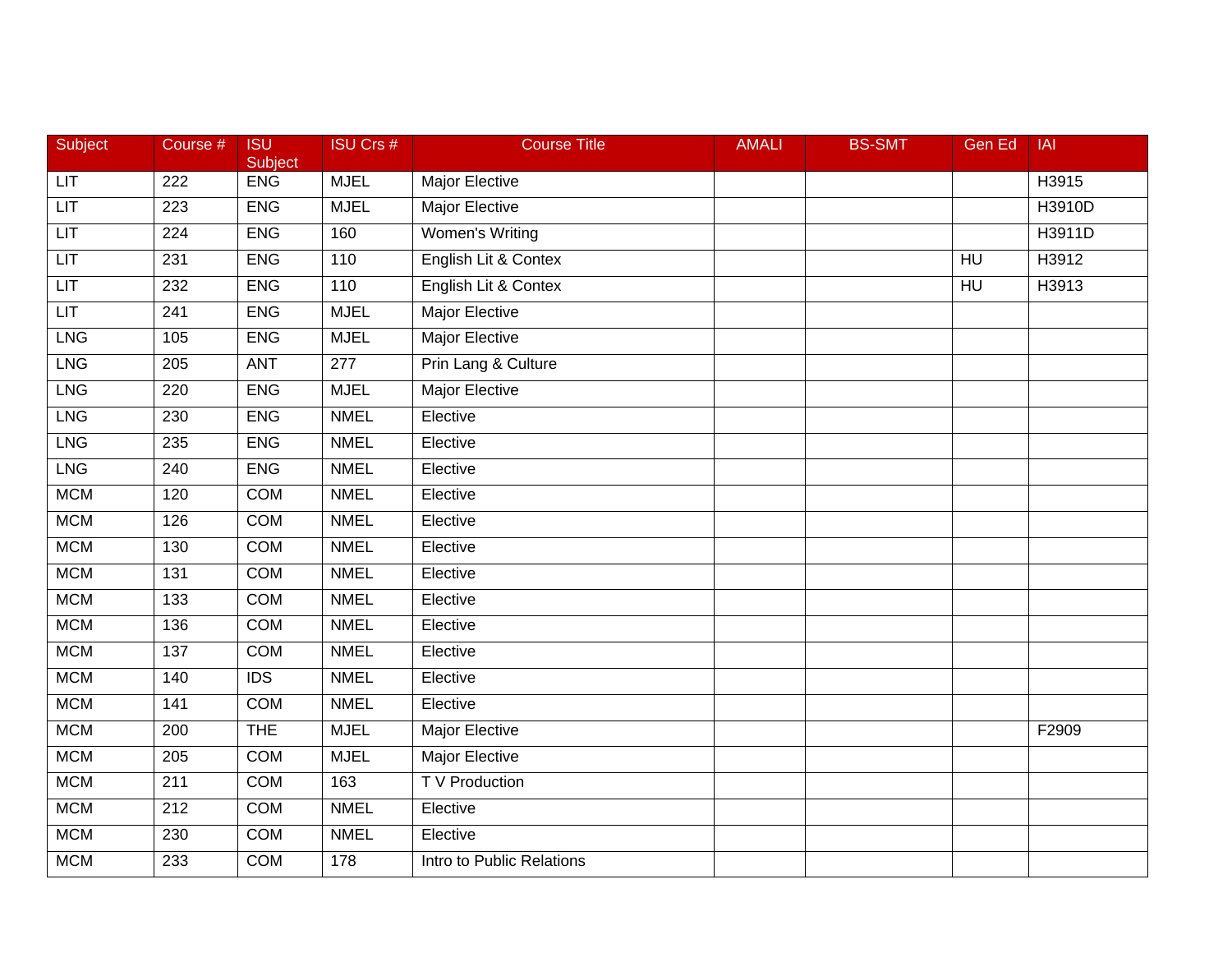| Subject    | Course #         | <b>ISU</b><br>Subject | <b>ISU Crs #</b> | <b>Course Title</b>   | <b>AMALI</b> | <b>BS-SMT</b> | Gen Ed | IAI |
|------------|------------------|-----------------------|------------------|-----------------------|--------------|---------------|--------|-----|
| <b>MCM</b> | 235              | <b>COM</b>            | <b>NMEL</b>      | Elective              |              |               |        |     |
| <b>MCM</b> | 240              | <b>COM</b>            | <b>NMEL</b>      | Elective              |              |               |        |     |
| <b>MCM</b> | 241              | <b>IDS</b>            | <b>NMEL</b>      | Elective              |              |               |        |     |
| <b>MCM</b> | $\overline{242}$ | $\overline{IDS}$      | <b>NMEL</b>      | Elective              |              |               |        |     |
| <b>MCM</b> | 243              | <b>IDS</b>            | <b>NMEL</b>      | Elective              |              |               |        |     |
| <b>MCM</b> | 250              | <b>COM</b>            | <b>NMEL</b>      | Elective              |              |               |        |     |
| <b>MCM</b> | 251              | <b>COM</b>            | <b>NMEL</b>      | Elective              |              |               |        |     |
| <b>MCM</b> | 252              | <b>COM</b>            | <b>NMEL</b>      | Elective              |              |               |        |     |
| <b>MCM</b> | 260              | <b>COM</b>            | <b>NMEL</b>      | Elective              |              |               |        |     |
| <b>MFT</b> | 102              | <b>TEC</b>            | <b>MJEL</b>      | Major Elective        |              |               |        |     |
| <b>MFT</b> | 104              | <b>TEC</b>            | <b>MJEL</b>      | Major Elective        |              |               |        |     |
| <b>MFT</b> | 105              | <b>TEC</b>            | <b>MJEL</b>      | <b>Major Elective</b> |              |               |        |     |
| <b>MFT</b> | 108              | <b>TEC</b>            | 130              | Intro Manufac Proc    |              |               |        |     |
| <b>MFT</b> | 109              | <b>TEC</b>            | <b>MJEL</b>      | <b>Major Elective</b> |              |               |        |     |
| <b>MFT</b> | 119              | <b>TEC</b>            | <b>MJEL</b>      | <b>Major Elective</b> |              |               |        |     |
| <b>MFT</b> | 120              | <b>TEC</b>            | <b>MJEL</b>      | Major Elective        |              |               |        |     |
| <b>MFT</b> | 123              | <b>TEC</b>            | <b>NMEL</b>      | Elective              |              |               |        |     |
| <b>MFT</b> | 210              | <b>TEC</b>            | <b>NMEL</b>      | Elective              |              |               |        |     |
| <b>MGT</b> | 111              | <b>BUS</b>            | 100              | Enterprise            |              |               |        |     |
| <b>MGT</b> | 115              | <b>MKT</b>            | <b>NMEL</b>      | Elective              |              |               |        |     |
| <b>MGT</b> | 150              | <b>MQM</b>            | <b>NMEL</b>      | Elective              |              |               |        |     |
| <b>MGT</b> | 154              | <b>MQM</b>            | <b>NMEL</b>      | Elective              |              |               |        |     |
| <b>MGT</b> | 160              | <b>MQM</b>            | <b>NMEL</b>      | Elective              |              |               |        |     |
| <b>MGT</b> | 165              | <b>MQM</b>            | <b>NMEL</b>      | Elective              |              |               |        |     |
| <b>MGT</b> | 168              | <b>MQM</b>            | <b>NMEL</b>      | Elective              |              |               |        |     |
| <b>MGT</b> | 170              | <b>FIL</b>            | <b>NMEL</b>      | Elective              |              |               |        |     |
| <b>MGT</b> | 204              | <b>BE</b>             | <b>NMEL</b>      | Elective              |              |               |        |     |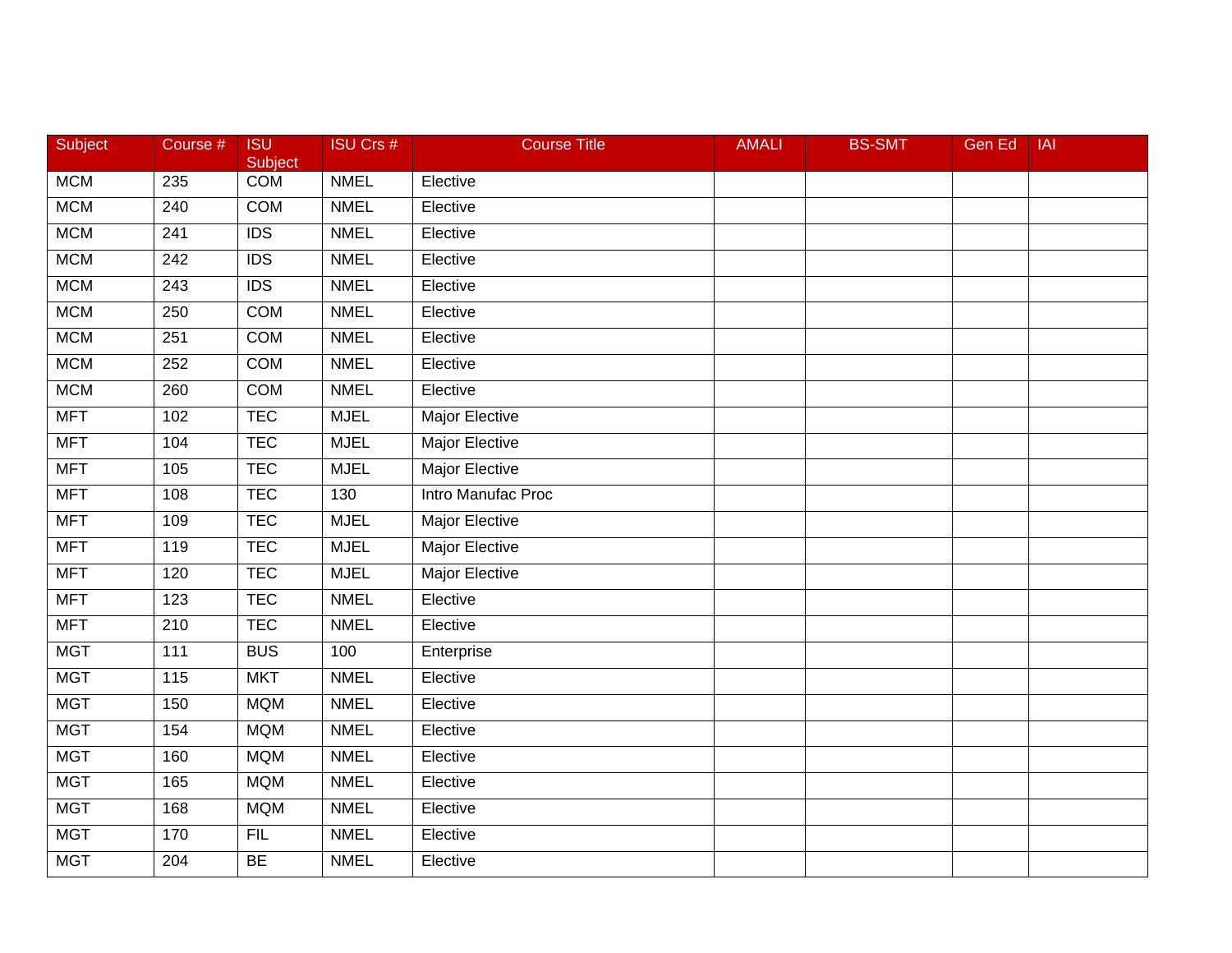| Subject    | Course #         | <b>ISU</b><br>Subject | <b>ISU Crs #</b> | <b>Course Title</b>         | <b>AMALI</b> | <b>BS-SMT</b> | Gen Ed | IAI   |
|------------|------------------|-----------------------|------------------|-----------------------------|--------------|---------------|--------|-------|
| <b>MGT</b> | 205              | <b>MQM</b>            | <b>NMEL</b>      | Elective                    |              |               |        |       |
| <b>MGT</b> | 206              | <b>MQM</b>            | <b>NMEL</b>      | Elective                    |              |               |        |       |
| <b>MGT</b> | 207              | <b>MQM</b>            | <b>NMEL</b>      | Elective                    |              |               |        |       |
| <b>MGT</b> | 211              | <b>MQM</b>            | <b>NCEL</b>      | No Credit Elective          |              |               |        |       |
| <b>MGT</b> | 218              | <b>FIL</b>            | <b>NMEL</b>      | Elective                    |              |               |        |       |
| <b>MGT</b> | 225              | <b>MQM</b>            | 100              | <b>Statistical Reasonin</b> |              | S(BS-SMT)     | QR     | M1902 |
| <b>MGT</b> | 230              | <b>MQM</b>            | <b>NMEL</b>      | Elective                    |              |               |        |       |
| <b>MGT</b> | 254              | <b>MQM</b>            | <b>NMEL</b>      | Elective                    |              |               |        |       |
| <b>MGT</b> | 265              | <b>MQM</b>            | <b>NMEL</b>      | Elective                    |              |               |        |       |
| <b>MGT</b> | 266              | <b>MQM</b>            | <b>NMEL</b>      | Elective                    |              |               |        |       |
| <b>MGT</b> | 270              | <b>MQM</b>            | <b>NMEL</b>      | Elective                    |              |               |        |       |
| <b>MGT</b> | 274              | <b>MQM</b>            | <b>NMEL</b>      | Elective                    |              |               |        |       |
| <b>MGT</b> | $\overline{275}$ | <b>MQM</b>            | <b>NMEL</b>      | Elective                    |              |               |        |       |
| <b>MGT</b> | 276              | <b>MQM</b>            | <b>NMEL</b>      | Elective                    |              |               |        |       |
| <b>MGT</b> | 280              | <b>MQM</b>            | <b>NMEL</b>      | Elective                    |              |               |        |       |
| <b>MGT</b> | 291              | <b>MQM</b>            | <b>NMEL</b>      | Elective                    |              |               |        |       |
| <b>MKT</b> | 105              | <b>MKT</b>            | <b>NMEL</b>      | Elective                    |              |               |        |       |
| <b>MKT</b> | 106              | <b>MKT</b>            | <b>NMEL</b>      | Elective                    |              |               |        |       |
| <b>MKT</b> | 110              | <b>MKT</b>            | <b>NMEL</b>      | Elective                    |              |               |        |       |
| <b>MKT</b> | 120              | <b>MQM</b>            | <b>NCEL</b>      | No Credit Elective          |              |               |        |       |
| <b>MKT</b> | 140              | <b>MKT</b>            | <b>NMEL</b>      | Elective                    |              |               |        |       |
| <b>MKT</b> | 141              | <b>MKT</b>            | <b>NMEL</b>      | Elective                    |              |               |        |       |
| <b>MKT</b> | 190              | <b>MKT</b>            | <b>NMEL</b>      | Elective                    |              |               |        |       |
| <b>MKT</b> | 191              | <b>MKT</b>            | <b>NMEL</b>      | Elective                    |              |               |        |       |
| <b>MKT</b> | 193              | <b>MKT</b>            | <b>NMEL</b>      | Elective                    |              |               |        |       |
| <b>MKT</b> | 196              | <b>MKT</b>            | <b>NMEL</b>      | Elective                    |              |               |        |       |
| <b>MKT</b> | 202              | <b>MKT</b>            | <b>NMEL</b>      | Elective                    |              |               |        |       |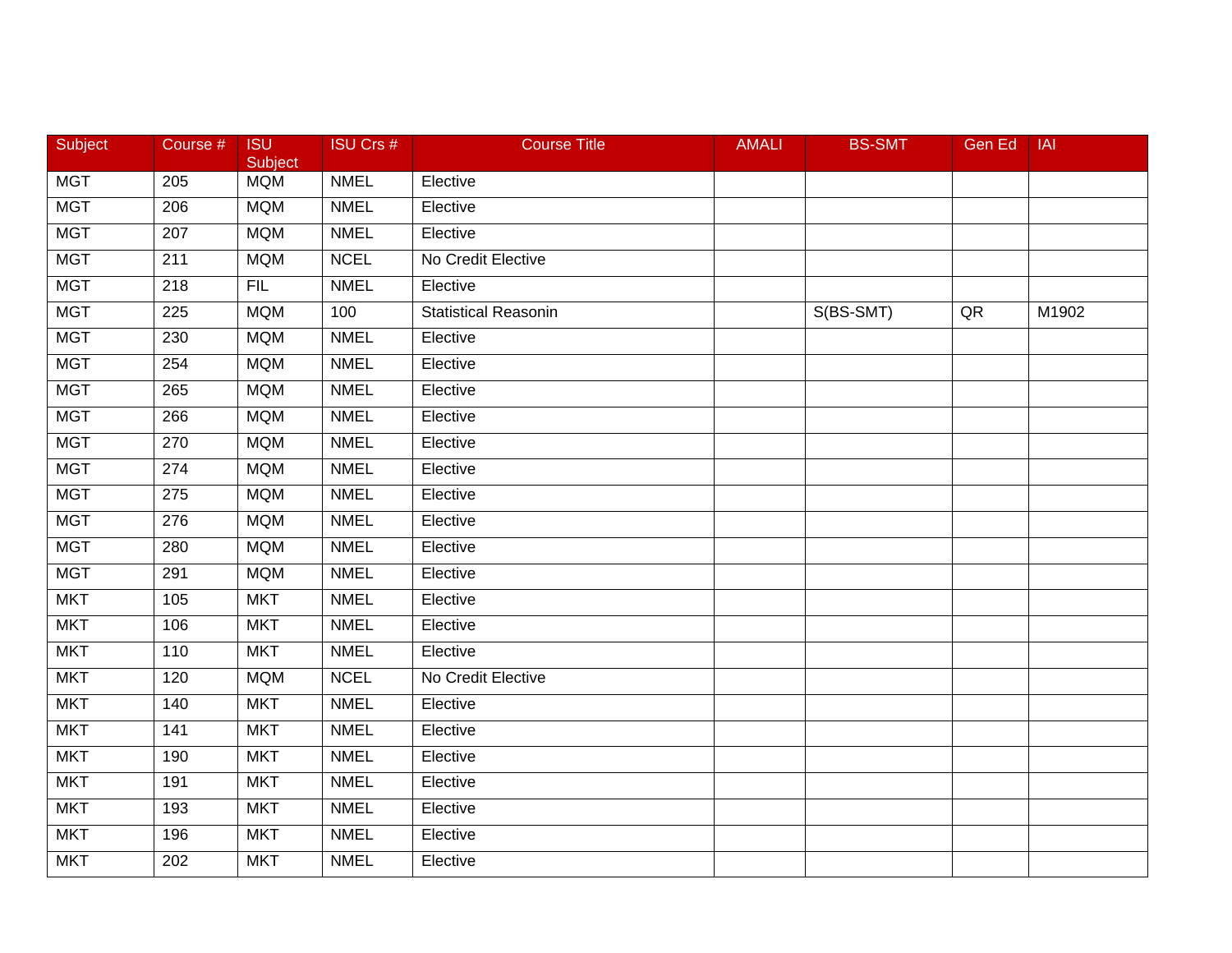| Subject    | Course #         | <b>ISU</b><br>Subject | <b>ISU Crs #</b> | <b>Course Title</b>   | <b>AMALI</b> | <b>BS-SMT</b> | Gen Ed | <b>IAI</b> |
|------------|------------------|-----------------------|------------------|-----------------------|--------------|---------------|--------|------------|
| <b>MKT</b> | $\overline{217}$ | <b>MKT</b>            | <b>NMEL</b>      | Elective              |              |               |        |            |
| <b>MKT</b> | 240              | <b>MKT</b>            | <b>NMEL</b>      | Elective              |              |               |        |            |
| <b>MKT</b> | 245              | <b>MKT</b>            | <b>NMEL</b>      | Elective              |              |               |        |            |
| <b>MKT</b> | 246              | <b>MKT</b>            | <b>NMEL</b>      | Elective              |              |               |        |            |
| <b>MKT</b> | 247              | <b>MKT</b>            | <b>NMEL</b>      | Elective              |              |               |        |            |
| <b>MKT</b> | 248              | <b>MKT</b>            | <b>NMEL</b>      | Elective              |              |               |        |            |
| <b>MKT</b> | 250              | <b>MKT</b>            | <b>NMEL</b>      | Elective              |              |               |        |            |
| <b>MKT</b> | 251              | <b>MKT</b>            | <b>NMEL</b>      | Elective              |              |               |        |            |
| <b>MKT</b> | 252              | <b>MKT</b>            | <b>NMEL</b>      | Elective              |              |               |        |            |
| <b>MKT</b> | 255              | <b>MKT</b>            | <b>NMEL</b>      | Elective              |              |               |        |            |
| <b>MKT</b> | 260              | <b>MKT</b>            | <b>NMEL</b>      | Elective              |              |               |        |            |
| <b>MKT</b> | 280              | <b>MKT</b>            | <b>NMEL</b>      | Elective              |              |               |        |            |
| <b>MKT</b> | 281              | <b>MKT</b>            | <b>NCEL</b>      | No Credit Elective    |              |               |        |            |
| <b>MKT</b> | 285              | <b>MKT</b>            | <b>NMEL</b>      | Elective              |              |               |        |            |
| <b>MKT</b> | 290              | <b>MKT</b>            | <b>NMEL</b>      | Elective              |              |               |        |            |
| <b>MNT</b> | 105              | <b>TEC</b>            | <b>MJEL</b>      | Major Elective        |              |               |        |            |
| <b>MNT</b> | 110              | $\overline{IDS}$      | <b>NMEL</b>      | Elective              |              |               |        |            |
| <b>MNT</b> | $\overline{111}$ | $\overline{IDS}$      | <b>NMEL</b>      | Elective              |              |               |        |            |
| <b>MNT</b> | 115              | <b>IDS</b>            | <b>NMEL</b>      | Elective              |              |               |        |            |
| <b>MNT</b> | 120              | <b>TEC</b>            | <b>MJEL</b>      | Major Elective        |              |               |        |            |
| <b>MNT</b> | 125              | <b>IDS</b>            | <b>NMEL</b>      | Elective              |              |               |        |            |
| <b>MNT</b> | 210              | <b>TEC</b>            | <b>MJEL</b>      | <b>Major Elective</b> |              |               |        |            |
| <b>MNT</b> | 211              | <b>TEC</b>            | <b>MJEL</b>      | <b>Major Elective</b> |              |               |        |            |
| <b>MNT</b> | $\overline{212}$ | <b>TEC</b>            | <b>MJEL</b>      | <b>Major Elective</b> |              |               |        |            |
| <b>MNT</b> | 215              | <b>TEC</b>            | <b>MJEL</b>      | Major Elective        |              |               |        |            |
| <b>MNT</b> | 225              | <b>TEC</b>            | <b>MJEL</b>      | Major Elective        |              |               |        |            |
| <b>MNT</b> | 235              | <b>TEC</b>            | <b>MJEL</b>      | <b>Major Elective</b> |              |               |        |            |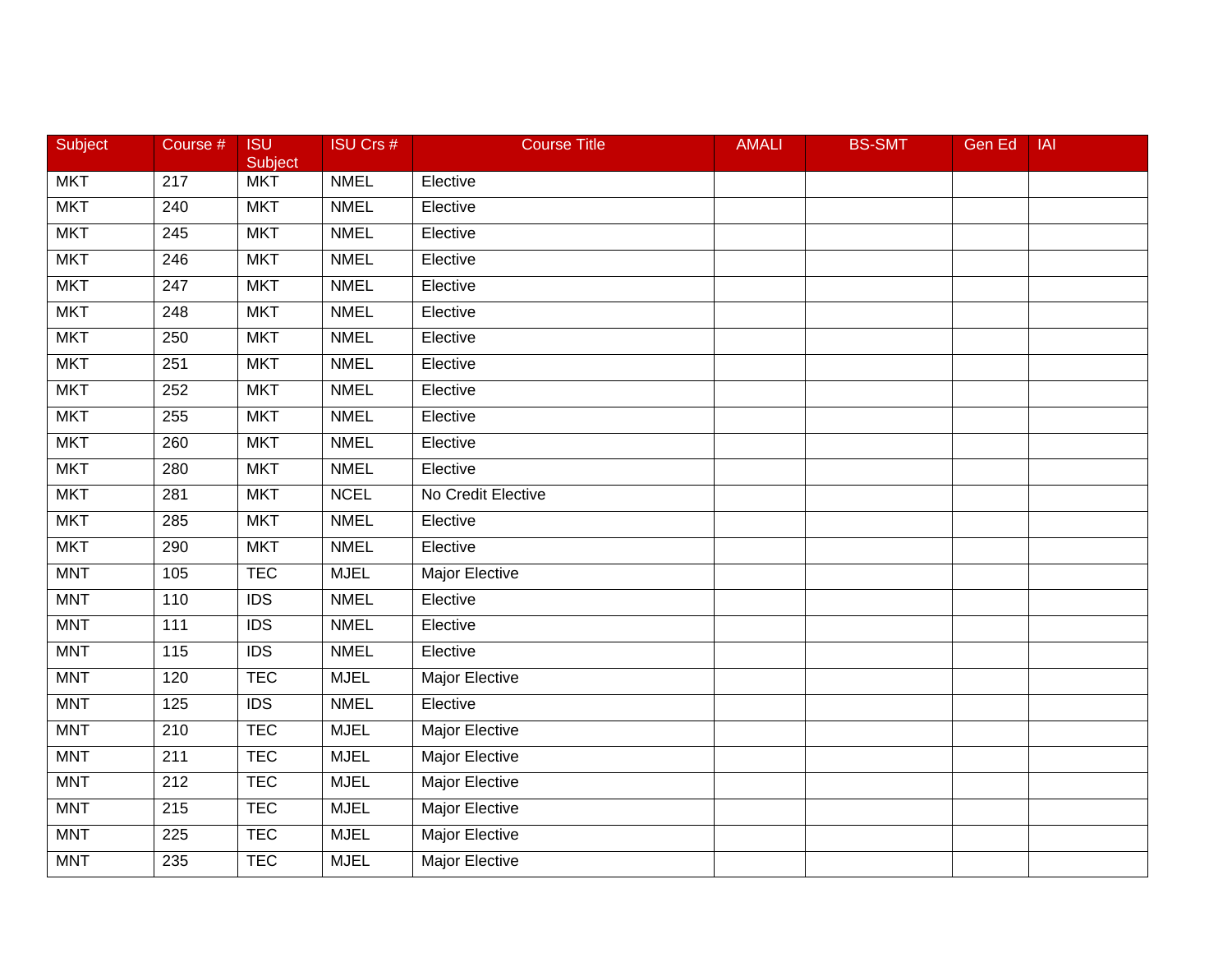| Subject    | Course # | <b>ISU</b><br>Subject | <b>ISU Crs #</b> | <b>Course Title</b>   | <b>AMALI</b> | <b>BS-SMT</b> | <b>Gen Ed</b> | <b>IAI</b> |
|------------|----------|-----------------------|------------------|-----------------------|--------------|---------------|---------------|------------|
| <b>MNT</b> | 255      | <b>TEC</b>            | <b>MJEL</b>      | Major Elective        |              |               |               |            |
| <b>MOA</b> | 145      | <b>HSC</b>            | <b>MJEL</b>      | <b>Major Elective</b> |              |               |               |            |
| <b>MOA</b> | 150      | <b>MAT</b>            | <b>NCEL</b>      | No Credit Elective    |              |               |               |            |
| <b>MOA</b> | 195      | <b>HSC</b>            | <b>NMEL</b>      | Elective              |              |               |               |            |
| <b>MOA</b> | 196      | <b>HSC</b>            | <b>NMEL</b>      | Elective              |              |               |               |            |
| <b>MOA</b> | 197      | <b>HSC</b>            | <b>NMEL</b>      | Elective              |              |               |               |            |
| <b>MOA</b> | 215      | $\overline{IDS}$      | <b>NCEL</b>      | No Credit Elective    |              |               |               |            |
| <b>MOA</b> | 235      | <b>BE</b>             | <b>NCEL</b>      | No Credit Elective    |              |               |               |            |
| <b>MOA</b> | 240      | <b>BE</b>             | <b>NCEL</b>      | No Credit Elective    |              |               |               |            |
| <b>MOA</b> | 242      | <b>BE</b>             | <b>NCEL</b>      | No Credit Elective    |              |               |               |            |
| <b>MOA</b> | 245      | <b>BE</b>             | <b>NCEL</b>      | No Credit Elective    |              |               |               |            |
| <b>MOA</b> | 265      | BE                    | <b>NCEL</b>      | No Credit Elective    |              |               |               |            |
| <b>MOA</b> | 270      | BE                    | <b>NCEL</b>      | No Credit Elective    |              |               |               |            |
| <b>MOA</b> | 280      | <b>BE</b>             | <b>NCEL</b>      | No Credit Elective    |              |               |               |            |
| <b>MTH</b> | 051      | <b>MAT</b>            | <b>NCEL</b>      | No Credit Elective    |              |               |               |            |
| <b>MTH</b> | 052      | <b>MAT</b>            | <b>NCEL</b>      | No Credit Elective    |              |               |               |            |
| <b>MTH</b> | 053      | <b>MAT</b>            | <b>NCEL</b>      | No Credit Elective    |              |               |               |            |
| <b>MTH</b> | 054      | <b>MAT</b>            | <b>NCEL</b>      | No Credit Elective    |              |               |               |            |
| <b>MTH</b> | 055      | <b>MAT</b>            | <b>NCEL</b>      | No Credit Elective    |              |               |               |            |
| <b>MTH</b> | 060      | <b>MAT</b>            | <b>NCEL</b>      | No Credit Elective    |              |               |               |            |
| <b>MTH</b> | 061      | <b>MAT</b>            | <b>NCEL</b>      | No Credit Elective    |              |               |               |            |
| <b>MTH</b> | 062      | <b>MAT</b>            | <b>NCEL</b>      | No Credit Elective    |              |               |               |            |
| <b>MTH</b> | 063      | <b>MAT</b>            | <b>NCEL</b>      | No Credit Elective    |              |               |               |            |
| MTH        | 067      | <b>MAT</b>            | <b>NCEL</b>      | No Credit Elective    |              |               |               |            |
| <b>MTH</b> | 068      | <b>MAT</b>            | <b>NCEL</b>      | No Credit Elective    |              |               |               |            |
| <b>MTH</b> | 070      | <b>MAT</b>            | <b>NCEL</b>      | No Credit Elective    |              |               |               |            |
| <b>MTH</b> | 080      | <b>MAT</b>            | 104              | Intermediate Algebra  |              |               |               |            |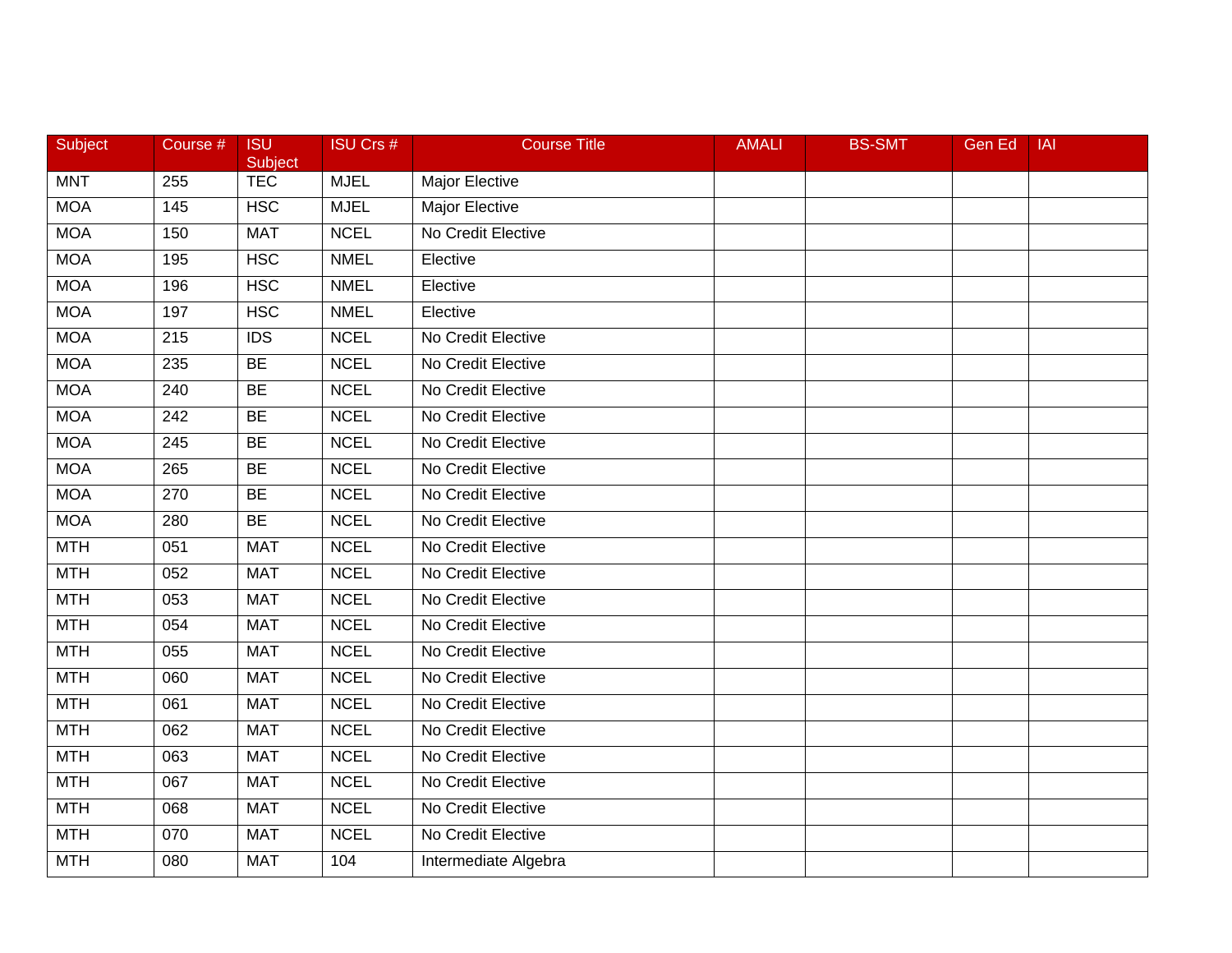| Subject    | Course # | <b>ISU</b><br>Subject | <b>ISU Crs #</b>  | <b>Course Title</b>         | <b>AMALI</b> | <b>BS-SMT</b> | <b>Gen Ed</b> | <b>IAI</b> |
|------------|----------|-----------------------|-------------------|-----------------------------|--------------|---------------|---------------|------------|
| <b>MTH</b> | 082      | <b>MAT</b>            | <b>NCEL</b>       | No Credit Elective          |              |               |               |            |
| <b>MTH</b> | 101      | <b>MAT</b>            | <b>NMEL</b>       | Elective                    |              |               | MA            | M1901      |
| <b>MTH</b> | 103      | <b>MAT</b>            | 119               | College Algebra*            |              |               |               |            |
| <b>MTH</b> | 104      | <b>MAT</b>            | 108               | Trigonometry*               |              |               |               |            |
| <b>MTH</b> | 124      | <b>MAT</b>            | 120               | <b>Finite Mathematics</b>   |              |               | MA            | M1906      |
| <b>MTH</b> | 130      | <b>MAT</b>            | <b>NMEL</b>       | Elective                    |              |               |               |            |
| <b>MTH</b> | 131      | <b>MAT</b>            | 152               | Math Reasoning              |              |               |               | M1903      |
| <b>MTH</b> | 134      | <b>MAT</b>            | 121               | <b>Applied Calculus</b>     |              | S(BS-SMT)     | QR            | M1900B     |
| <b>MTH</b> | 140      | <b>MAT</b>            | 144               | Precalculus                 |              |               |               |            |
| <b>MTH</b> | 162      | ECO                   | 138               | Eco Reason Stats            |              | S(BS-SMT)     | QR            | M1902      |
| <b>MTH</b> | 165      | ECO                   | 138               | <b>Eco Reason Stats</b>     |              | S(BS-SMT)     | $\sf QR$      | M1902      |
| <b>MTH</b> | 200      | <b>MAT</b>            | $\frac{145}{145}$ | Calculus I                  |              |               | MA            | M1900      |
| <b>MTH</b> | 201      | <b>MAT</b>            | 146               | Calculus II                 |              | S(BS-SMT)     | QR            | M1900      |
| <b>MTH</b> | 202      | <b>MAT</b>            | 147               | Calculus III                |              | S(BS-SMT)     |               | M1900      |
| <b>MTH</b> | 203      | <b>MAT</b>            | 175               | Elem Linear Algebra         |              | S(BS-SMT)     |               |            |
| <b>MTH</b> | 212      | <b>MAT</b>            | <b>MJEL</b>       | Major Elective              |              |               |               |            |
| <b>MTH</b> | 220      | <b>MAT</b>            | 160               | Elem Discrete Math          |              | S(BS-SMT)     |               | M1905      |
| <b>MTH</b> | 225      | <b>MQM</b>            | 100               | <b>Statistical Reasonin</b> |              |               |               | M1902      |
| <b>MTH</b> | 265      | <b>MAT</b>            | <b>NMEL</b>       | Elective                    |              |               |               |            |
| <b>MUS</b> | 100      | <b>MUS</b>            | <b>MJEL</b>       | Major Elective              |              |               |               |            |
| <b>MUS</b> | 101      | <b>MUS</b>            | <b>MJEL</b>       | Major Elective              |              |               |               |            |
| <b>MUS</b> | 102      | <b>MUS</b>            | <b>MJEL</b>       | <b>Major Elective</b>       |              |               |               |            |
| <b>MUS</b> | 103      | <b>MUS</b>            | <b>MJEL</b>       | <b>Major Elective</b>       |              |               |               | F1900      |
| <b>MUS</b> | 104      | <b>MUS</b>            | <b>MJEL</b>       | <b>Major Elective</b>       |              |               |               | F1904      |
| <b>MUS</b> | 106      | <b>MUS</b>            | <b>MJEL</b>       | Major Elective              |              |               |               | F1905D     |
| <b>MUS</b> | 107      | <b>MUS</b>            | <b>MJEL</b>       | Major Elective              |              |               |               | F1910      |
| <b>MUS</b> | 108      | <b>MUS</b>            | <b>NMEL</b>       | Elective                    | <b>AMALI</b> |               |               | F1903N     |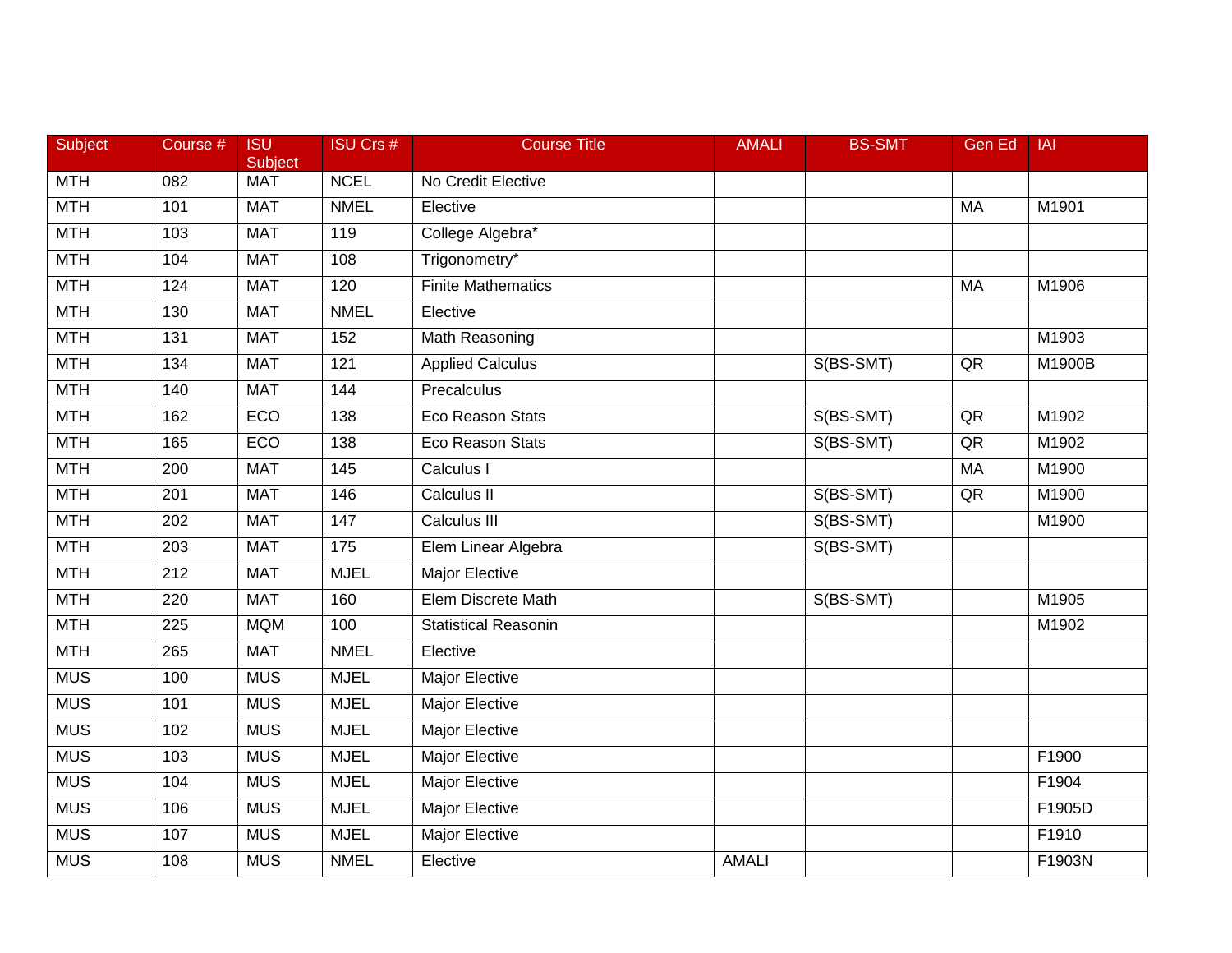| Subject    | Course # | <b>ISU</b><br>Subject | <b>ISU Crs #</b> | <b>Course Title</b>     | <b>AMALI</b> | <b>BS-SMT</b> | <b>Gen Ed</b> | IAI   |
|------------|----------|-----------------------|------------------|-------------------------|--------------|---------------|---------------|-------|
| <b>MUS</b> | 111      | <b>MUS</b>            | <b>MJEL</b>      | Major Elective          |              |               |               |       |
| <b>MUS</b> | 112      | <b>MUS</b>            | <b>MJEL</b>      | Major Elective          |              |               |               |       |
| <b>MUS</b> | 115      | <b>MUS</b>            | <b>MJEL</b>      | Major Elective          |              |               |               |       |
| <b>MUS</b> | 116      | <b>MUS</b>            | <b>MJEL</b>      | <b>Major Elective</b>   |              |               |               |       |
| <b>MUS</b> | 120      | <b>MUS</b>            | <b>MJEL</b>      | Major Elective          |              |               |               | F1901 |
| <b>MUS</b> | 130      | <b>MUS</b>            | 184              | <b>Concert Choir</b>    |              |               | FA            |       |
| <b>MUS</b> | 136      | <b>MUS</b>            | 188              | <b>Civic Chorale</b>    |              |               | FA            |       |
| <b>MUS</b> | 140      | <b>MUS</b>            | <b>MJEL</b>      | <b>Major Elective</b>   |              |               |               |       |
| <b>MUS</b> | 145      | <b>MUS</b>            | <b>MJEL</b>      | <b>Major Elective</b>   |              |               |               |       |
| <b>MUS</b> | 150      | <b>MUS</b>            | 182              | Symp Orch (Strings)     |              |               | <b>FA</b>     |       |
| <b>MUS</b> | 165      | <b>MUS</b>            | 121              | Grp Inst Piano          |              |               |               |       |
| <b>MUS</b> | 166      | <b>MUS</b>            | 122              | <b>Grp Inst Pno</b>     |              |               |               |       |
| <b>MUS</b> | 167      | <b>MUS</b>            | 118              | <b>Beginning Guitar</b> |              |               |               |       |
| <b>MUS</b> | 169      | <b>MUS</b>            | 126              | <b>Grp Inst Voice</b>   |              |               |               |       |
| <b>MUS</b> | 180      | <b>MUS</b>            | 138A10           | Ap Mus Flute            |              |               |               |       |
| <b>MUS</b> | 181      | <b>MUS</b>            | 138A50           | Ap Mus Oboe             |              |               |               |       |
| <b>MUS</b> | 182      | <b>MUS</b>            | 138A20           | Ap Mus Clarinet         |              |               |               |       |
| <b>MUS</b> | 183      | <b>MUS</b>            | 138A60           | Ap Mus Bassoon          |              |               |               |       |
| <b>MUS</b> | 184      | <b>MUS</b>            | 138A30           | Ap Mus Saxophone        |              |               |               |       |
| <b>MUS</b> | 185      | <b>MUS</b>            | 131A20           | Ap Mus Fr Horn          |              |               |               |       |
| <b>MUS</b> | 186      | <b>MUS</b>            | 131A10           | Ap Mus Trp-Cor          |              |               |               |       |
| <b>MUS</b> | 187      | <b>MUS</b>            | 131A50           | Ap Mus Trombone         |              |               |               |       |
| <b>MUS</b> | 188      | <b>MUS</b>            | 131A30           | Ap Mus Euphonium        |              |               |               |       |
| <b>MUS</b> | 189      | <b>MUS</b>            | 131A70           | Ap Mus Tuba             |              |               |               |       |
| <b>MUS</b> | 190      | <b>MUS</b>            | 134              | Ap Mus Percussion       |              |               |               |       |
| <b>MUS</b> | 191      | <b>MUS</b>            | 136A10           | Ap Mus Violin           |              |               |               |       |
| <b>MUS</b> | 192      | <b>MUS</b>            | 136A30           | Ap Mus Viola            |              |               |               |       |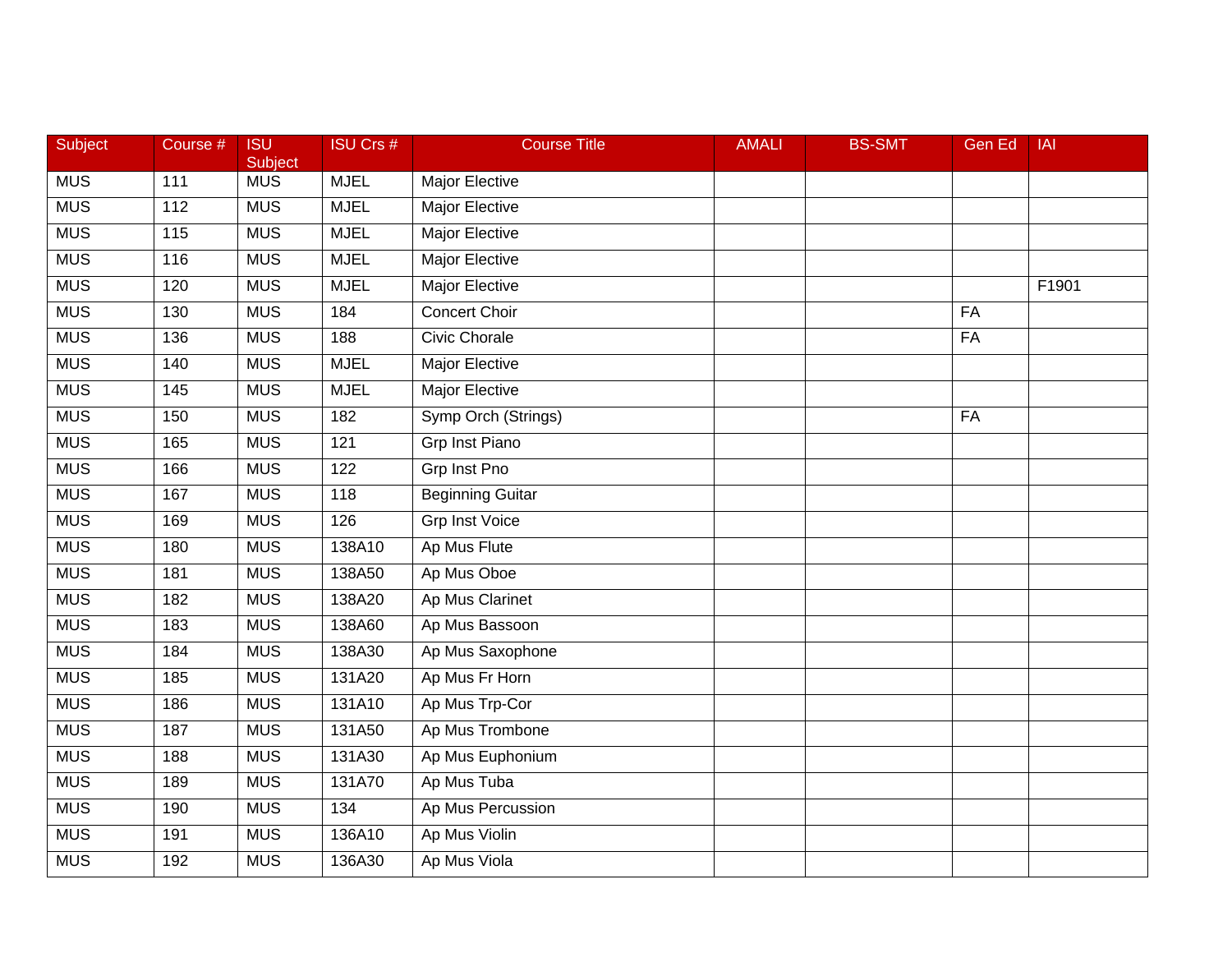| <b>Subject</b> | Course #         | <b>ISU</b><br>Subject | <b>ISU Crs #</b> | <b>Course Title</b>               | <b>AMALI</b> | <b>BS-SMT</b> | <b>Gen Ed</b> | <b>IAI</b> |
|----------------|------------------|-----------------------|------------------|-----------------------------------|--------------|---------------|---------------|------------|
| <b>MUS</b>     | 193              | <b>MUS</b>            | 136A50           | Ap Mus Cello                      |              |               |               |            |
| <b>MUS</b>     | 194              | <b>MUS</b>            | 136A70           | Ap Mus String Bass                |              |               |               |            |
| <b>MUS</b>     | 195              | <b>MUS</b>            | <b>MJEL</b>      | <b>Major Elective</b>             |              |               |               |            |
| <b>MUS</b>     | 196              | <b>MUS</b>            | $\overline{135}$ | Ap Mus Pno                        |              |               |               |            |
| <b>MUS</b>     | 197              | <b>MUS</b>            | 133              | Ap Mus Organ                      |              |               |               |            |
| <b>MUS</b>     | 198              | <b>MUS</b>            | 137              | Ap Mus Voice                      |              |               |               |            |
| <b>MUS</b>     | 199              | <b>MUS</b>            | 136A80           | Ap Mus Guitar                     |              |               |               |            |
| <b>MUS</b>     | 211              | $\overline{IDS}$      | $\mathbf{1}$     | <b>IDS UGRD Conversion Course</b> |              |               |               |            |
| <b>MUS</b>     | 212              | $\overline{IDS}$      | $\mathbf{1}$     | <b>IDS UGRD Conversion Course</b> |              |               |               |            |
| <b>MUS</b>     | 215              | <b>MUS</b>            | <b>MJEL</b>      | <b>Major Elective</b>             |              |               |               |            |
| <b>MUS</b>     | 216              | <b>IDS</b>            | $\mathbf{1}$     | <b>IDS UGRD Conversion Course</b> |              |               |               |            |
| <b>MUS</b>     | 223              | <b>MUS</b>            | <b>MJEL</b>      | <b>Major Elective</b>             |              |               |               |            |
| <b>MUS</b>     | $\overline{224}$ | <b>MUS</b>            | <b>MJEL</b>      | <b>Major Elective</b>             |              |               |               |            |
| <b>MUS</b>     | 261              | <b>MUS</b>            | 128              | Diction: Italian&Engl             |              |               |               |            |
| <b>MUS</b>     | 262              | <b>MUS</b>            | <b>MJEL</b>      | <b>Major Elective</b>             |              |               |               |            |
| <b>MUS</b>     | 263              | <b>MUS</b>            | <b>MJEL</b>      | Major Elective                    |              |               |               |            |
| <b>MUS</b>     | 265              | <b>MUS</b>            | 122              | <b>Grp Inst Pno</b>               |              |               |               |            |
| <b>MUS</b>     | 266              | <b>MUS</b>            | 122              | <b>Grp Inst Pno</b>               |              |               |               |            |
| <b>MUS</b>     | 271              | <b>MUS</b>            | <b>MJEL</b>      | Major Elective                    |              |               |               |            |
| <b>MUS</b>     | 272              | <b>MUS</b>            | <b>MJEL</b>      | Major Elective                    |              |               |               |            |
| <b>MUS</b>     | 280              | <b>MUS</b>            | <b>MJEL</b>      | Major Elective                    |              |               |               |            |
| <b>MUS</b>     | 281              | <b>MUS</b>            | <b>MJEL</b>      | <b>Major Elective</b>             |              |               |               |            |
| <b>MUS</b>     | 282              | <b>MUS</b>            | <b>MJEL</b>      | <b>Major Elective</b>             |              |               |               |            |
| <b>MUS</b>     | 283              | <b>MUS</b>            | <b>MJEL</b>      | <b>Major Elective</b>             |              |               |               |            |
| <b>MUS</b>     | 284              | <b>MUS</b>            | <b>MJEL</b>      | Major Elective                    |              |               |               |            |
| <b>MUS</b>     | 285              | <b>MUS</b>            | <b>MJEL</b>      | Major Elective                    |              |               |               |            |
| <b>MUS</b>     | 286              | <b>MUS</b>            | <b>MJEL</b>      | <b>Major Elective</b>             |              |               |               |            |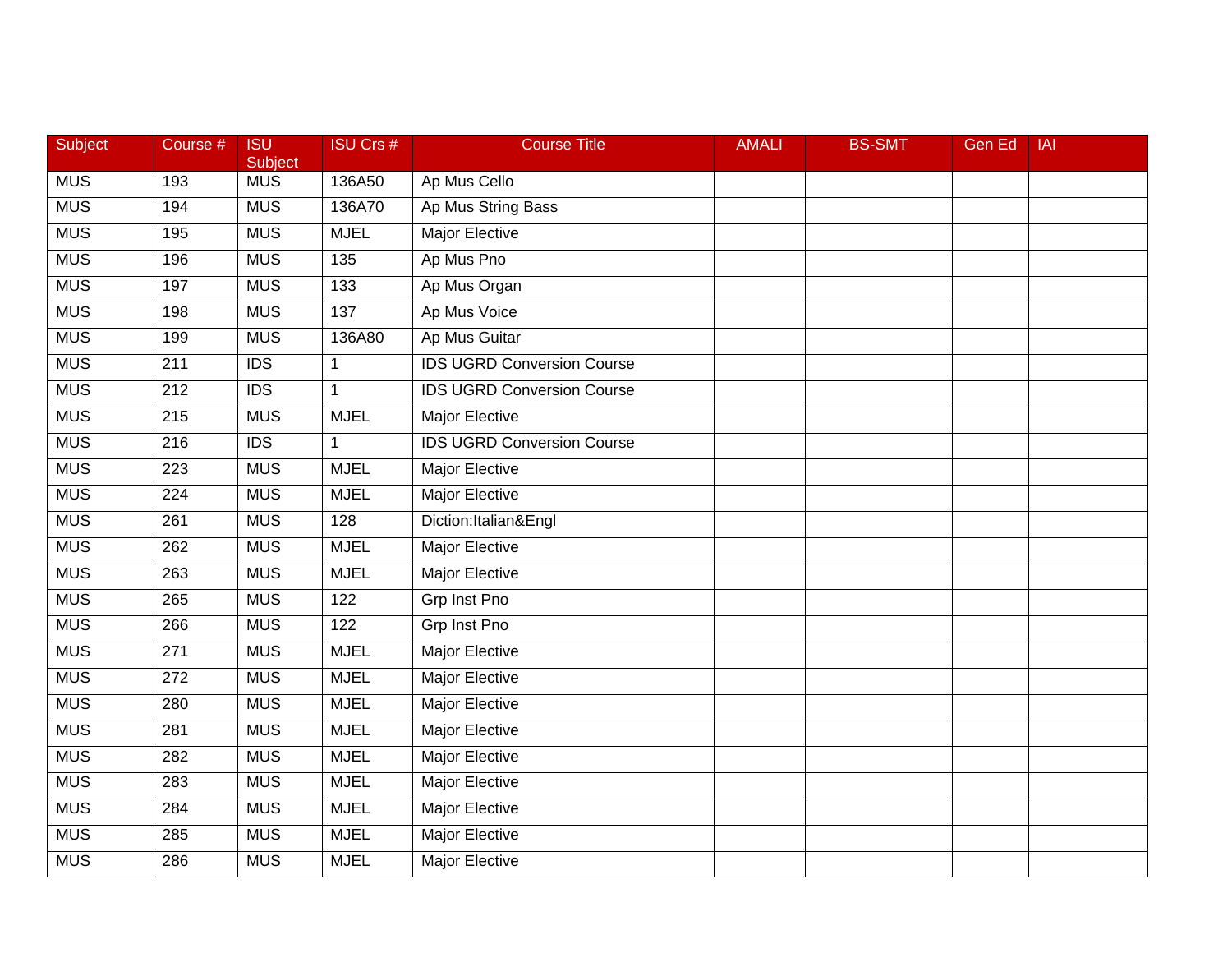| Subject    | Course #         | <b>ISU</b><br>Subject             | <b>ISU Crs #</b> | <b>Course Title</b>   | <b>AMALI</b> | <b>BS-SMT</b> | <b>Gen Ed</b> | IAI |
|------------|------------------|-----------------------------------|------------------|-----------------------|--------------|---------------|---------------|-----|
| <b>MUS</b> | 287              | <b>MUS</b>                        | <b>MJEL</b>      | Major Elective        |              |               |               |     |
| <b>MUS</b> | 288              | <b>MUS</b>                        | <b>MJEL</b>      | <b>Major Elective</b> |              |               |               |     |
| <b>MUS</b> | 289              | <b>MUS</b>                        | <b>MJEL</b>      | <b>Major Elective</b> |              |               |               |     |
| <b>MUS</b> | 290              | <b>MUS</b>                        | <b>MJEL</b>      | Major Elective        |              |               |               |     |
| <b>MUS</b> | 291              | <b>MUS</b>                        | <b>MJEL</b>      | Major Elective        |              |               |               |     |
| <b>MUS</b> | 292              | <b>MUS</b>                        | <b>MJEL</b>      | <b>Major Elective</b> |              |               |               |     |
| <b>MUS</b> | 293              | <b>MUS</b>                        | <b>MJEL</b>      | <b>Major Elective</b> |              |               |               |     |
| <b>MUS</b> | 294              | <b>MUS</b>                        | <b>MJEL</b>      | <b>Major Elective</b> |              |               |               |     |
| <b>MUS</b> | 295              | <b>MUS</b>                        | <b>MJEL</b>      | <b>Major Elective</b> |              |               |               |     |
| <b>MUS</b> | 296              | <b>MUS</b>                        | <b>MJEL</b>      | <b>Major Elective</b> |              |               |               |     |
| <b>MUS</b> | 297              | <b>MUS</b>                        | <b>MJEL</b>      | Major Elective        |              |               |               |     |
| <b>MUS</b> | 298              | <b>MUS</b>                        | <b>MJEL</b>      | <b>Major Elective</b> |              |               |               |     |
| <b>MUS</b> | 299              | <b>MUS</b>                        | <b>MJEL</b>      | <b>Major Elective</b> |              |               |               |     |
| <b>NET</b> | 100              | $\overline{\mathsf{I}\mathsf{T}}$ | <b>NMEL</b>      | Elective              |              |               |               |     |
| <b>NET</b> | 101              | $\overline{\mathsf{I}\mathsf{T}}$ | <b>NMEL</b>      | Elective              |              |               |               |     |
| <b>NET</b> | 106              | $\sf IT$                          | <b>NMEL</b>      | Elective              |              |               |               |     |
| <b>NET</b> | $\overline{111}$ | $\overline{\mathsf{T}}$           | <b>NMEL</b>      | Elective              |              |               |               |     |
| <b>NET</b> | 112              | $\overline{\mathsf{T}}$           | <b>NMEL</b>      | Elective              |              |               |               |     |
| <b>NET</b> | 121              | $\overline{\mathsf{I}\mathsf{T}}$ | <b>NMEL</b>      | Elective              |              |               |               |     |
| <b>NET</b> | 122              | $\overline{\mathsf{I}\mathsf{T}}$ | <b>NMEL</b>      | Elective              |              |               |               |     |
| <b>NET</b> | 141              | $\overline{\mathsf{I}\mathsf{T}}$ | <b>NMEL</b>      | Elective              |              |               |               |     |
| <b>NET</b> | 151              | $\overline{\mathsf{I}\mathsf{T}}$ | <b>NMEL</b>      | Elective              |              |               |               |     |
| <b>NET</b> | 152              | $\overline{\mathsf{T}}$           | <b>NMEL</b>      | Elective              |              |               |               |     |
| <b>NET</b> | 153              | $\overline{\mathsf{I}\mathsf{T}}$ | <b>NMEL</b>      | Elective              |              |               |               |     |
| <b>NET</b> | 154              | $\mathsf{I}\mathsf{T}$            | <b>NMEL</b>      | Elective              |              |               |               |     |
| <b>NET</b> | 161              | $\overline{\mathsf{I}\mathsf{T}}$ | <b>NMEL</b>      | Elective              |              |               |               |     |
| <b>NET</b> | $\overline{171}$ | IDS                               | <b>NMEL</b>      | Elective              |              |               |               |     |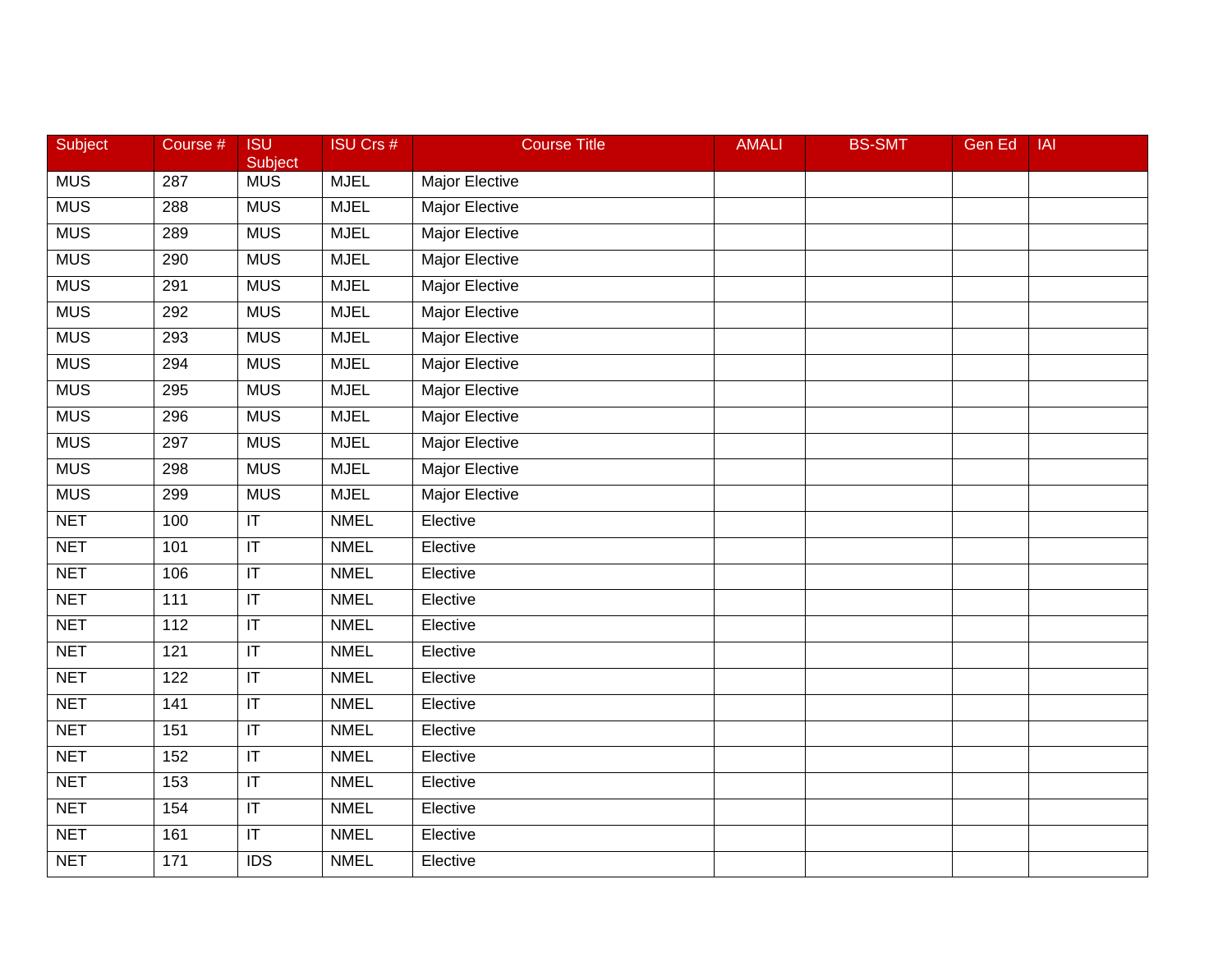| Subject    | Course #        | <b>ISU</b><br>Subject   | <b>ISU Crs #</b> | <b>Course Title</b> | <b>AMALI</b> | <b>BS-SMT</b> | Gen Ed | <b>IAI</b> |
|------------|-----------------|-------------------------|------------------|---------------------|--------------|---------------|--------|------------|
| <b>NET</b> | $\frac{1}{172}$ | $\overline{IDS}$        | <b>NMEL</b>      | Elective            |              |               |        |            |
| <b>NET</b> | $\frac{1}{173}$ | IDS                     | <b>NMEL</b>      | Elective            |              |               |        |            |
| <b>NET</b> | 174             | $\overline{IDS}$        | <b>NMEL</b>      | Elective            |              |               |        |            |
| <b>NET</b> | 182             | $\overline{\mathsf{T}}$ | <b>NMEL</b>      | Elective            |              |               |        |            |
| <b>NET</b> | 201             | <b>IDS</b>              | <b>NMEL</b>      | Elective            |              |               |        |            |
| <b>NET</b> | 211             | <b>IDS</b>              | <b>NMEL</b>      | Elective            |              |               |        |            |
| <b>NET</b> | 212             | $\overline{IDS}$        | <b>NMEL</b>      | Elective            |              |               |        |            |
| <b>NET</b> | 221             | $\mathsf{I}\mathsf{T}$  | <b>NMEL</b>      | Elective            |              |               |        |            |
| <b>NET</b> | 231             | $\overline{\mathbb{T}}$ | <b>NMEL</b>      | Elective            |              |               |        |            |
| <b>NET</b> | 236             | $\mathsf{I}\mathsf{T}$  | <b>NMEL</b>      | Elective            |              |               |        |            |
| <b>NET</b> | 241             | $\sf IT$                | <b>NMEL</b>      | Elective            |              |               |        |            |
| <b>NET</b> | 242             | $\overline{\mathsf{T}}$ | <b>NMEL</b>      | Elective            |              |               |        |            |
| <b>NET</b> | 251             | $\overline{IDS}$        | <b>NMEL</b>      | Elective            |              |               |        |            |
| <b>NET</b> | 252             | $\overline{\mathbb{F}}$ | <b>NMEL</b>      | Elective            |              |               |        |            |
| <b>NET</b> | 253             | IT                      | <b>NMEL</b>      | Elective            |              |               |        |            |
| <b>NET</b> | 254             | $\mathsf{I}\mathsf{T}$  | <b>NMEL</b>      | Elective            |              |               |        |            |
| <b>NET</b> | 261             | $\overline{\mathbb{T}}$ | <b>NMEL</b>      | Elective            |              |               |        |            |
| <b>NET</b> | 262             | $\overline{\mathsf{T}}$ | <b>NMEL</b>      | Elective            |              |               |        |            |
| <b>NET</b> | 263             | $\sf IT$                | <b>NMEL</b>      | Elective            |              |               |        |            |
| <b>NET</b> | 265             | $\mathsf{I}\mathsf{T}$  | <b>NMEL</b>      | Elective            |              |               |        |            |
| <b>NET</b> | 266             | $\sf IT$                | <b>NMEL</b>      | Elective            |              |               |        |            |
| <b>NET</b> | 267             | $\overline{\mathsf{I}}$ | <b>NMEL</b>      | Elective            |              |               |        |            |
| <b>NET</b> | 268             | $\overline{\mathsf{T}}$ | <b>NMEL</b>      | Elective            |              |               |        |            |
| <b>NET</b> | 270             | $\overline{IDS}$        | <b>NMEL</b>      | Elective            |              |               |        |            |
| <b>NET</b> | 280             | $\sf IT$                | <b>NMEL</b>      | Elective            |              |               |        |            |
| <b>NET</b> | 281             | $\sf IT$                | <b>NMEL</b>      | Elective            |              |               |        |            |
| <b>NET</b> | 282             | $\overline{\mathbb{T}}$ | <b>NMEL</b>      | Elective            |              |               |        |            |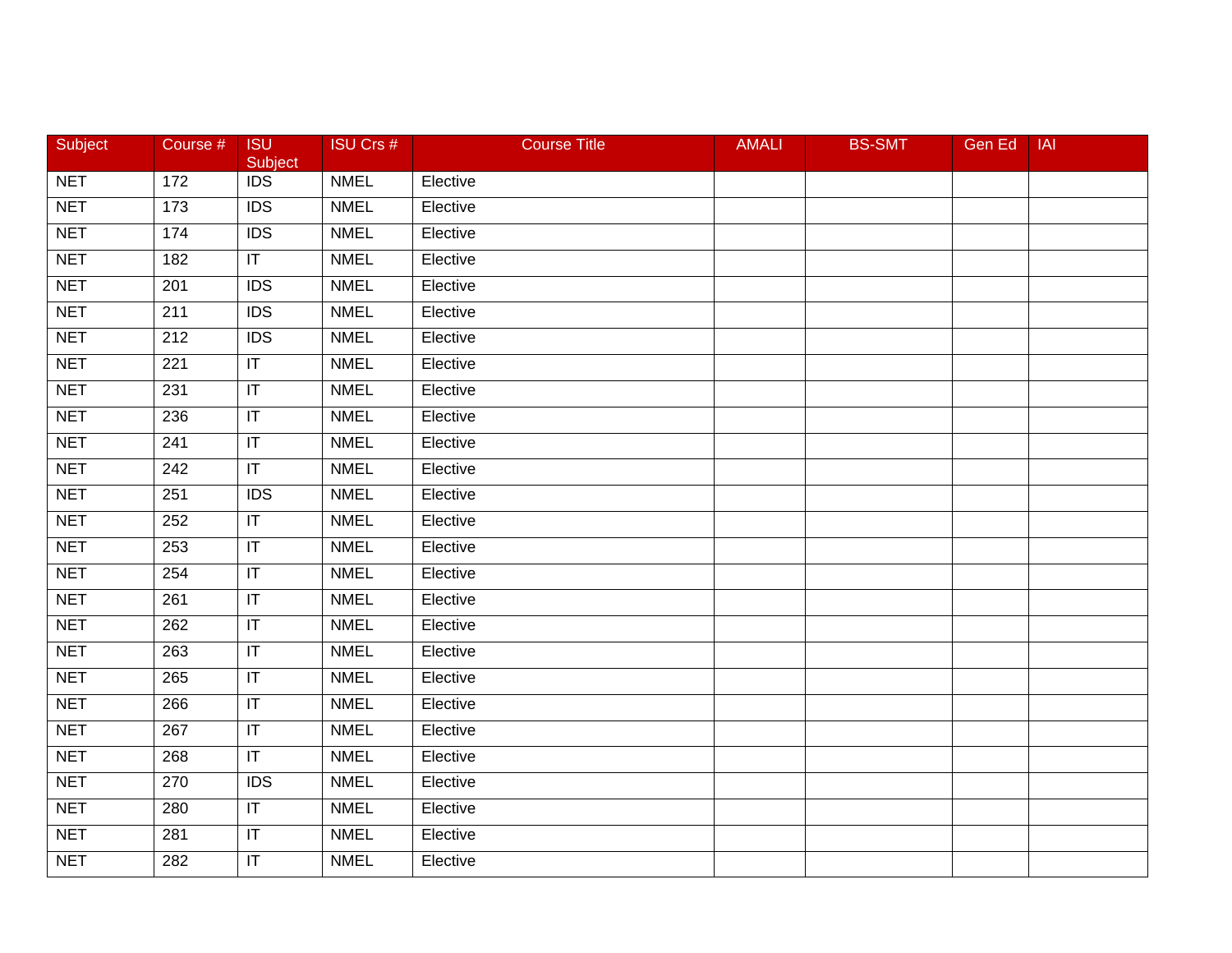| Subject    | Course # | <b>ISU</b><br>Subject | <b>ISU Crs #</b> | <b>Course Title</b>         | <b>AMALI</b> | <b>BS-SMT</b> | Gen Ed | <b>IAI</b> |
|------------|----------|-----------------------|------------------|-----------------------------|--------------|---------------|--------|------------|
| <b>NET</b> | 283      | $\overline{IDS}$      | <b>NMEL</b>      | Elective                    |              |               |        |            |
| <b>NET</b> | 284      | $\overline{IDS}$      | <b>NMEL</b>      | Elective                    |              |               |        |            |
| <b>NET</b> | 289      | $\overline{IDS}$      | <b>NMEL</b>      | Elective                    |              |               |        |            |
| <b>NET</b> | 299      | $\overline{IDS}$      | <b>NMEL</b>      | Elective                    |              |               |        |            |
| <b>NTR</b> | 100      | $\overline{FCS}$      | <b>MJEL</b>      | Major Elective              |              |               |        |            |
| <b>NTR</b> | 101      | <b>FCS</b>            | 102              | <b>Fund Human Nutrition</b> |              |               |        |            |
| <b>NTR</b> | 110      | <b>FCS</b>            | $\overline{113}$ | Principles Food Prep        |              |               |        |            |
| <b>NTR</b> | 200      | <b>FCS</b>            | $\overline{217}$ | <b>Nutrition Life Cycle</b> |              |               |        |            |
| <b>NTR</b> | 205      | FCS                   | <b>MJEL</b>      | <b>Major Elective</b>       |              |               |        |            |
| NTR        | 210      | $\overline{FCS}$      | <b>MJEL</b>      | <b>Major Elective</b>       |              |               |        |            |
| <b>NTR</b> | 225      | <b>FCS</b>            | <b>MJEL</b>      | Major Elective              |              |               |        |            |
| <b>NTR</b> | 295      | <b>FCS</b>            | <b>MJEL</b>      | <b>Major Elective</b>       |              |               |        |            |
| <b>NUR</b> | 101      | <b>NUR</b>            | <b>NMEL</b>      | Elective                    |              |               |        |            |
| <b>NUR</b> | 102      | <b>NUR</b>            | <b>NMEL</b>      | Elective                    |              |               |        |            |
| <b>NUR</b> | 104      | <b>NUR</b>            | <b>NMEL</b>      | Elective                    |              |               |        |            |
| <b>NUR</b> | 105      | <b>NUR</b>            | <b>NMEL</b>      | Elective                    |              |               |        |            |
| <b>NUR</b> | 108      | <b>NUR</b>            | <b>NMEL</b>      | Elective                    |              |               |        |            |
| <b>NUR</b> | 110      | <b>NUR</b>            | <b>NMEL</b>      | Elective                    |              |               |        |            |
| <b>NUR</b> | 111      | <b>NUR</b>            | <b>NMEL</b>      | Elective                    |              |               |        |            |
| <b>NUR</b> | 112      | <b>NUR</b>            | <b>NMEL</b>      | Elective                    |              |               |        |            |
| <b>NUR</b> | 140      | <b>NUR</b>            | <b>NMEL</b>      | Elective                    |              |               |        |            |
| <b>NUR</b> | 141      | <b>NUR</b>            | <b>NMEL</b>      | Elective                    |              |               |        |            |
| <b>NUR</b> | 150      | <b>NUR</b>            | <b>NMEL</b>      | Elective                    |              |               |        |            |
| <b>NUR</b> | 151      | <b>NUR</b>            | <b>NMEL</b>      | Elective                    |              |               |        |            |
| <b>NUR</b> | 180      | <b>NUR</b>            | <b>NMEL</b>      | Elective                    |              |               |        |            |
| <b>NUR</b> | 199      | <b>NUR</b>            | <b>NMEL</b>      | Elective                    |              |               |        |            |
| <b>NUR</b> | 201      | <b>NUR</b>            | <b>NMEL</b>      | Elective                    |              |               |        |            |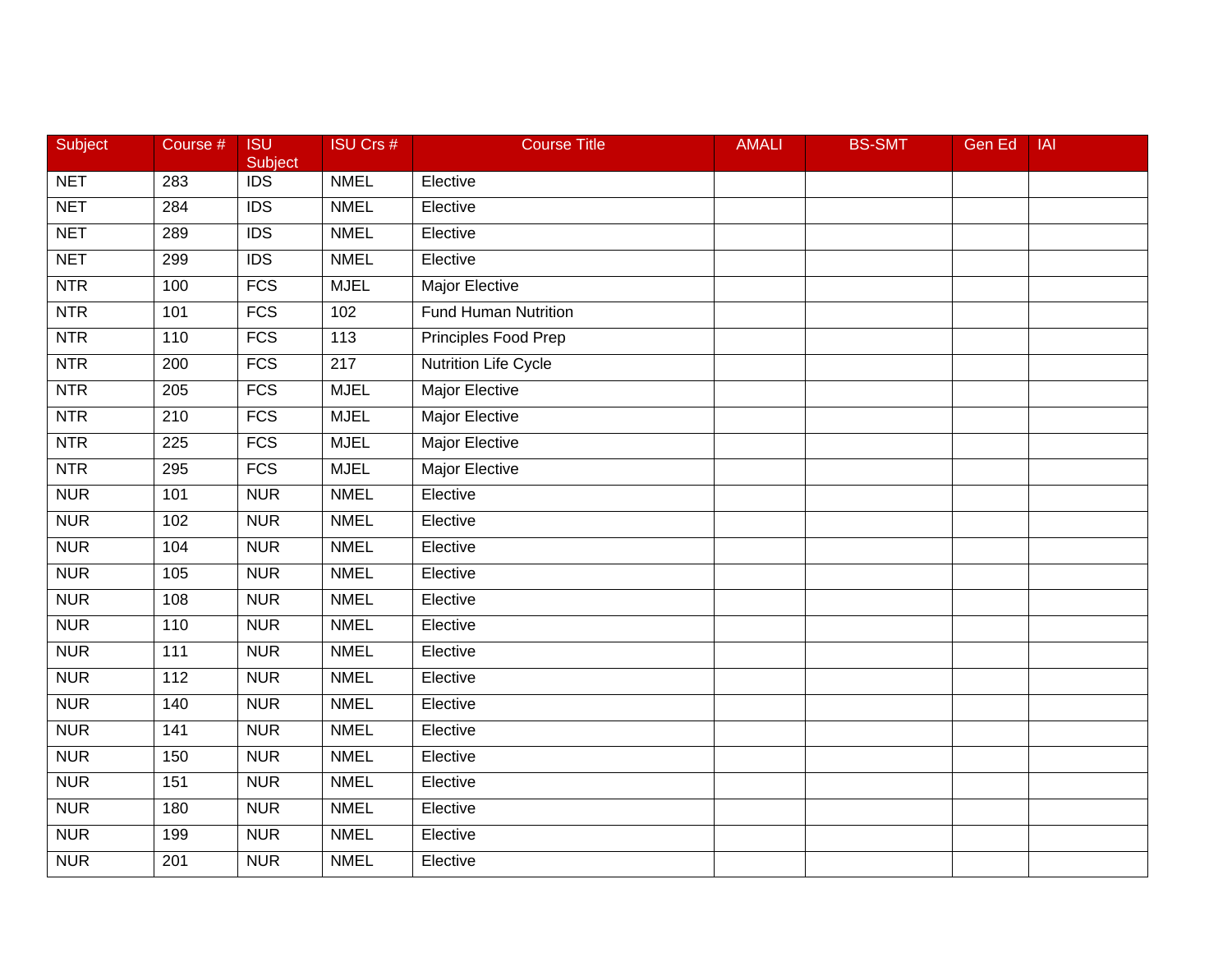| <b>Subject</b>   | Course #         | <b>ISU</b><br>Subject | <b>ISU Crs #</b> | <b>Course Title</b>     | <b>AMALI</b> | <b>BS-SMT</b> | Gen Ed | <b>IAI</b> |
|------------------|------------------|-----------------------|------------------|-------------------------|--------------|---------------|--------|------------|
| <b>NUR</b>       | 202              | <b>NUR</b>            | <b>NMEL</b>      | Elective                |              |               |        |            |
| <b>NUR</b>       | 205              | <b>NUR</b>            | <b>NMEL</b>      | Elective                |              |               |        |            |
| <b>NUR</b>       | 210              | <b>NUR</b>            | <b>NMEL</b>      | Elective                |              |               |        |            |
| <b>NUR</b>       | 216              | <b>NUR</b>            | <b>NMEL</b>      | Elective                |              |               |        |            |
| <b>NUR</b>       | 218              | <b>NUR</b>            | <b>NMEL</b>      | Elective                |              |               |        |            |
| <b>NUR</b>       | 220              | <b>NUR</b>            | <b>NMEL</b>      | Elective                |              |               |        |            |
| <b>NUR</b>       | $\overline{240}$ | <b>NUR</b>            | <b>NMEL</b>      | Elective                |              |               |        |            |
| <b>NUR</b>       | 250              | <b>NUR</b>            | <b>NMEL</b>      | Elective                |              |               |        |            |
| <b>NUR</b>       | 260              | <b>NUR</b>            | <b>NCEL</b>      | No Credit Elective      |              |               |        |            |
| <b>NUR</b>       | 280              | <b>NUR</b>            | <b>NCEL</b>      | No Credit Elective      |              |               |        |            |
| OCC              | 030              | <b>IDS</b>            | <b>NCEL</b>      | No Credit Elective      |              |               |        |            |
| OCC              | 040              | IDS                   | <b>NCEL</b>      | No Credit Elective      |              |               |        |            |
| $\overline{OCC}$ | 050              | $\overline{IDS}$      | <b>NCEL</b>      | No Credit Elective      |              |               |        |            |
| $\overline{OCC}$ | 060              | <b>IDS</b>            | <b>NCEL</b>      | No Credit Elective      |              |               |        |            |
| $\overline{OCC}$ | 061              | $\overline{IDS}$      | <b>NCEL</b>      | No Credit Elective      |              |               |        |            |
| <b>ORN</b>       | 101              | <b>IDS</b>            | <b>NMEL</b>      | Elective                |              |               |        |            |
| PED              | 100              | <b>KNR</b>            | 113              | <b>Personal Fitness</b> |              |               |        |            |
| PED              | 104              | <b>KNR</b>            | 147              | <b>Weight Training</b>  |              |               |        |            |
| PED              | 105              | <b>KNR</b>            | <b>MJEL</b>      | <b>Major Elective</b>   |              |               |        |            |
| <b>PED</b>       | 106              | <b>KNR</b>            | 147              | <b>Weight Training</b>  |              |               |        |            |
| PED              | 109              | <b>KNR</b>            | 136              | Volleyball I            |              |               |        |            |
| PED              | 110              | <b>KNR</b>            | <b>NMEL</b>      | Elective                |              |               |        |            |
| PED              | 119              | <b>KNR</b>            | <b>NMEL</b>      | Elective                |              |               |        |            |
| PED              | 120              | <b>KNR</b>            | <b>MJEL</b>      | <b>Major Elective</b>   |              |               |        |            |
| PED              | 122              | <b>KNR</b>            | <b>NMEL</b>      | Elective                |              |               |        |            |
| <b>PED</b>       | 128              | <b>KNR</b>            | <b>MJEL</b>      | Major Elective          |              |               |        |            |
| PED              | 129              | <b>KNR</b>            | <b>NMEL</b>      | Elective                |              |               |        |            |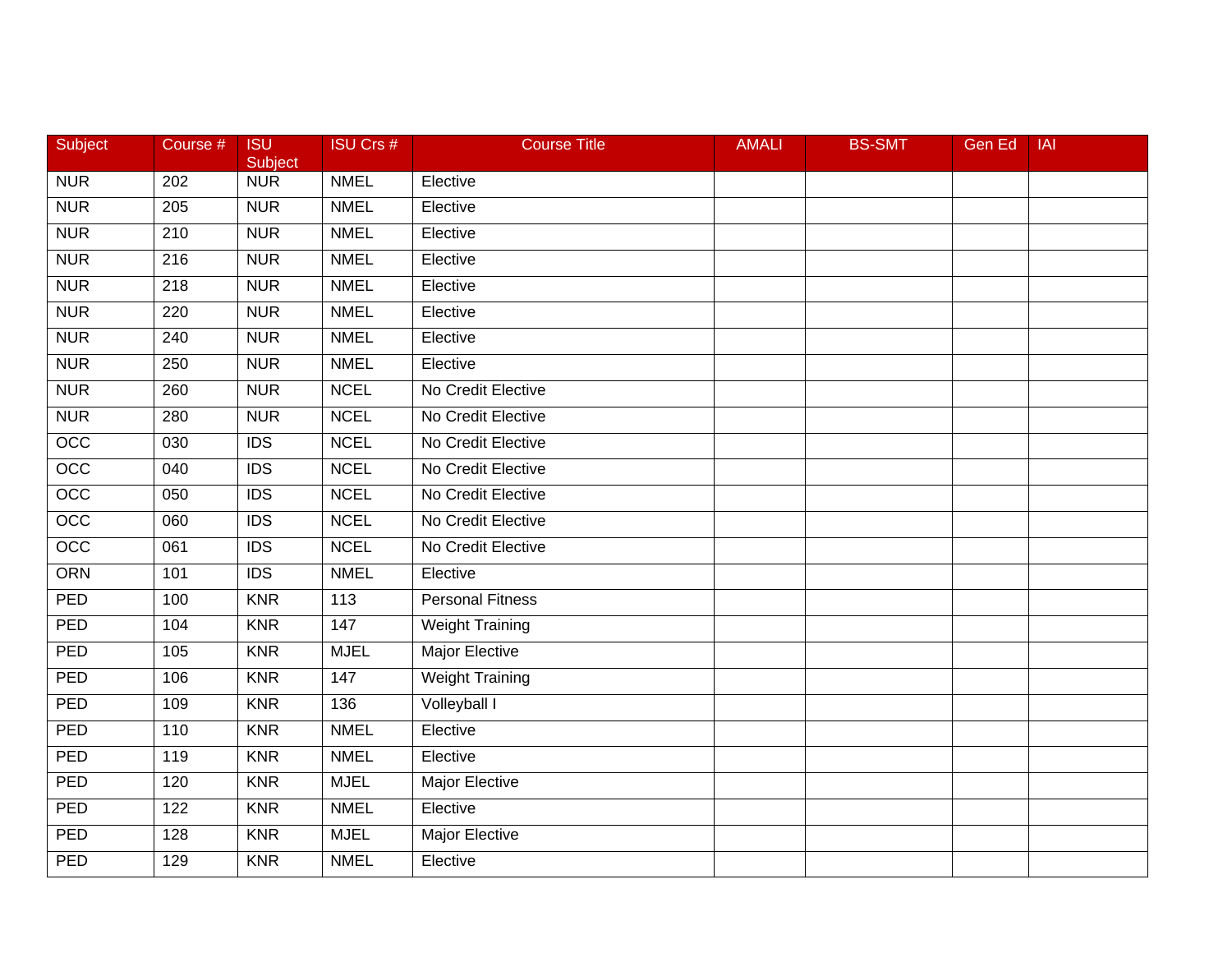| Subject    | Course #          | <b>ISU</b><br>Subject | <b>ISU Crs #</b> | <b>Course Title</b>               | <b>AMALI</b> | <b>BS-SMT</b> | Gen Ed | <b>IAI</b> |
|------------|-------------------|-----------------------|------------------|-----------------------------------|--------------|---------------|--------|------------|
| PED        | 130               | <b>KNR</b>            | <b>MJEL</b>      | Major Elective                    |              |               |        |            |
| PED        | 131               | $\overline{IDS}$      | $\mathbf{1}$     | <b>IDS UGRD Conversion Course</b> |              |               |        |            |
| PED        | 136               | <b>KNR</b>            | <b>MJEL</b>      | Major Elective                    |              |               |        |            |
| PED        | 139               | <b>KNR</b>            | <b>MJEL</b>      | <b>Major Elective</b>             |              |               |        |            |
| <b>PED</b> | 140               | <b>KNR</b>            | <b>MJEL</b>      | <b>Major Elective</b>             |              |               |        |            |
| PED        | 144               | <b>KNR</b>            | <b>NMEL</b>      | Elective                          |              |               |        |            |
| PED        | $\frac{145}{145}$ | <b>KNR</b>            | <b>NMEL</b>      | Elective                          |              |               |        |            |
| PED        | 149               | <b>KNR</b>            | <b>MJEL</b>      | <b>Major Elective</b>             |              |               |        |            |
| PED        | 150               | <b>KNR</b>            | $\overline{112}$ | Bowling I                         |              |               |        |            |
| PED        | 152               | <b>KNR</b>            | 119              | Golf I                            |              |               |        |            |
| PED        | 153               | <b>KNR</b>            | 127              | Swimming I                        |              |               |        |            |
| PED        | 154               | IDS                   | $\mathbf{1}$     | <b>IDS UGRD Conversion Course</b> |              |               |        |            |
| PED        | 158               | <b>KNR</b>            | 142              | Tennis I                          |              |               |        |            |
| PED        | 159               | <b>KNR</b>            | <b>MJEL</b>      | Major Elective                    |              |               |        |            |
| PED        | 160               | <b>DAN</b>            | 105              | Modern Dance I                    |              |               |        |            |
| <b>PED</b> | 162               | <b>DAN</b>            | 207              | <b>Classical Ballet II</b>        |              |               |        |            |
| PED        | 163               | <b>KNR</b>            | <b>MJEL</b>      | <b>Major Elective</b>             |              |               |        |            |
| PED        | 166               | <b>KNR</b>            | <b>MJEL</b>      | <b>Major Elective</b>             |              |               |        |            |
| PED        | 167               | <b>DAN</b>            | 119              | Jazz Dance I                      |              |               |        |            |
| <b>PED</b> | 168               | <b>KNR</b>            | <b>MJEL</b>      | Major Elective                    |              |               |        |            |
| PED        | 169               | <b>KNR</b>            | <b>MJEL</b>      | Major Elective                    |              |               |        |            |
| PED        | 178               | <b>KNR</b>            | <b>MJEL</b>      | <b>Major Elective</b>             |              |               |        |            |
| PED        | 179               | <b>KNR</b>            | <b>MJEL</b>      | <b>Major Elective</b>             |              |               |        |            |
| PED        | 180               | <b>KNR</b>            | <b>MJEL</b>      | <b>Major Elective</b>             |              |               |        |            |
| PED        | 181               | <b>KNR</b>            | <b>NMEL</b>      | Elective                          |              |               |        |            |
| PED        | 183               | <b>KNR</b>            | <b>NMEL</b>      | Elective                          |              |               |        |            |
| PED        | 195               | <b>KNR</b>            | 113              | <b>Personal Fitness</b>           |              |               |        |            |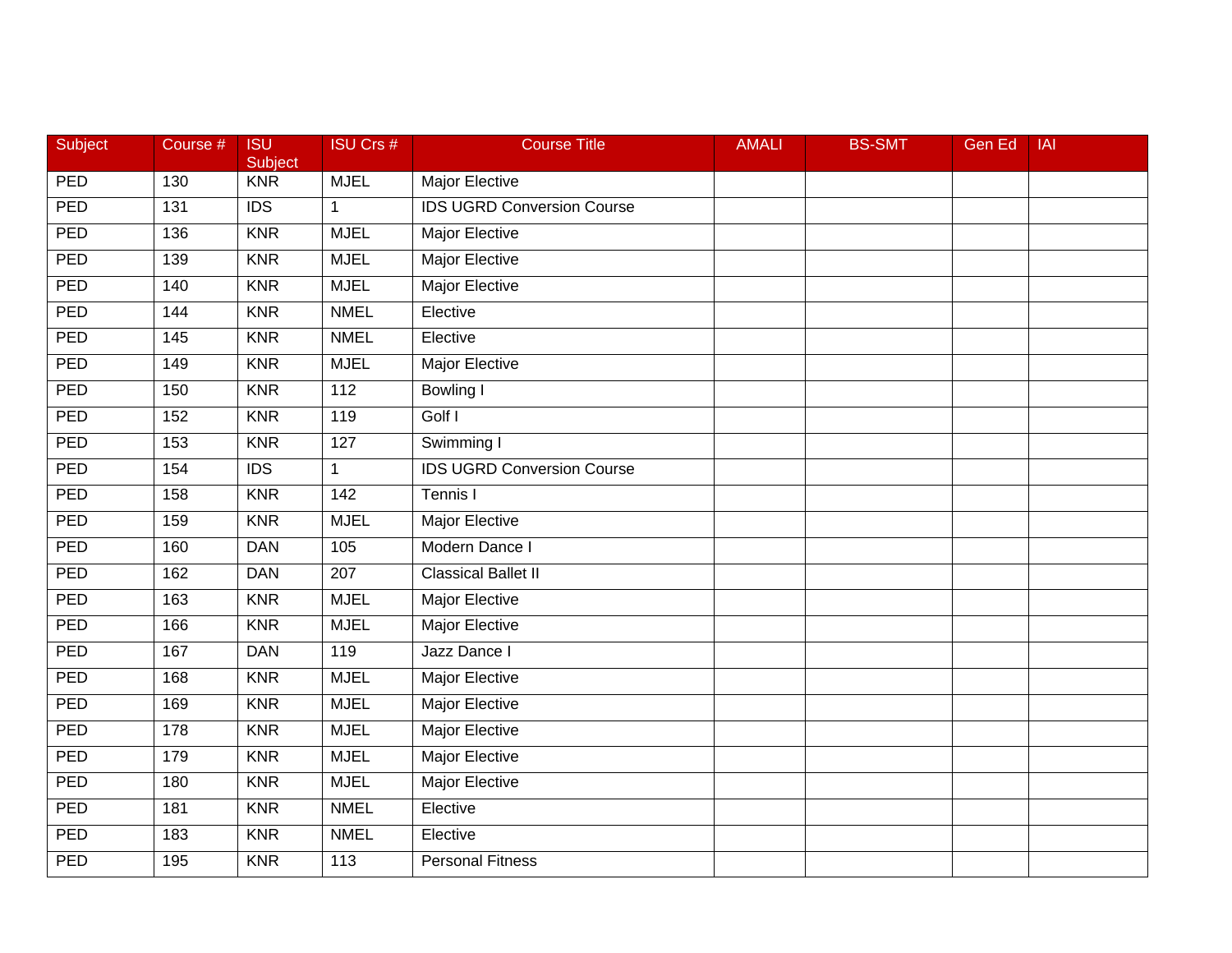| Subject    | Course #         | <b>ISU</b><br>Subject | <b>ISU Crs #</b> | <b>Course Title</b>               | <b>AMALI</b> | <b>BS-SMT</b> | <b>Gen Ed</b>          | <b>IAI</b> |
|------------|------------------|-----------------------|------------------|-----------------------------------|--------------|---------------|------------------------|------------|
| <b>PED</b> | 196              | <b>KNR</b>            | <b>MJEL</b>      | Major Elective                    |              |               |                        |            |
| PED        | 200              | <b>KNR</b>            | 156              | Intro. to PETE                    |              |               |                        |            |
| PED        | 201              | <b>KNR</b>            | 180              | First Aid And CPR                 |              |               |                        |            |
| PED        | 203              | FCS                   | $\overline{208}$ | <b>U.S. Contem Health</b>         |              |               | $\overline{\text{ST}}$ |            |
| <b>PED</b> | 205              | <b>HSC</b>            | <b>NMEL</b>      | Elective                          |              |               |                        |            |
| PED        | 207              | <b>PSY</b>            | 123              | <b>Human Sexuality</b>            |              |               |                        |            |
| PED        | $\overline{208}$ | <b>KNR</b>            | <b>MJEL</b>      | <b>Major Elective</b>             |              |               |                        |            |
| PED        | 209              | <b>TEC</b>            | <b>NMEL</b>      | Elective                          |              |               |                        |            |
| PED        | $\overline{210}$ | <b>KNR</b>            | <b>MJEL</b>      | <b>Major Elective</b>             |              |               |                        |            |
| PED        | 211              | <b>KNR</b>            | <b>MJEL</b>      | Major Elective                    |              |               |                        |            |
| <b>PED</b> | 212              | <b>KNR</b>            | <b>NMEL</b>      | Elective                          |              |               |                        |            |
| PED        | $\overline{213}$ | <b>KNR</b>            | 113              | <b>Personal Fitness</b>           |              |               |                        |            |
| PED        | $\overline{214}$ | <b>KNR</b>            | <b>NCEL</b>      | No Credit Elective                |              |               |                        |            |
| PED        | 218              | <b>KNR</b>            | <b>MJEL</b>      | Major Elective                    |              |               |                        |            |
| PED        | 219              | <b>KNR</b>            | <b>MJEL</b>      | <b>Major Elective</b>             |              |               |                        |            |
| PED        | 220              | <b>IDS</b>            | $\mathbf{1}$     | <b>IDS UGRD Conversion Course</b> |              |               |                        |            |
| PED        | $\overline{221}$ | <b>KNR</b>            | 137              | Soccer                            |              |               |                        |            |
| PED        | $\overline{222}$ | $\overline{IDS}$      | $\mathbf{1}$     | <b>IDS UGRD Conversion Course</b> |              |               |                        |            |
| PED        | 223              | <b>KNR</b>            | 136              | Volleyball I                      |              |               |                        |            |
| PED        | $\overline{224}$ | <b>IDS</b>            | $\mathbf{1}$     | <b>IDS UGRD Conversion Course</b> |              |               |                        |            |
| PED        | 225              | <b>KNR</b>            | 142              | Tennis I                          |              |               |                        |            |
| PED        | 226              | $\overline{IDS}$      | $\mathbf{1}$     | <b>IDS UGRD Conversion Course</b> |              |               |                        |            |
| PED        | 228              | $\overline{IDS}$      | $\mathbf{1}$     | <b>IDS UGRD Conversion Course</b> |              |               |                        |            |
| PED        | 230              | $\overline{IDS}$      | $\mathbf{1}$     | <b>IDS UGRD Conversion Course</b> |              |               |                        |            |
| PED        | 246              | <b>KNR</b>            | <b>MJEL</b>      | Major Elective                    |              |               |                        |            |
| <b>PED</b> | 270              | <b>HSC</b>            | <b>NMEL</b>      | Elective                          |              |               |                        |            |
| PED        | 271              | <b>HSC</b>            | <b>NMEL</b>      | Elective                          |              |               |                        |            |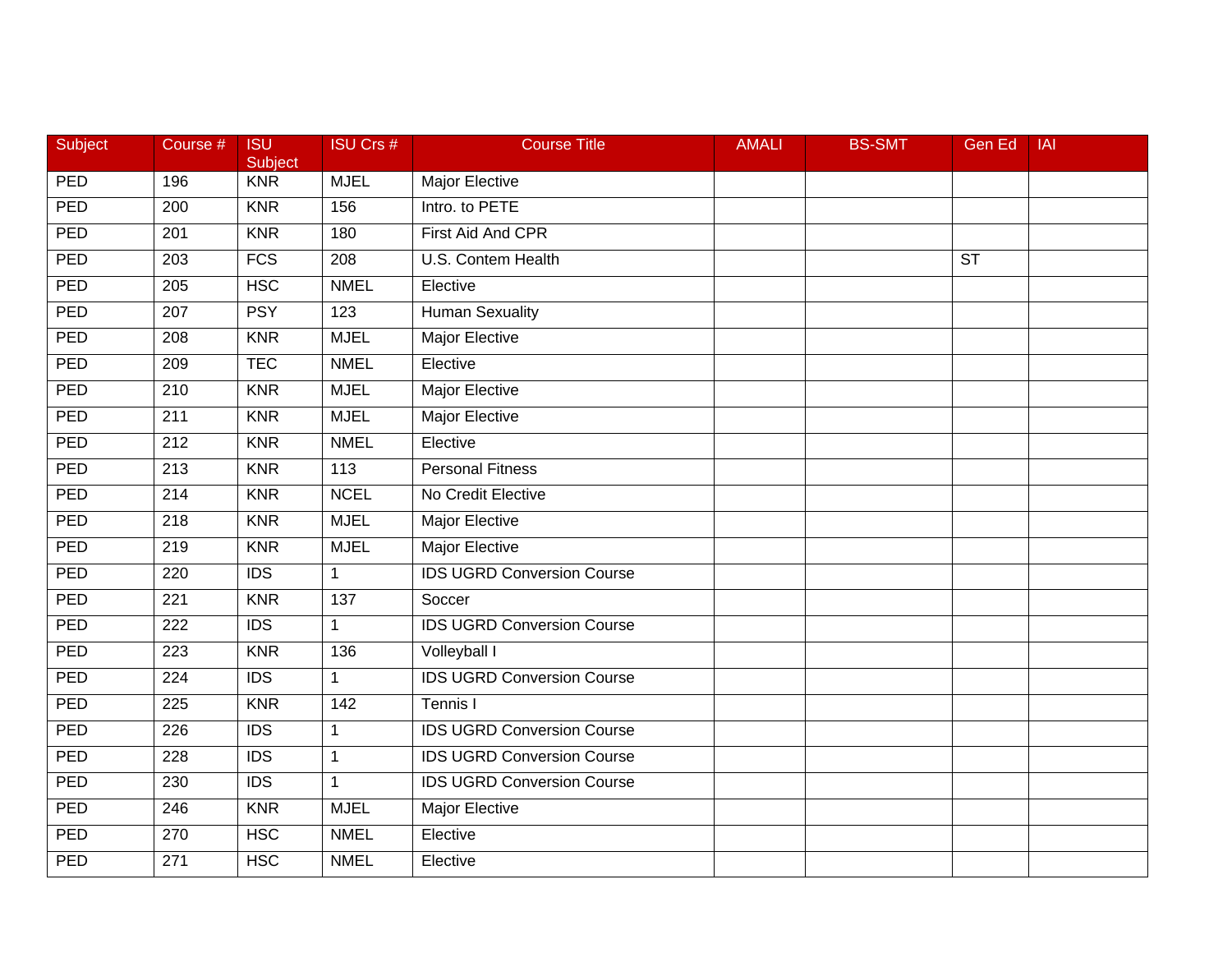| Subject | Course #         | <b>ISU</b><br>Subject | <b>ISU Crs #</b> | <b>Course Title</b>               | <b>AMALI</b> | <b>BS-SMT</b> | Gen Ed         | <b>IAI</b> |
|---------|------------------|-----------------------|------------------|-----------------------------------|--------------|---------------|----------------|------------|
| PED     | $\overline{272}$ | <b>KNR</b>            | <b>NMEL</b>      | Elective                          |              |               |                |            |
| PED     | 273              | <b>KNR</b>            | <b>NMEL</b>      | Elective                          |              |               |                |            |
| PHB     | 101              | <b>IDS</b>            | <b>NCEL</b>      | No Credit Elective                |              |               |                |            |
| PHB     | 102              | $\overline{IDS}$      | <b>NCEL</b>      | No Credit Elective                |              |               |                |            |
| PHI     | 101              | PHI                   | <b>MJEL</b>      | Major Elective                    |              |               |                | H4906      |
| PHI     | 102              | PHI                   | 112              | Lang, Logic & Math                |              | S(BS-SMT)     | QR             |            |
| PHI     | 105              | PHI                   | 101              | <b>Basic Issues Philos</b>        |              |               | H <sub>U</sub> | H4900      |
| PHI     | 115              | PHI                   | 232              | Ethics                            |              |               |                | H4904      |
| PHI     | 120              | PHI                   | 240              | <b>Political Philosophy</b>       |              |               |                |            |
| PHI     | 150              | PHI                   | 234              | <b>Business Ethics</b>            |              |               |                |            |
| PHI     | 160              | PHI                   | <b>MJEL</b>      | Major Elective                    | <b>AMALI</b> |               |                | H4903N     |
| PHI     | 170              | PHI                   | <b>MJEL</b>      | <b>Major Elective</b>             |              |               |                |            |
| PHI     | 180              | PHI                   | <b>MJEL</b>      | <b>Major Elective</b>             |              |               |                |            |
| PHI     | 190              | PHI                   | <b>MJEL</b>      | <b>Major Elective</b>             |              |               |                |            |
| PHI     | 205              | <b>IDS</b>            | $\mathbf{1}$     | <b>IDS UGRD Conversion Course</b> | <b>AMALI</b> |               |                | H5904N     |
| PHI     | 210              | PHI                   | <b>MJEL</b>      | Major Elective                    |              |               |                |            |
| PHI     | $\overline{215}$ | PHI                   | <b>MJEL</b>      | <b>Major Elective</b>             |              |               |                | H5905      |
| PHI     | 220              | $\overline{IDS}$      | $\mathbf{1}$     | <b>IDS UGRD Conversion Course</b> |              |               |                | H4905      |
| PHI     | 225              | <b>IDS</b>            | <b>NMEL</b>      | Elective                          |              |               |                | H5901      |
| PHI     | 231              | PHI                   | 254              | Ancient Philosophy                |              |               |                | H4901      |
| PHI     | 232              | PHI                   | 255              | Modern Philosophy                 |              |               |                | H4902      |
| PHS     | 101              | <b>IDS</b>            | <b>NMEL</b>      | Elective                          |              |               |                | P9900      |
| PHS     | 105              | IDS                   | <b>NMEL</b>      | Elective                          |              |               |                |            |
| PHS     | 111              | <b>IDS</b>            | <b>NMEL</b>      | Elective                          |              |               |                |            |
| PHS     | 112              | <b>IDS</b>            | <b>NMEL</b>      | Elective                          |              |               |                | P1901L     |
| PHS     | 115              | <b>GEO</b>            | 211              | Weather                           |              | S(BS-SMT)     | <b>ST</b>      | P1905L     |
| PHS     | 170              | $\overline{IDS}$      | <b>NMEL</b>      | Elective                          |              |               |                | P2900L     |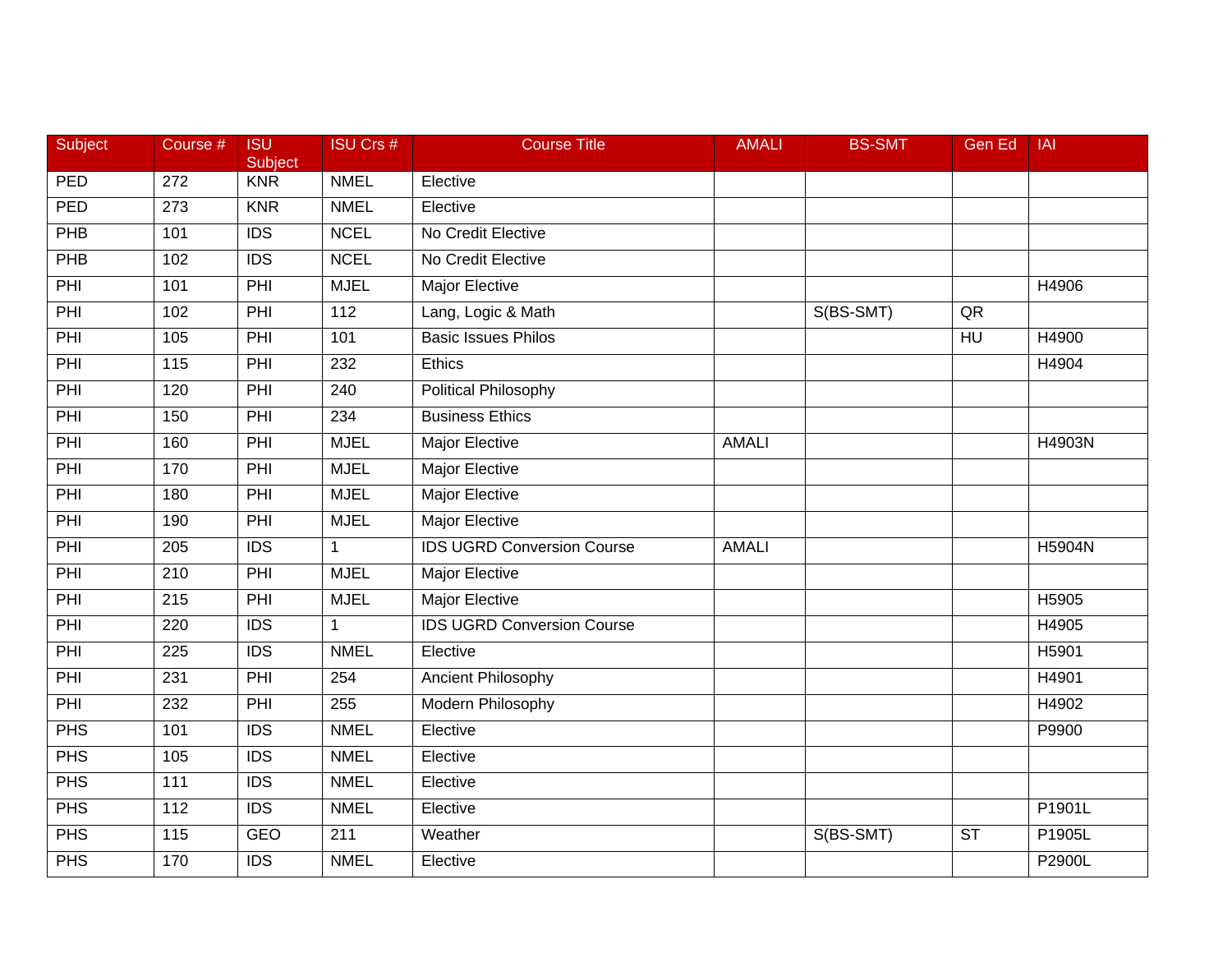| Subject    | Course #         | <b>ISU</b><br>Subject | <b>ISU Crs #</b> | <b>Course Title</b>       | <b>AMALI</b> | <b>BS-SMT</b> | <b>Gen Ed</b> | <b>IAI</b>    |
|------------|------------------|-----------------------|------------------|---------------------------|--------------|---------------|---------------|---------------|
| <b>PHY</b> | 100              | <b>PHY</b>            | <b>NMEL</b>      | Elective                  |              |               |               | P1900         |
| <b>PHY</b> | 110              | <b>PHY</b>            | 105              | <b>Fund Of Physics</b>    |              |               |               | P1900L        |
| <b>PHY</b> | 121              | PHY                   | 108              | College Physics I         |              |               | <b>NS</b>     | P1900L        |
| <b>PHY</b> | 122              | <b>PHY</b>            | 109              | <b>College Physics II</b> |              | S(BS-SMT)     |               |               |
| <b>PHY</b> | 201              | <b>PHY</b>            | 110              | Physics Sci & Eng I       |              |               | <b>NS</b>     | P2900L        |
| PHY        | 202              | PHY                   | 111              | Physics Sci & Eng II      |              | S(BS-SMT)     |               | <b>P9900L</b> |
| <b>PHY</b> | 203              | <b>PHY</b>            | 112              | Physics Sci & Eng III     |              | S(BS-SMT)     |               |               |
| <b>PKM</b> | 100              | <b>AGR</b>            | <b>NMEL</b>      | Elective                  |              |               |               |               |
| <b>PKM</b> | 140              | <b>AGR</b>            | <b>MJEL</b>      | <b>Major Elective</b>     |              |               |               |               |
| <b>PKM</b> | 150              | <b>AGR</b>            | <b>MJEL</b>      | Major Elective            |              |               |               |               |
| <b>PKM</b> | 210              | <b>AGR</b>            | <b>MJEL</b>      | Major Elective            |              |               |               |               |
| <b>PKM</b> | 213              | <b>AGR</b>            | <b>MJEL</b>      | <b>Major Elective</b>     |              |               |               |               |
| <b>PKM</b> | $\overline{214}$ | <b>AGR</b>            | <b>MJEL</b>      | <b>Major Elective</b>     |              |               |               |               |
| <b>PKM</b> | 215              | <b>AGR</b>            | <b>MJEL</b>      | <b>Major Elective</b>     |              |               |               |               |
| <b>PKM</b> | 216              | <b>AGR</b>            | <b>MJEL</b>      | <b>Major Elective</b>     |              |               |               |               |
| <b>PKM</b> | 220              | <b>AGR</b>            | <b>MJEL</b>      | Major Elective            |              |               |               |               |
| <b>PKM</b> | 230              | <b>AGR</b>            | <b>MJEL</b>      | <b>Major Elective</b>     |              |               |               |               |
| <b>PKM</b> | 240              | <b>AGR</b>            | <b>MJEL</b>      | <b>Major Elective</b>     |              |               |               |               |
| <b>PKM</b> | 242              | <b>AGR</b>            | <b>MJEL</b>      | <b>Major Elective</b>     |              |               |               |               |
| <b>PKM</b> | 250              | <b>AGR</b>            | <b>MJEL</b>      | Major Elective            |              |               |               |               |
| <b>PLS</b> | 101              | POL                   | <b>NMEL</b>      | Elective                  |              |               |               |               |
| <b>PLS</b> | 102              | <b>POL</b>            | <b>NMEL</b>      | Elective                  |              |               |               |               |
| <b>PLS</b> | 103              | <b>POL</b>            | <b>NMEL</b>      | Elective                  |              |               |               |               |
| <b>PLS</b> | 105              | <b>POL</b>            | <b>NMEL</b>      | Elective                  |              |               |               |               |
| <b>PLS</b> | 123              | <b>POL</b>            | <b>NMEL</b>      | Elective                  |              |               |               |               |
| <b>PLS</b> | 200              | <b>POL</b>            | <b>NMEL</b>      | Elective                  |              |               |               |               |
| <b>PLS</b> | 201              | <b>POL</b>            | <b>NMEL</b>      | Elective                  |              |               |               |               |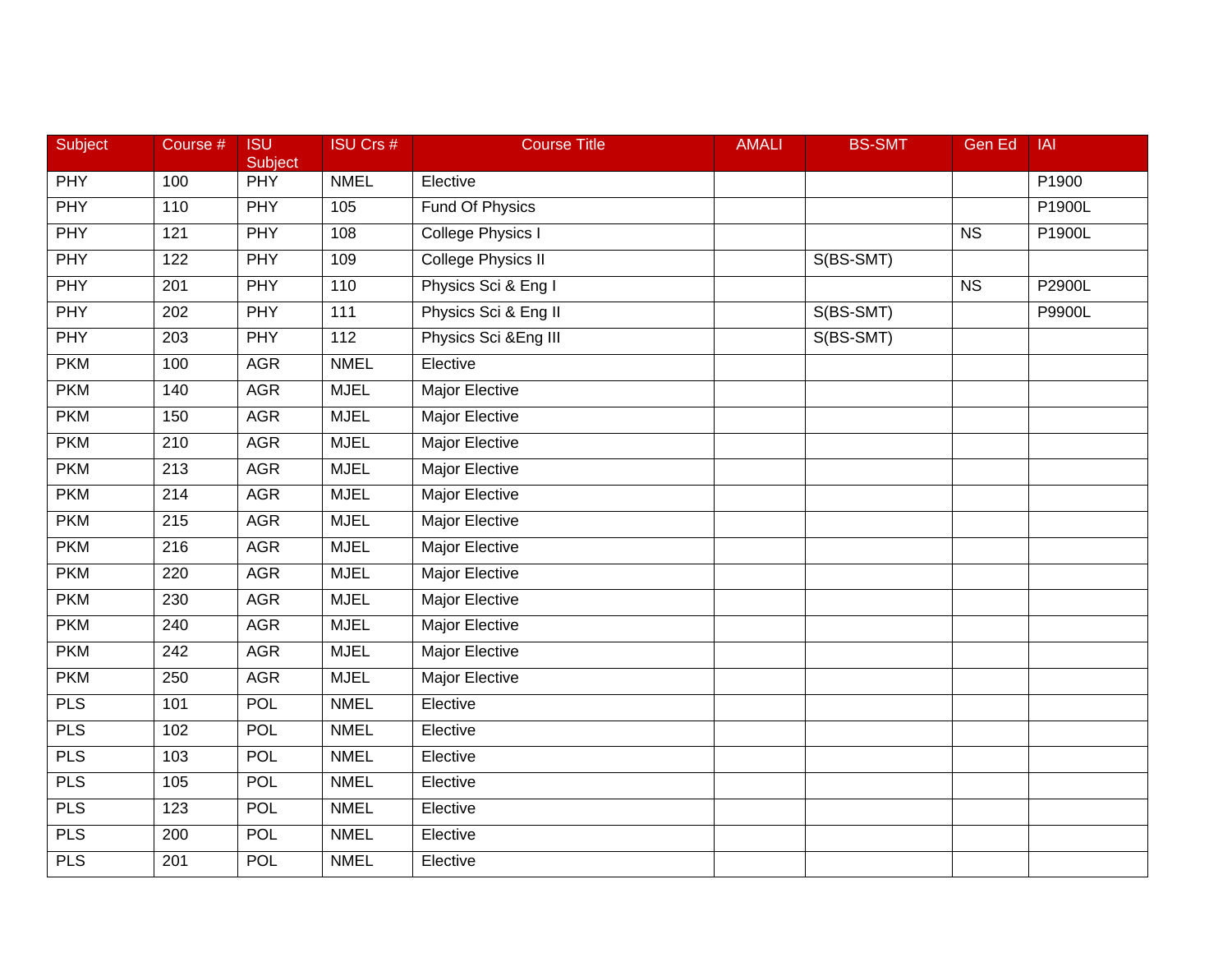| Subject    | Course #         | <b>ISU</b><br>Subject | <b>ISU Crs #</b> | <b>Course Title</b>               | <b>AMALI</b> | <b>BS-SMT</b> | Gen Ed         | <b>IAI</b>         |
|------------|------------------|-----------------------|------------------|-----------------------------------|--------------|---------------|----------------|--------------------|
| <b>PLS</b> | 202              | <b>POL</b>            | <b>NMEL</b>      | Elective                          |              |               |                |                    |
| <b>PLS</b> | 205              | <b>POL</b>            | <b>NMEL</b>      | Elective                          |              |               |                |                    |
| <b>PLS</b> | 206              | <b>POL</b>            | <b>NMEL</b>      | Elective                          |              |               |                |                    |
| <b>PLS</b> | 208              | <b>POL</b>            | <b>NCEL</b>      | No Credit Elective                |              |               |                |                    |
| <b>PLS</b> | 210              | POL                   | <b>NMEL</b>      | Elective                          |              |               |                |                    |
| <b>PLS</b> | 212              | <b>POL</b>            | <b>NMEL</b>      | Elective                          |              |               |                |                    |
| <b>PLS</b> | 220              | <b>POL</b>            | <b>NMEL</b>      | Elective                          |              |               |                |                    |
| <b>PLS</b> | 221              | <b>POL</b>            | <b>NMEL</b>      | Elective                          |              |               |                |                    |
| <b>PLS</b> | 222              | <b>POL</b>            | <b>NMEL</b>      | Elective                          |              |               |                |                    |
| <b>PLS</b> | 223              | <b>POL</b>            | <b>NMEL</b>      | Elective                          |              |               |                |                    |
| <b>PLS</b> | 224              | <b>FIL</b>            | <b>NMEL</b>      | Elective                          |              |               |                |                    |
| <b>PLS</b> | 230              | <b>POL</b>            | <b>NMEL</b>      | Elective                          |              |               |                |                    |
| <b>PSC</b> | 101              | <b>POL</b>            | 106              | U.S. Gov & Civ Pract              |              |               | $\overline{C}$ | $\overline{S5900}$ |
| <b>PSC</b> | 210              | <b>POL</b>            | <b>MJEL</b>      | Major Elective                    |              |               |                |                    |
| <b>PSC</b> | 220              | <b>POL</b>            | <b>NMEL</b>      | Elective                          |              |               |                | S5902              |
| <b>PSC</b> | 250              | POL                   | <b>MJEL</b>      | Major Elective                    |              |               |                | S5905              |
| <b>PSC</b> | 260              | <b>POL</b>            | $\overline{247}$ | <b>Middle East Politics</b>       | <b>AMALI</b> |               |                |                    |
| <b>PSC</b> | $\overline{270}$ | <b>POL</b>            | 151              | Intro International Relations     | <b>AMALI</b> |               |                | S5904N             |
| <b>PSC</b> | 280              | <b>IDS</b>            | $\mathbf{1}$     | <b>IDS UGRD Conversion Course</b> | <b>AMALI</b> |               |                | S5906N             |
| <b>PST</b> | 101              | <b>AGR</b>            | <b>MJEL</b>      | <b>Major Elective</b>             |              |               |                |                    |
| <b>PST</b> | 102              | <b>AGR</b>            | <b>MJEL</b>      | <b>Major Elective</b>             |              |               |                |                    |
| <b>PST</b> | 103              | <b>AGR</b>            | <b>MJEL</b>      | <b>Major Elective</b>             |              |               |                |                    |
| <b>PST</b> | 104              | $\overline{IDS}$      | 1                | <b>IDS UGRD Conversion Course</b> |              |               |                |                    |
| <b>PST</b> | 105              | <b>AGR</b>            | <b>MJEL</b>      | <b>Major Elective</b>             |              |               |                |                    |
| <b>PST</b> | 107              | <b>AGR</b>            | <b>MJEL</b>      | Major Elective                    |              |               |                |                    |
| <b>PST</b> | 112              | <b>AGR</b>            | <b>MJEL</b>      | Major Elective                    |              |               |                |                    |
| <b>PST</b> | 151              | <b>AGR</b>            | <b>NCEL</b>      | No Credit Elective                |              |               |                |                    |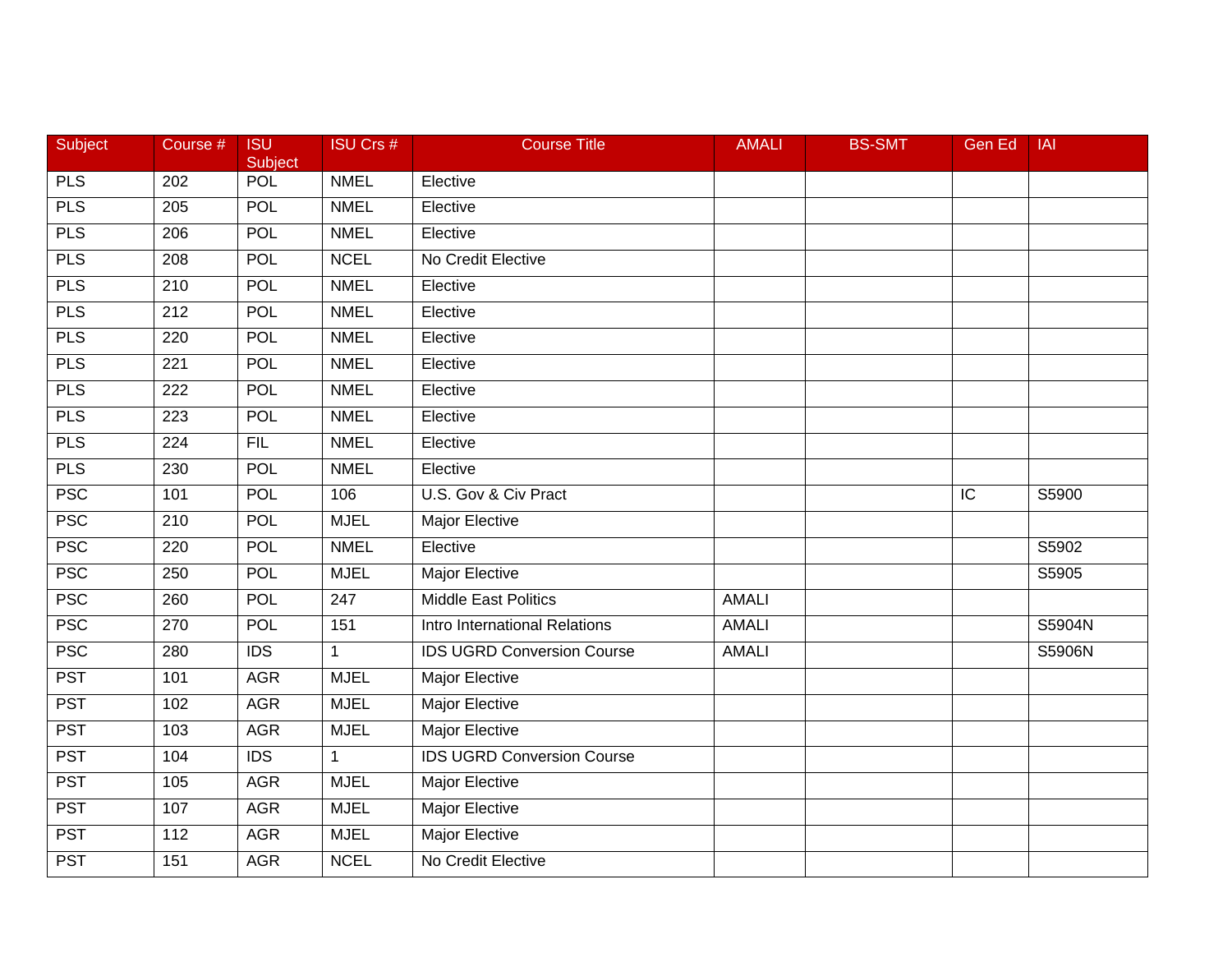| Subject    | Course #         | <b>ISU</b><br>Subject | <b>ISU Crs #</b> | <b>Course Title</b>         | <b>AMALI</b> | <b>BS-SMT</b> | <b>Gen Ed</b> | <b>IAI</b> |
|------------|------------------|-----------------------|------------------|-----------------------------|--------------|---------------|---------------|------------|
| <b>PST</b> | 204              | <b>AGR</b>            | <b>MJEL</b>      | Major Elective              |              |               |               |            |
| <b>PST</b> | 205              | <b>AGR</b>            | <b>MJEL</b>      | <b>Major Elective</b>       |              |               |               |            |
| <b>PST</b> | 206              | <b>AGR</b>            | <b>MJEL</b>      | <b>Major Elective</b>       |              |               |               |            |
| <b>PST</b> | 207              | <b>AGR</b>            | <b>MJEL</b>      | <b>Major Elective</b>       |              |               |               |            |
| <b>PST</b> | 208              | <b>AGR</b>            | <b>MJEL</b>      | Major Elective              |              |               |               |            |
| <b>PST</b> | 212              | <b>AGR</b>            | <b>MJEL</b>      | Major Elective              |              |               |               |            |
| <b>PST</b> | 245              | <b>AGR</b>            | <b>MJEL</b>      | <b>Major Elective</b>       |              |               |               |            |
| <b>PST</b> | $\overline{247}$ | <b>AGR</b>            | <b>MJEL</b>      | <b>Major Elective</b>       |              |               |               |            |
| <b>PST</b> | 248              | <b>AGR</b>            | <b>MJEL</b>      | <b>Major Elective</b>       |              |               |               |            |
| <b>PSY</b> | 101              | <b>PSY</b>            | 110              | <b>Fundamentals Psychol</b> |              |               | SS            | S6900      |
| <b>PSY</b> | 106              | <b>PSY</b>            | <b>MJEL</b>      | Major Elective              |              |               |               |            |
| <b>PSY</b> | 107              | <b>PSY</b>            | <b>MJEL</b>      | <b>Major Elective</b>       |              |               |               |            |
| <b>PSY</b> | 108              | <b>PSY</b>            | <b>MJEL</b>      | <b>Major Elective</b>       |              |               |               |            |
| <b>PSY</b> | 210              | <b>PSY</b>            | <b>MJEL</b>      | <b>Major Elective</b>       |              |               |               |            |
| <b>PSY</b> | 216              | <b>PSY</b>            | <b>MJEL</b>      | Major Elective*             |              |               |               | S6903      |
| <b>PSY</b> | 217              | <b>PSY</b>            | <b>MJEL</b>      | Major Elective*             |              |               |               | S6904      |
| <b>PSY</b> | 218              | <b>PSY</b>            | <b>MJEL</b>      | <b>Major Elective</b>       |              |               |               | S6905      |
| <b>PSY</b> | 220              | <b>PSY</b>            | <b>MJEL</b>      | <b>Major Elective</b>       |              |               |               |            |
| <b>PSY</b> | 225              | <b>PSY</b>            | 233              | Psy Of Personality          |              |               |               |            |
| <b>PSY</b> | $\overline{228}$ | <b>PSY</b>            | $\overline{213}$ | <b>Lifespan Development</b> |              |               |               | S6902      |
| <b>PSY</b> | 230              | <b>PSY</b>            | <b>MJEL</b>      | <b>Major Elective</b>       |              |               |               |            |
| <b>PSY</b> | 235              | <b>PSY</b>            | <b>MJEL</b>      | <b>Major Elective</b>       |              |               |               |            |
| <b>PSY</b> | $\overline{245}$ | <b>PSY</b>            | 230              | <b>Bus And Indus Psych</b>  |              |               |               |            |
| <b>RAC</b> | 101              | <b>TEC</b>            | <b>MJEL</b>      | <b>Major Elective</b>       |              |               |               |            |
| <b>RAC</b> | 102              | <b>TEC</b>            | <b>MJEL</b>      | Major Elective              |              |               |               |            |
| <b>RAC</b> | 103              | <b>TEC</b>            | <b>MJEL</b>      | <b>Major Elective</b>       |              |               |               |            |
| <b>RAC</b> | 104              | <b>TEC</b>            | <b>MJEL</b>      | <b>Major Elective</b>       |              |               |               |            |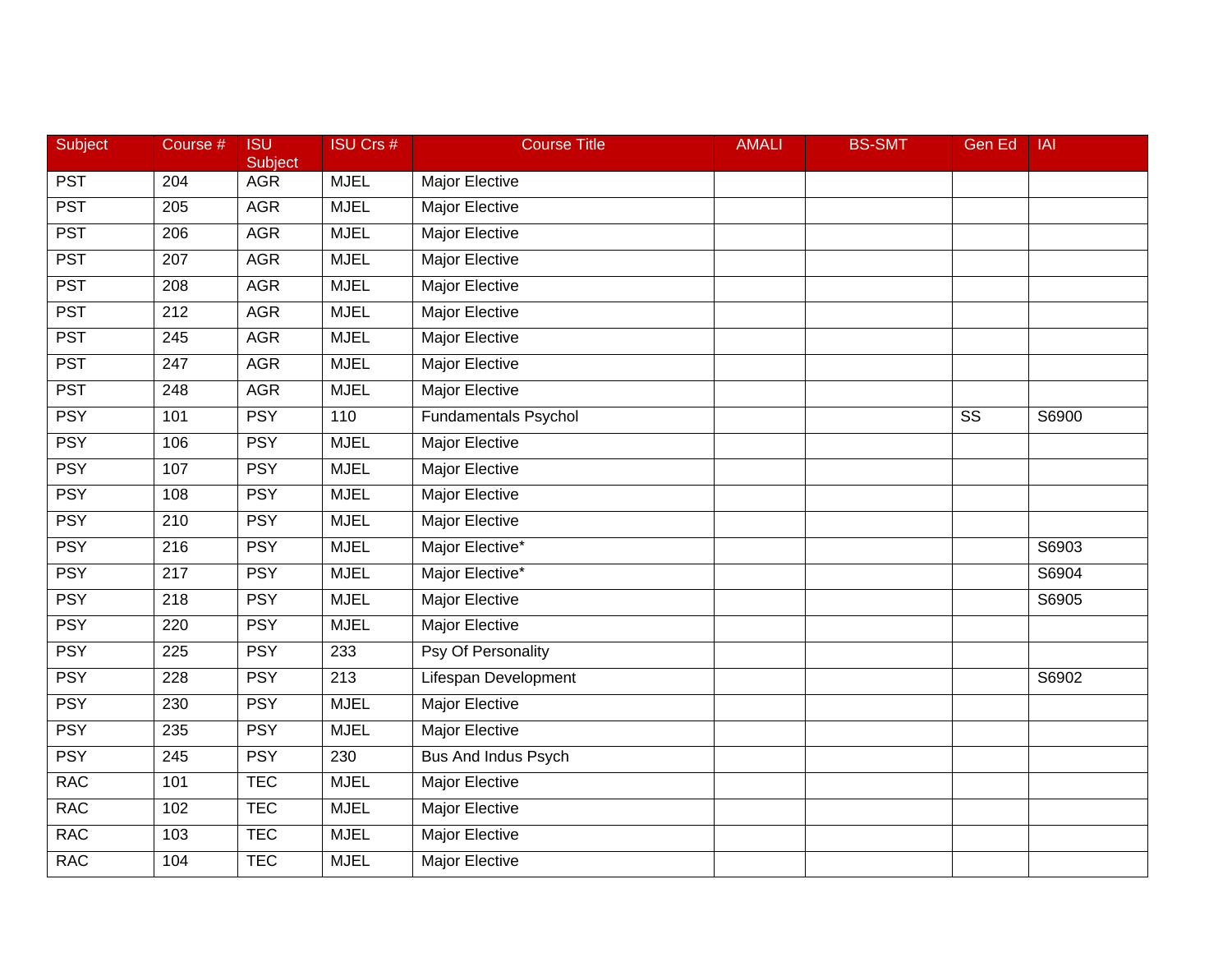| Subject    | Course #         | <b>ISU</b><br>Subject | <b>ISU Crs #</b> | <b>Course Title</b>   | <b>AMALI</b> | <b>BS-SMT</b> | <b>Gen Ed</b> | <b>IAI</b> |
|------------|------------------|-----------------------|------------------|-----------------------|--------------|---------------|---------------|------------|
| <b>RAC</b> | 105              | <b>TEC</b>            | <b>MJEL</b>      | Major Elective        |              |               |               |            |
| <b>RAC</b> | 106              | <b>TEC</b>            | <b>MJEL</b>      | Major Elective        |              |               |               |            |
| <b>RAC</b> | 108              | <b>TEC</b>            | <b>MJEL</b>      | Major Elective        |              |               |               |            |
| <b>RAC</b> | 201              | <b>TEC</b>            | <b>MJEL</b>      | <b>Major Elective</b> |              |               |               |            |
| <b>RAC</b> | 202              | <b>TEC</b>            | <b>MJEL</b>      | Major Elective        |              |               |               |            |
| <b>RAC</b> | 203              | <b>TEC</b>            | <b>MJEL</b>      | Major Elective        |              |               |               |            |
| <b>RAC</b> | 204              | <b>TEC</b>            | <b>MJEL</b>      | <b>Major Elective</b> |              |               |               |            |
| <b>RAD</b> | 102              | $\overline{IDS}$      | <b>NCEL</b>      | No Credit Elective    |              |               |               |            |
| <b>RAD</b> | 103              | $\overline{IDS}$      | <b>NCEL</b>      | No Credit Elective    |              |               |               |            |
| <b>RAD</b> | 105              | <b>IDS</b>            | <b>NCEL</b>      | No Credit Elective    |              |               |               |            |
| <b>RAD</b> | 106              | <b>IDS</b>            | <b>NCEL</b>      | No Credit Elective    |              |               |               |            |
| <b>RAD</b> | 107              | IDS                   | <b>NCEL</b>      | No Credit Elective    |              |               |               |            |
| <b>RAD</b> | 201              | $\overline{IDS}$      | <b>NCEL</b>      | No Credit Elective    |              |               |               |            |
| <b>RAD</b> | 202              | <b>IDS</b>            | <b>NCEL</b>      | No Credit Elective    |              |               |               |            |
| <b>RAD</b> | 203              | $\overline{IDS}$      | <b>NCEL</b>      | No Credit Elective    |              |               |               |            |
| <b>RAD</b> | 204              | <b>IDS</b>            | <b>NCEL</b>      | No Credit Elective    |              |               |               |            |
| <b>RAD</b> | 205              | IDS                   | <b>NCEL</b>      | No Credit Elective    |              |               |               |            |
| <b>RAD</b> | $\overline{206}$ | $\overline{IDS}$      | <b>NCEL</b>      | No Credit Elective    |              |               |               |            |
| <b>RAD</b> | 207              | <b>IDS</b>            | <b>NCEL</b>      | No Credit Elective    |              |               |               |            |
| <b>RAD</b> | 208              | <b>IDS</b>            | <b>NCEL</b>      | No Credit Elective    |              |               |               |            |
| <b>RAD</b> | 209              | <b>IDS</b>            | <b>NCEL</b>      | No Credit Elective    |              |               |               |            |
| <b>RAD</b> | 210              | <b>IDS</b>            | <b>NCEL</b>      | No Credit Elective    |              |               |               |            |
| <b>RAD</b> | $\overline{211}$ | $\overline{IDS}$      | <b>NCEL</b>      | No Credit Elective    |              |               |               |            |
| <b>RAD</b> | 215              | <b>IDS</b>            | <b>NCEL</b>      | No Credit Elective    |              |               |               |            |
| <b>RAD</b> | 216              | <b>IDS</b>            | <b>NCEL</b>      | No Credit Elective    |              |               |               |            |
| <b>RDG</b> | 080              | <b>IDS</b>            | <b>NCEL</b>      | No Credit Elective    |              |               |               |            |
| <b>RDG</b> | $\overline{085}$ | $\overline{IDS}$      | <b>NCEL</b>      | No Credit Elective    |              |               |               |            |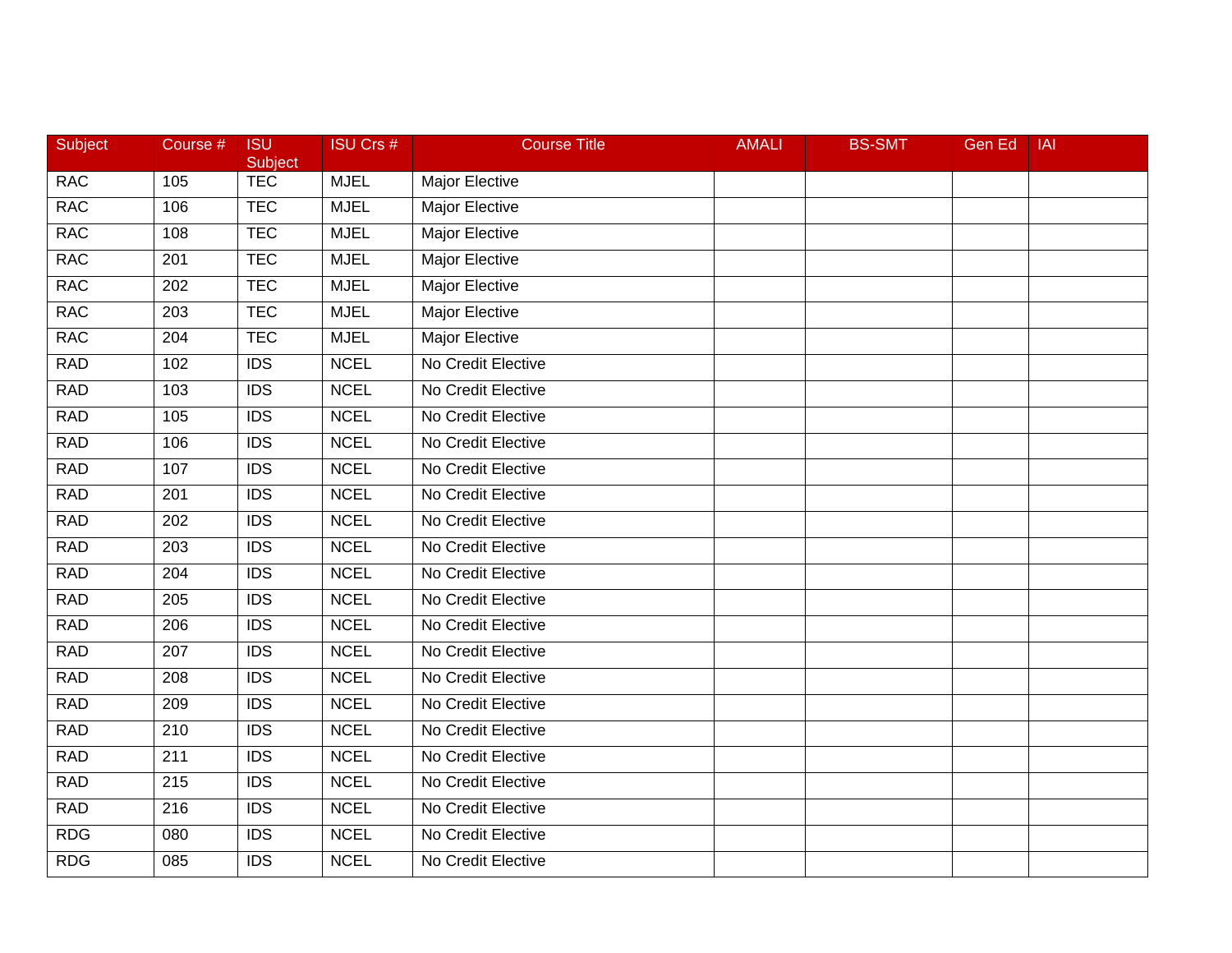| Subject    | Course #        | <b>ISU</b><br>Subject | <b>ISU Crs #</b> | <b>Course Title</b> | <b>AMALI</b> | <b>BS-SMT</b> | Gen Ed | <b>IAI</b> |
|------------|-----------------|-----------------------|------------------|---------------------|--------------|---------------|--------|------------|
| <b>RDG</b> | 090             | <b>SED</b>            | <b>NCEL</b>      | No Credit Elective  |              |               |        |            |
| <b>RDG</b> | 097             | $\overline{IDS}$      | <b>NCEL</b>      | No Credit Elective  |              |               |        |            |
| <b>RDG</b> | 099             | <b>SED</b>            | <b>NCEL</b>      | No Credit Elective  |              |               |        |            |
| <b>RDG</b> | 100             | <b>SED</b>            | <b>NCEL</b>      | No Credit Elective  |              |               |        |            |
| <b>RDG</b> | 105             | <b>SED</b>            | <b>NCEL</b>      | No Credit Elective  |              |               |        |            |
| <b>RDG</b> | 106             | <b>SED</b>            | <b>NCEL</b>      | No Credit Elective  |              |               |        |            |
| <b>RES</b> | 101             | FIL                   | <b>NMEL</b>      | Elective            |              |               |        |            |
| <b>RES</b> | 105             | <b>MQM</b>            | <b>NCEL</b>      | No Credit Elective  |              |               |        |            |
| RES        | 110             | FIL                   | <b>NMEL</b>      | Elective            |              |               |        |            |
| <b>RES</b> | 140             | <b>FIL</b>            | <b>NMEL</b>      | Elective            |              |               |        |            |
| <b>RES</b> | 141             | <b>FIL</b>            | <b>NMEL</b>      | Elective            |              |               |        |            |
| <b>RES</b> | 142             | FIL                   | <b>NMEL</b>      | Elective            |              |               |        |            |
| <b>RES</b> | $\frac{143}{ }$ | <b>FIL</b>            | <b>NMEL</b>      | Elective            |              |               |        |            |
| <b>RES</b> | 144             | <b>FIL</b>            | <b>NMEL</b>      | Elective            |              |               |        |            |
| <b>RES</b> | 190             | <b>FIL</b>            | <b>NMEL</b>      | Elective            |              |               |        |            |
| <b>RES</b> | 192             | <b>FIL</b>            | <b>NMEL</b>      | Elective            |              |               |        |            |
| <b>RES</b> | 194             | FIL                   | <b>NMEL</b>      | Elective            |              |               |        |            |
| <b>RES</b> | 196             | FIL                   | <b>NMEL</b>      | Elective            |              |               |        |            |
| <b>RES</b> | 198             | <b>FIL</b>            | <b>NCEL</b>      | No Credit Elective  |              |               |        |            |
| <b>RES</b> | 220             | <b>FIL</b>            | <b>NMEL</b>      | Elective            |              |               |        |            |
| <b>RES</b> | 221             | <b>FIL</b>            | <b>NMEL</b>      | Elective            |              |               |        |            |
| <b>SCM</b> | 101             | <b>IDS</b>            | <b>NMEL</b>      | Elective            |              |               |        |            |
| <b>SCM</b> | 120             | $\overline{IDS}$      | <b>NMEL</b>      | Elective            |              |               |        |            |
| <b>SCM</b> | 121             | <b>IDS</b>            | <b>NMEL</b>      | Elective            |              |               |        |            |
| <b>SCM</b> | 122             | <b>IDS</b>            | <b>NMEL</b>      | Elective            |              |               |        |            |
| <b>SCM</b> | 123             | <b>IDS</b>            | <b>NMEL</b>      | Elective            |              |               |        |            |
| <b>SCM</b> | 124             | <b>IDS</b>            | <b>NMEL</b>      | Elective            |              |               |        |            |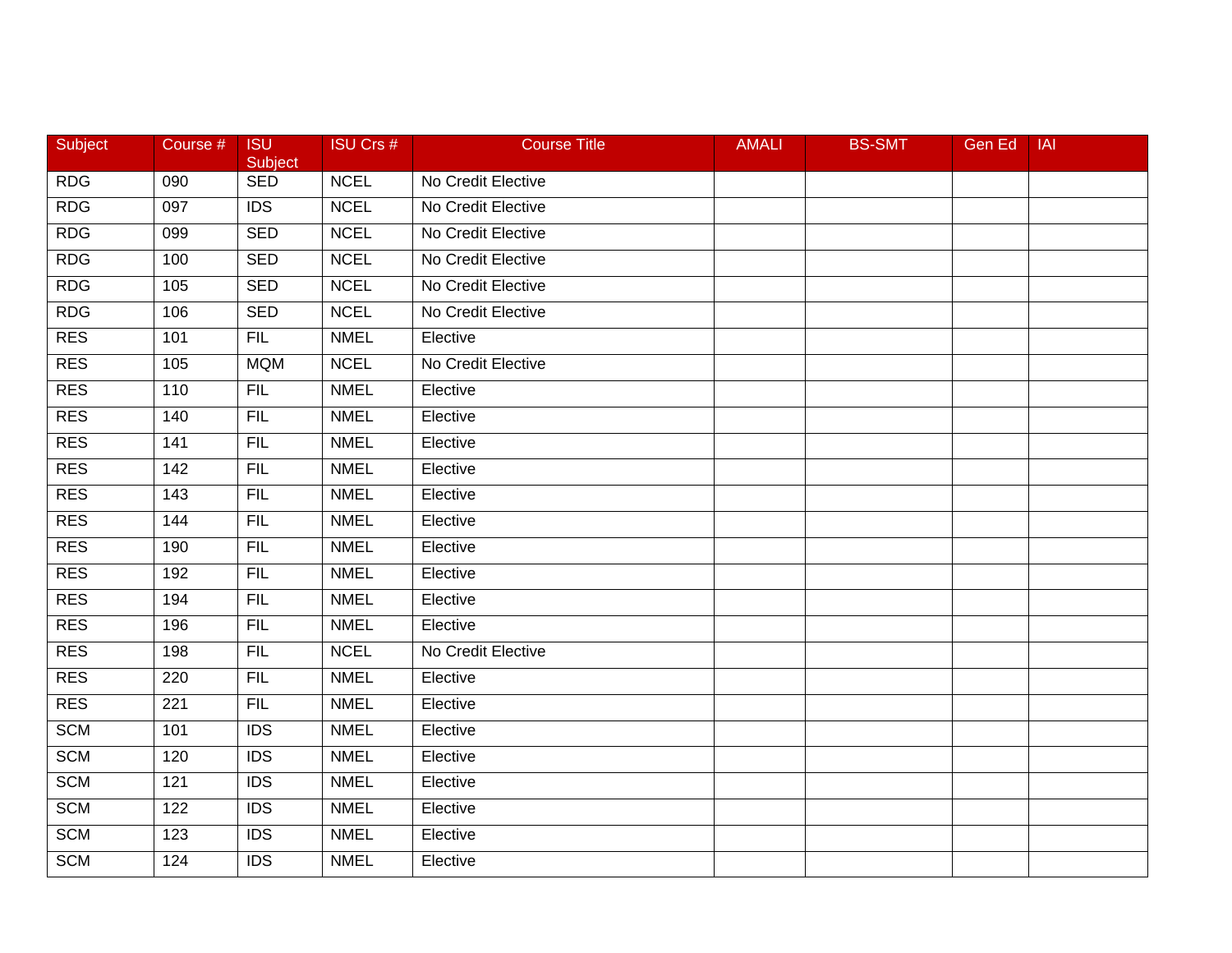| Subject          | Course #         | <b>ISU</b><br>Subject | <b>ISU Crs #</b> | <b>Course Title</b>         | <b>AMALI</b> | <b>BS-SMT</b> | <b>Gen Ed</b>          | <b>IAI</b> |
|------------------|------------------|-----------------------|------------------|-----------------------------|--------------|---------------|------------------------|------------|
| <b>SCM</b>       | 125              | <b>IDS</b>            | <b>NMEL</b>      | Elective                    |              |               |                        |            |
| <b>SCM</b>       | 226              | IDS                   | <b>NMEL</b>      | Elective                    |              |               |                        |            |
| <b>SCM</b>       | 227              | <b>IDS</b>            | <b>NMEL</b>      | Elective                    |              |               |                        |            |
| <b>SCM</b>       | 230              | $\overline{IDS}$      | <b>NMEL</b>      | Elective                    |              |               |                        |            |
| <b>SCM</b>       | 259              | <b>IDS</b>            | <b>NMEL</b>      | Elective                    |              |               |                        |            |
| <b>SCM</b>       | 281              | <b>IDS</b>            | <b>NMEL</b>      | Elective                    |              |               |                        |            |
| <b>SGN</b>       | 101              | <b>SED</b>            | <b>NMEL</b>      | Elective                    |              |               |                        |            |
| <b>SGN</b>       | 102              | <b>SED</b>            | <b>NMEL</b>      | Elective                    |              |               |                        |            |
| <b>SGN</b>       | 103              | <b>SED</b>            | <b>NMEL</b>      | Elective                    |              |               |                        |            |
| <b>SGN</b>       | 104              | <b>SED</b>            | <b>MJEL</b>      | Major Elective              |              |               |                        |            |
| <b>SGN</b>       | 201              | <b>SED</b>            | <b>NMEL</b>      | Elective                    |              |               |                        |            |
| <b>SGN</b>       | 202              | <b>SED</b>            | <b>NMEL</b>      | Elective                    |              |               |                        |            |
| <b>SGN</b>       | $\overline{205}$ | <b>SED</b>            | 230              | ASL & Vis Lang Syst         |              |               |                        |            |
| <b>SGN</b>       | 210              | <b>SED</b>            | <b>NMEL</b>      | Elective                    |              |               |                        | H1900      |
| <b>SGN</b>       | $\overline{212}$ | <b>SED</b>            | <b>NMEL</b>      | Elective                    |              |               |                        |            |
| <b>SOC</b>       | 101              | <b>SOC</b>            | 106              | Intro To Sociology          |              |               | IC                     | S7900      |
| <b>SOC</b>       | 120              | <b>FCS</b>            | 224              | <b>Enduring Issues</b>      |              |               | $\overline{\text{ss}}$ | S7902      |
| <b>SOC</b>       | $\overline{205}$ | <b>SOC</b>            | 108              | <b>Contempor Soc Probs</b>  |              |               | $\overline{\text{ss}}$ | S7901      |
| $\overline{SOC}$ | 210              | <b>SOC</b>            | <b>MJEL</b>      | <b>Major Elective</b>       |              |               |                        |            |
| <b>SOC</b>       | 215              | <b>PSY</b>            | $\overline{223}$ | Social Psychology           |              |               | $\overline{\text{ss}}$ | S8900      |
| <b>SOC</b>       | 220              | SOC                   | <b>MJEL</b>      | <b>Major Elective</b>       |              |               |                        |            |
| <b>SOC</b>       | 230              | <b>SOC</b>            | 341              | Soc Of Gender               |              |               |                        | S7904D     |
| <b>SOC</b>       | 235              | <b>SOC</b>            | <b>MJEL</b>      | <b>Major Elective</b>       |              |               |                        | S7903D     |
| <b>SPA</b>       | 101              | <b>SPA</b>            | $\frac{111}{11}$ | <b>Basic Spanish Skills</b> |              |               |                        |            |
| <b>SPA</b>       | 102              | <b>SPA</b>            | 112              | Beginning Spanish           |              |               |                        |            |
| <b>SPA</b>       | 112              | <b>SPA</b>            | 111              | <b>Basic Spanish Skills</b> |              |               |                        |            |
| <b>SPA</b>       | 113              | <b>SPA</b>            | 112              | <b>Beginning Spanish</b>    |              |               |                        |            |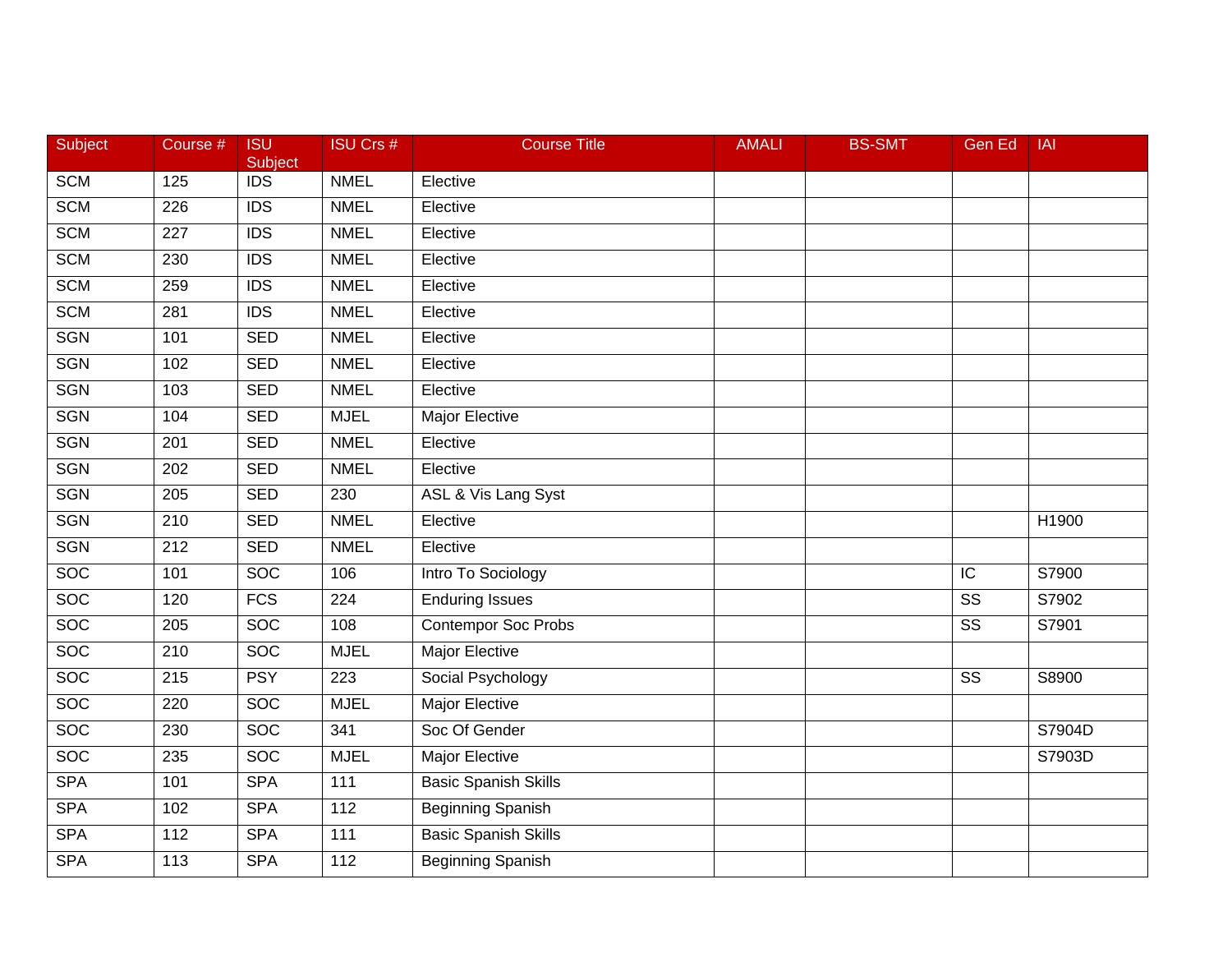| Subject    | Course #         | <b>ISU</b><br>Subject | <b>ISU Crs #</b> | <b>Course Title</b>               | <b>AMALI</b> | <b>BS-SMT</b> | <b>Gen Ed</b>   | <b>IAI</b> |
|------------|------------------|-----------------------|------------------|-----------------------------------|--------------|---------------|-----------------|------------|
| <b>SPA</b> | 121              | <b>IDS</b>            | <b>NMEL</b>      | Elective                          |              |               |                 |            |
| <b>SPA</b> | 122              | $\overline{IDS}$      | <b>NMEL</b>      | Elective                          |              |               |                 |            |
| <b>SPA</b> | 201              | <b>SPA</b>            | 115              | 2nd Yr Spa(Part I)                |              |               | QR              |            |
| <b>SPA</b> | 202              | <b>SPA</b>            | 116              | 2nd Yr Spa(Part II)               |              |               | H               | H1900      |
| <b>SPA</b> | 205              | <b>SPA</b>            | 214              | Oral Comm In Spanish              |              |               |                 |            |
| <b>SPA</b> | 210              | <b>SPA</b>            | 233              | Intro Hispanic Lit                |              |               |                 | H3917      |
| <b>SPE</b> | 101              | <b>COM</b>            | 110              | <b>Communication Critic</b>       |              |               | $\overline{CO}$ | C2900      |
| <b>SPE</b> | 102              | <b>COM</b>            | <b>MJEL</b>      | <b>Major Elective</b>             |              |               |                 |            |
| <b>SPE</b> | 107              | $\overline{IDS}$      | $\mathbf{1}$     | <b>IDS UGRD Conversion Course</b> |              |               |                 |            |
| <b>SPE</b> | 115              | <b>COM</b>            | 228              | Intro To Interviewng              |              |               |                 |            |
| <b>SPE</b> | 180              | <b>COM</b>            | 198A02           | Pp:Forensics                      |              |               |                 |            |
| <b>SPE</b> | 181              | <b>COM</b>            | 198A02           | Pp:Forensics                      |              |               |                 |            |
| <b>SPE</b> | 182              | <b>COM</b>            | 198A02           | Pp:Forensics                      |              |               |                 |            |
| <b>SPE</b> | 183              | <b>COM</b>            | 198A02           | Pp:Forensics                      |              |               |                 |            |
| <b>SPE</b> | 200              | <b>COM</b>            | 123              | <b>Interpersonal Comm</b>         |              |               |                 |            |
| <b>SPE</b> | 205              | <b>COM</b>            | 223              | <b>Small Group Process</b>        |              |               |                 |            |
| <b>SPE</b> | 210              | <b>COM</b>            | <b>MJEL</b>      | <b>Major Elective</b>             |              |               |                 |            |
| <b>SPE</b> | $\overline{215}$ | <b>COM</b>            | 272              | <b>Intercultural Commun</b>       |              |               |                 |            |
| <b>THE</b> | 111              | <b>THD</b>            | <b>MJEL</b>      | <b>Major Elective</b>             |              |               |                 | F1907      |
| <b>THE</b> | 121              | <b>THD</b>            | <b>MJEL</b>      | <b>Major Elective</b>             |              |               |                 | F1909D     |
| <b>THE</b> | 190              | <b>THE</b>            | 102              | <b>Theatre Practicum</b>          |              |               |                 |            |
| <b>THE</b> | 191              | <b>THE</b>            | 102              | <b>Theatre Practicum</b>          |              |               |                 |            |
| <b>THE</b> | 192              | <b>THE</b>            | 102              | <b>Theatre Practicum</b>          |              |               |                 |            |
| <b>THE</b> | 193              | <b>THE</b>            | 102              | <b>Theatre Practicum</b>          |              |               |                 |            |
| <b>THE</b> | 212              | <b>THE</b>            | 110              | Acting I                          |              |               |                 |            |
| <b>THE</b> | 213              | <b>THE</b>            | 113              | Acting II                         |              |               |                 |            |
| <b>THE</b> | $\overline{216}$ | <b>THE</b>            | 160              | Stagecraft                        |              |               |                 |            |